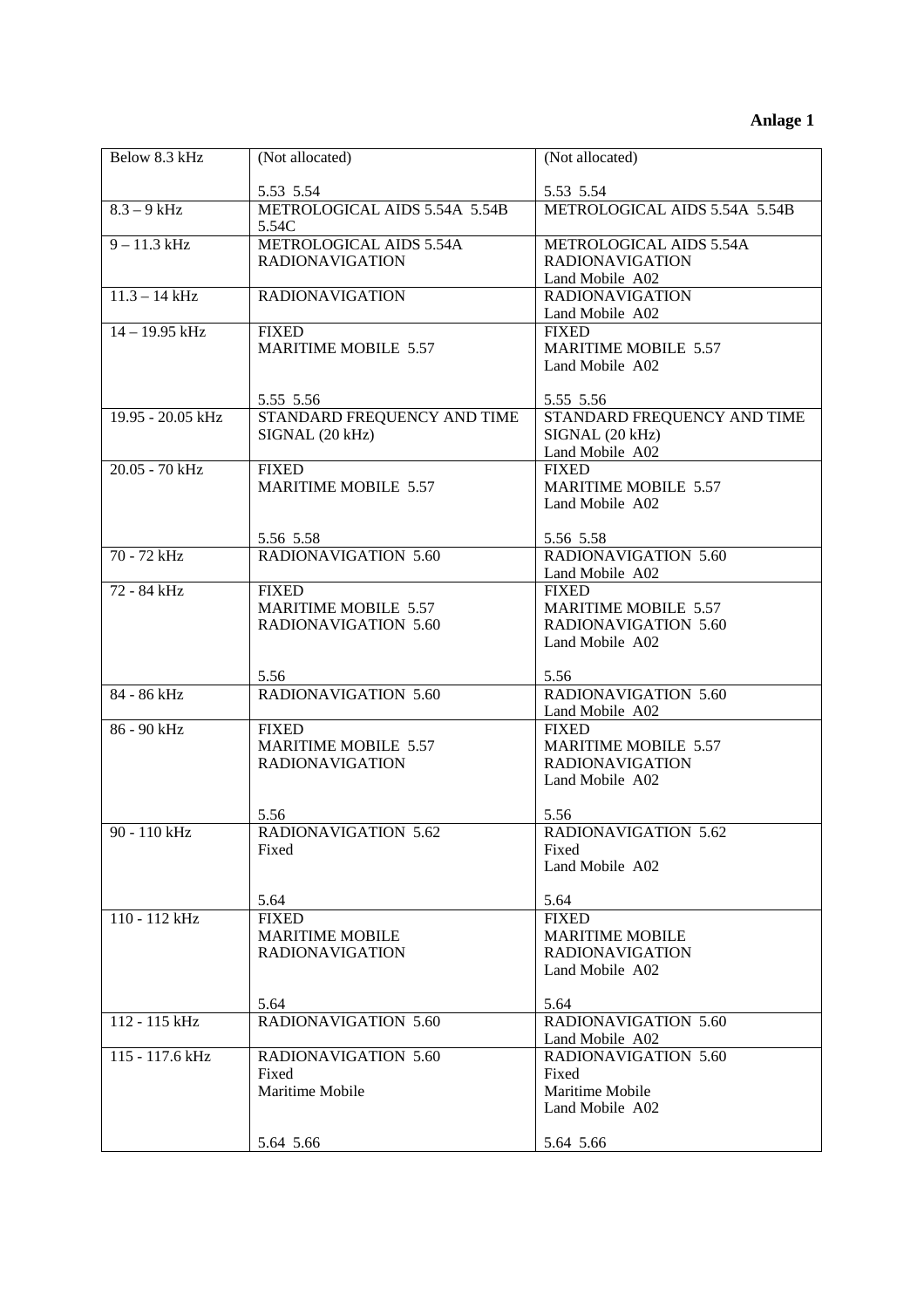| $117.6 - 126$ kHz   | <b>FIXED</b>                            | <b>FIXED</b>                            |
|---------------------|-----------------------------------------|-----------------------------------------|
|                     | <b>MARITIME MOBILE</b>                  | <b>MARITIME MOBILE</b>                  |
|                     |                                         |                                         |
|                     | RADIONAVIGATION 5.60                    | <b>RADIONAVIGATION 5.60</b>             |
|                     |                                         | Land Mobile A02                         |
|                     |                                         |                                         |
|                     | 5.64                                    | 5.64                                    |
| $126 - 129$ kHz     | RADIONAVIGATION 5.60                    | <b>RADIONAVIGATION 5.60</b>             |
|                     |                                         | Land Mobile A02                         |
| 129 - 130 kHz       | <b>FIXED</b>                            | <b>FIXED</b>                            |
|                     | <b>MARITIME MOBILE</b>                  | <b>MARITIME MOBILE</b>                  |
|                     |                                         |                                         |
|                     | <b>RADIONAVIGATION 5.60</b>             | <b>RADIONAVIGATION 5.60</b>             |
|                     |                                         | Land Mobile A02                         |
|                     |                                         |                                         |
|                     | 5.64                                    | 5.64                                    |
| $130 - 135.7$ kHz   | <b>FIXED</b>                            | <b>FIXED</b>                            |
|                     | <b>MARITIME MOBILE</b>                  | <b>MARITIME MOBILE</b>                  |
|                     |                                         | Land Mobile A02                         |
|                     |                                         |                                         |
|                     |                                         | 5.64                                    |
|                     | 5.64 5.67                               |                                         |
| $135.7 - 137.8$ kHz | <b>FIXED</b>                            | <b>FIXED</b>                            |
|                     | <b>MARITIME MOBILE</b>                  | <b>MARITIME MOBILE</b>                  |
|                     | Amateur 5.67A                           | Amateur 5.67A                           |
|                     |                                         | Land Mobile A02                         |
|                     |                                         |                                         |
|                     | 5.64 5.67 5.67B                         | 5.64 5.67B                              |
| $137.8 - 148.5$ kHz | <b>FIXED</b>                            | <b>FIXED</b>                            |
|                     | <b>MARITIME MOBILE</b>                  | <b>MARITIME MOBILE</b>                  |
|                     |                                         | Land Mobile A02                         |
|                     |                                         |                                         |
|                     |                                         |                                         |
|                     | 5.64 5.67                               | 5.64                                    |
| 148.5 - 255 kHz     | <b>BROADCASTING</b>                     | <b>BROADCASTING</b>                     |
|                     |                                         | Land Mobile A02                         |
|                     |                                         |                                         |
|                     | 5.68 5.69 5.70                          |                                         |
| 255 - 283.5 kHz     | <b>BROADCASTING</b>                     | <b>BROADCASTING</b>                     |
|                     | <b>AERONAUTICAL</b>                     | <b>AERONAUTICAL</b>                     |
|                     | <b>RADIONAVIGATION</b>                  | <b>RADIONAVIGATION</b>                  |
|                     |                                         | Land Mobile A02                         |
|                     |                                         |                                         |
|                     |                                         |                                         |
|                     | 5.70 5.71                               | 5.71                                    |
| 283.5 - 315 kHz     | AERONAUTICAL                            | AERONAUTICAL                            |
|                     | <b>RADIONAVIGATION</b>                  | <b>RADIONAVIGATION</b>                  |
|                     | MARITIME RADIONAVIGATION                | <b>MARITIME RADIONAVIGATION</b>         |
|                     | (radiobeacons) 5.73                     | (radiobeacons) 5.73                     |
|                     |                                         | Land Mobile A02                         |
|                     |                                         |                                         |
|                     | 5.74                                    | 5.74                                    |
| 315 - 325 kHz       | <b>AERONAUTICAL</b>                     | <b>AERONAUTICAL</b>                     |
|                     |                                         |                                         |
|                     | <b>RADIONAVIGATION</b>                  | <b>RADIONAVIGATION</b>                  |
|                     | Maritime Radionavigation (radiobeacons) | Maritime Radionavigation (radiobeacons) |
|                     | 5.73                                    | 5.73                                    |
|                     |                                         | Land Mobile A02                         |
|                     |                                         |                                         |
|                     | 5.75                                    | 5.75                                    |
| 325 - 405 kHz       | <b>AERONAUTICAL</b>                     | <b>AERONAUTICAL</b>                     |
|                     | <b>RADIONAVIGATION</b>                  | <b>RADIONAVIGATION</b>                  |
|                     |                                         |                                         |
|                     |                                         | Land Mobile A02                         |
| $405 - 415$ kHz     | <b>RADIONAVIGATION 5.76</b>             | <b>RADIONAVIGATION 5.76</b>             |
|                     |                                         | Land Mobile A02                         |
| 415 - 435 kHz       | <b>MARITIME MOBILE 5.79</b>             | <b>MARITIME MOBILE 5.79</b>             |
|                     | <b>AERONAUTICAL</b>                     | <b>AERONAUTICAL</b>                     |
|                     | <b>RADIONAVIGATION</b>                  | <b>RADIONAVIGATION</b>                  |
|                     |                                         | Land Mobile A02                         |
|                     |                                         |                                         |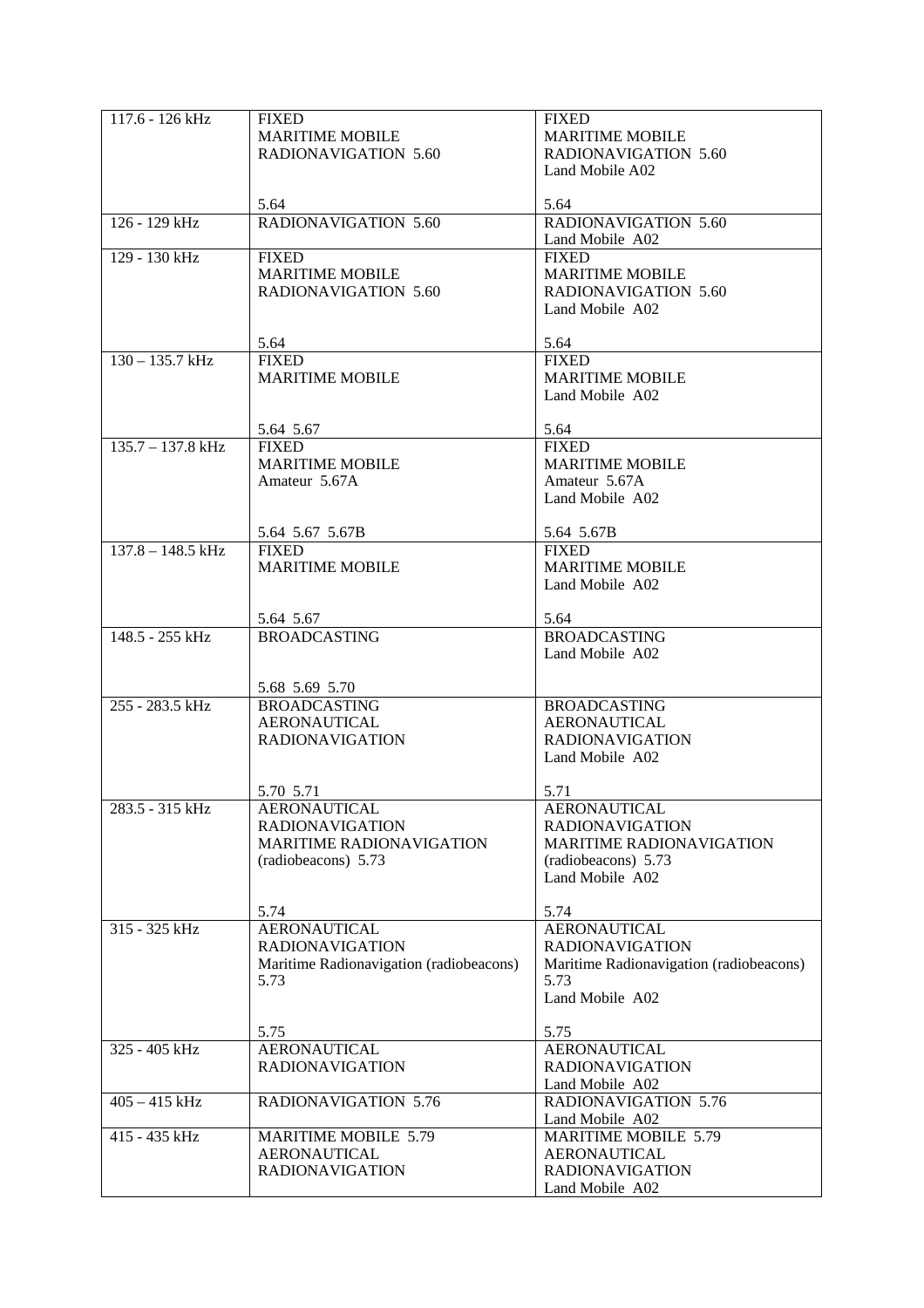| $435 - 472$ kHz    | <b>MARITIME MOBILE 5.79</b>                       | <b>MARITIME MOBILE 5.79</b>                                         |
|--------------------|---------------------------------------------------|---------------------------------------------------------------------|
|                    | Aeronautical radionavigation                      | Aeronautical radionavigation                                        |
|                    |                                                   | Land Mobile A02                                                     |
|                    |                                                   |                                                                     |
|                    | 5.82                                              | 5.82                                                                |
| $472 - 479$ kHz    | <b>MARITIME MOBILE 5.79</b><br>Amateur 5.80A      | <b>MARITIME MOBILE 5.79</b><br>Amateur 5.80A                        |
|                    | Aeronautical radionavigation                      | Aeronautical radionavigation                                        |
|                    |                                                   | Land Mobile A02                                                     |
|                    |                                                   |                                                                     |
|                    | 5.82 5.80B                                        | 5.82 5.80B                                                          |
| $479 - 495$ kHz    | MARITIME MOBILE 5.79 5.79A                        | MARITIME MOBILE 5.79 5.79A                                          |
|                    | Aeronautical radionavigation                      | Aeronautical radionavigation                                        |
|                    |                                                   | Land Mobile A02                                                     |
|                    | 5.82                                              | 5.82                                                                |
| 495 - 505 kHz      | <b>MARITIME MOBILE</b>                            | <b>MOBILE A01</b>                                                   |
|                    |                                                   |                                                                     |
| 505 - 526.5 kHz    | <b>MARITIME MOBILE 5.79 5.79A 5.84</b>            | MARITIME MOBILE 5.79 5.79A 5.84                                     |
|                    | <b>AERONAUTICAL</b>                               | <b>AERONAUTICAL</b>                                                 |
|                    | <b>RADIONAVIGATION</b>                            | <b>RADIONAVIGATION</b>                                              |
| 526.5 - 1606.5 kHz |                                                   | Land Mobile A02<br><b>BROADCASTING</b>                              |
|                    | <b>BROADCASTING</b>                               | Land Mobile A02                                                     |
|                    |                                                   |                                                                     |
|                    | 5.87 5.87A                                        |                                                                     |
| 1606.5 - 1625 kHz  | <b>FIXED</b>                                      | <b>FIXED</b>                                                        |
|                    | <b>MARITIME MOBILE 5.90</b>                       | <b>MARITIME MOBILE 5.90</b>                                         |
|                    | <b>LAND MOBILE</b>                                | <b>LAND MOBILE</b>                                                  |
|                    |                                                   | Radiolocation A01                                                   |
|                    | 5.92                                              | 5.92                                                                |
| 1625 - 1635 kHz    | <b>RADIOLOCATION</b>                              | <b>RADIOLOCATION</b>                                                |
|                    |                                                   | Land Mobile A02                                                     |
|                    |                                                   |                                                                     |
|                    | 5.93                                              | 5.93                                                                |
| 1635 - 1800 kHz    | <b>FIXED</b>                                      | <b>FIXED</b>                                                        |
|                    | <b>MARITIME MOBILE 5.90</b><br><b>LAND MOBILE</b> | <b>MARITIME MOBILE 5.90</b><br><b>LAND MOBILE</b>                   |
|                    |                                                   |                                                                     |
|                    | 5.92 5.96                                         | 5.92 5.96                                                           |
| 1800 - 1810 kHz    | <b>RADIOLOCATION</b>                              | <b>RADIOLOCATION</b>                                                |
|                    |                                                   | Land Mobile A02                                                     |
|                    |                                                   |                                                                     |
| 1810 - 1850 kHz    | 5.93<br><b>AMATEUR</b>                            | 5.93<br>FIXED (1 810-1 830 kHz) 5.99                                |
|                    |                                                   | Amateur (1810 – 1830 kHz)                                           |
|                    |                                                   | AMATEUR (1830 - 1850 kHz)                                           |
|                    |                                                   | Land Mobile A02                                                     |
|                    |                                                   |                                                                     |
|                    | 5.98 5.99 5.100 5.101                             | 5.98 5.100                                                          |
| 1850 - 2000 kHz    | <b>FIXED</b>                                      | <b>FIXED</b>                                                        |
|                    | MOBILE except aeronautical mobile                 | MOBILE except aeronautical mobile<br>Amateur (1850 - 1950 kHz) 5.96 |
|                    |                                                   |                                                                     |
|                    | 5.92 5.96 5.103                                   | 5.92 5.103                                                          |
| 2000 - 2025 kHz    | <b>FIXED</b>                                      | <b>FIXED</b>                                                        |
|                    | MOBILE except aeronautical mobile (R)             | MOBILE except aeronautical mobile (R)                               |
|                    |                                                   |                                                                     |
|                    | 5.92 5.103                                        | 5.92 5.103                                                          |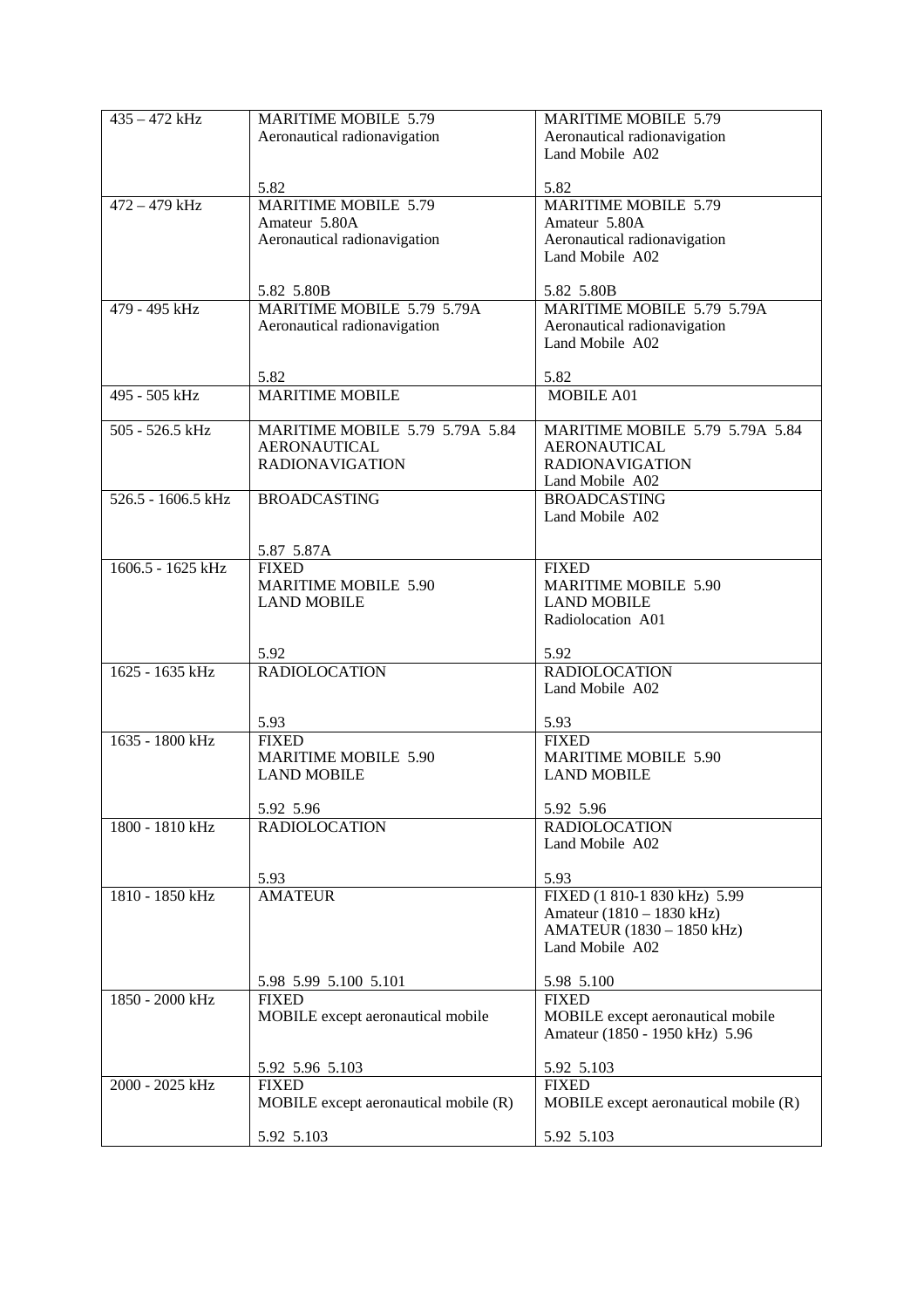| 2025 - 2045 kHz     | <b>FIXED</b><br>MOBILE except aeronautical mobile (R)<br>Meteorological Aids 5.104 | <b>FIXED</b><br>MOBILE except aeronautical mobile (R)<br>Meteorological Aids 5.104 |
|---------------------|------------------------------------------------------------------------------------|------------------------------------------------------------------------------------|
|                     | 5.92 5.103                                                                         | 5.92 5.103                                                                         |
| 2045 - 2160 kHz     | <b>FIXED</b><br><b>MARITIME MOBILE</b><br><b>LAND MOBILE</b>                       | <b>FIXED</b><br><b>MARITIME MOBILE</b><br><b>LAND MOBILE</b>                       |
|                     | 5.92                                                                               | 5.92                                                                               |
| 2160 - 2170 kHz     | <b>RADIOLOCATION</b>                                                               | <b>RADIOLOCATION</b><br>Land Mobile A02                                            |
|                     | 5.93 5.107                                                                         | 5.93                                                                               |
| 2170 - 2173.5 kHz   | <b>MARITIME MOBILE</b>                                                             | <b>MARITIME MOBILE</b><br>Land Mobile A02                                          |
| 2173.5 - 2190.5 kHz | MOBILE (distress and calling)                                                      | MOBILE (distress and calling)<br>Land Mobile A02                                   |
|                     | 5.108 5.109 5.228 5.111                                                            | 5.108 5.109 5.228 5.111                                                            |
| 2190.5 - 2194 kHz   | <b>MARITIME MOBILE</b>                                                             | <b>MARITIME MOBILE</b>                                                             |
|                     |                                                                                    | Land Mobile A02                                                                    |
| 2194 - 2300 kHz     | <b>FIXED</b><br>MOBILE except aeronautical mobile (R)                              | <b>FIXED</b><br>MOBILE except aeronautical mobile (R)                              |
|                     | 5.92 5.103 5.112                                                                   | 5.92 5.103 5.112                                                                   |
| 2300 - 2498 kHz     | <b>FIXED</b><br>MOBILE except aeronautical mobile (R)<br><b>BROADCASTING 5.113</b> | <b>FIXED</b><br>MOBILE except aeronautical mobile (R)                              |
|                     | 5.103                                                                              | 5.103 5.113                                                                        |
| 2498 - 2501 kHz     | STANDARD FREQUENCY AND TIME<br>SIGNAL (2500 kHz)                                   | STANDARD FREQUENCY AND TIME<br>SIGNAL (2500 kHz)<br>Land Mobile A02                |
| 2501 - 2502 kHz     | STANDARD FREQUENCY AND TIME<br><b>SIGNAL</b>                                       | STANDARD FREQUENCY AND TIME<br><b>SIGNAL</b>                                       |
|                     | Space Research                                                                     | Space Research<br>Land Mobile A02                                                  |
| 2502 - 2625 kHz     | <b>FIXED</b><br>MOBILE except aeronautical mobile (R)                              | <b>FIXED</b><br>MOBILE except aeronautical mobile (R)                              |
|                     | 5.92 5.103 5.114                                                                   | 5.92 5.103 5.114                                                                   |
| 2625 - 2650 kHz     | <b>MARITIME MOBILE</b><br><b>MARITIME RADIONAVIGATION</b>                          | <b>MARITIME MOBILE</b><br><b>MARITIME RADIONAVIGATION</b>                          |
|                     |                                                                                    | Land Mobile A02                                                                    |
| 2650 - 2850 kHz     | 5.92<br><b>FIXED</b>                                                               | 5.92<br><b>FIXED</b>                                                               |
|                     | MOBILE except aeronautical mobile (R)                                              | MOBILE except aeronautical mobile (R)                                              |
|                     | 5.92 5.103                                                                         | 5.92 5.103                                                                         |
| 2850 - 3025 kHz     | AERONAUTICAL MOBILE (R)                                                            | AERONAUTICAL MOBILE (R)<br>Land Mobile A02                                         |
|                     | 5.111 5.115                                                                        | 5.111 5.115                                                                        |
| $3025 - 3155$ kHz   | <b>AERONAUTICAL MOBILE (OR)</b>                                                    | AERONAUTICAL MOBILE (OR)<br>Land Mobile A02                                        |
| 3155 - 3200 kHz     | <b>FIXED</b><br>MOBILE except aeronautical mobile (R)                              | <b>FIXED</b><br>MOBILE except aeronautical mobile (R)                              |
|                     | 5.116 5.117                                                                        | 5.116 5.117                                                                        |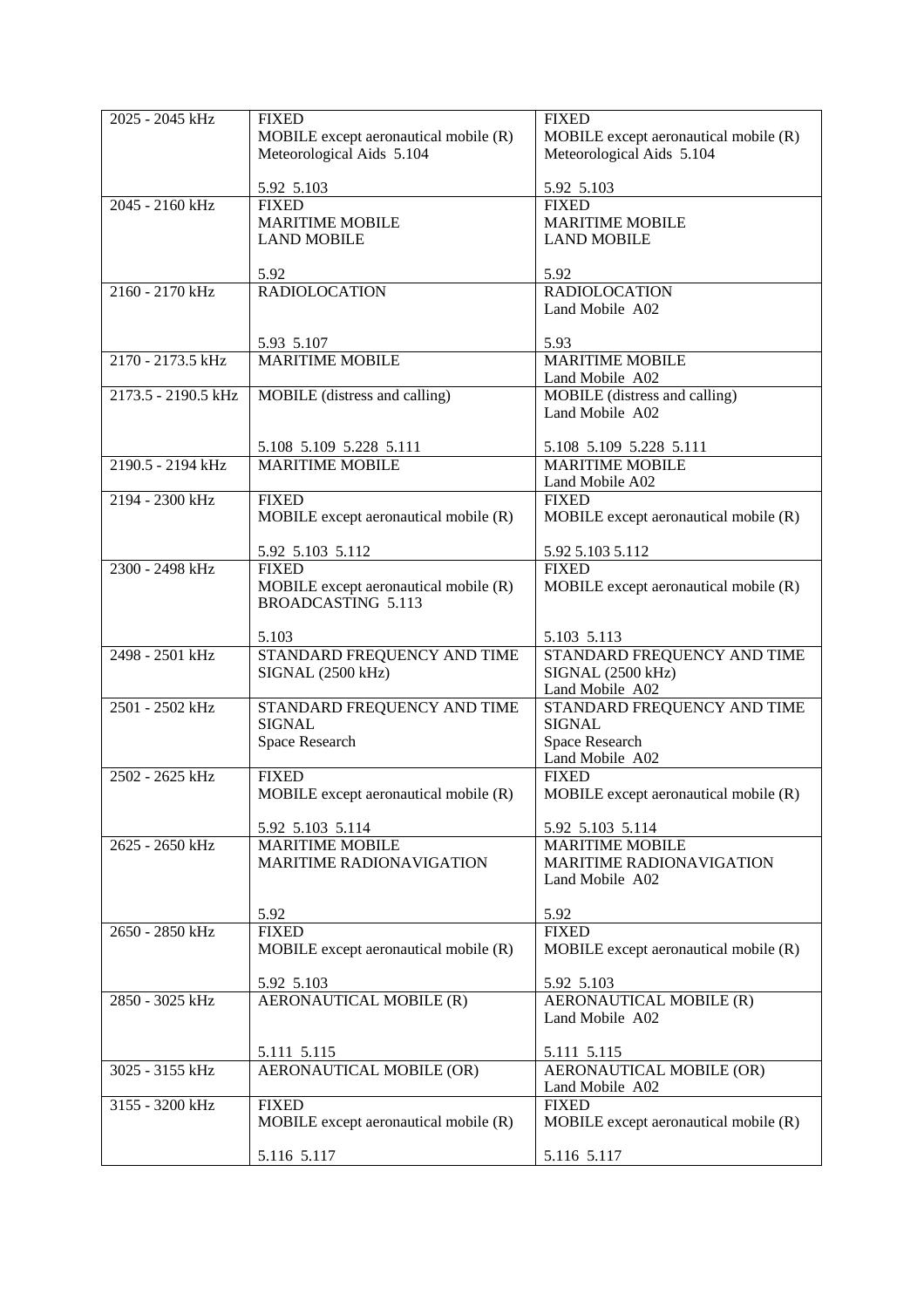| 3200 - 3230 kHz   | <b>FIXED</b>                          | <b>FIXED</b>                          |
|-------------------|---------------------------------------|---------------------------------------|
|                   | MOBILE except aeronautical mobile (R) | MOBILE except aeronautical mobile (R) |
|                   | <b>BROADCASTING 5.113</b>             |                                       |
|                   |                                       |                                       |
|                   | 5.116                                 | 5.116 5.113                           |
| 3230 - 3400 kHz   | <b>FIXED</b>                          | <b>FIXED</b>                          |
|                   |                                       |                                       |
|                   | MOBILE except aeronautical mobile     | MOBILE except aeronautical mobile     |
|                   | <b>BROADCASTING 5.113</b>             |                                       |
|                   |                                       |                                       |
|                   | 5.116 5.118                           | 5.116 5.113                           |
| 3400 - 3500 kHz   | AERONAUTICAL MOBILE (R)               | <b>AERONAUTICAL MOBILE (R)</b>        |
|                   |                                       | Land Mobile A02                       |
| 3500 - 3800 kHz   | <b>AMATEUR</b>                        | <b>AMATEUR</b>                        |
|                   | <b>FIXED</b>                          | Fixed                                 |
|                   | MOBILE except aeronautical mobile     | Mobile except aeronautical mobile     |
|                   |                                       |                                       |
|                   | 5.92                                  | 5.92                                  |
| 3800 - 3900 kHz   | <b>FIXED</b>                          | <b>FIXED</b>                          |
|                   | AERONAUTICAL MOBILE (OR)              | AERONAUTICAL MOBILE (OR)              |
|                   | <b>LAND MOBILE</b>                    | <b>LAND MOBILE</b>                    |
| 3900 - 3950 kHz   | <b>AERONAUTICAL MOBILE (OR)</b>       | <b>AERONAUTICAL MOBILE (OR)</b>       |
|                   |                                       | Land Mobile A02                       |
|                   |                                       |                                       |
|                   | 5.123                                 |                                       |
| 3950 - 4000 kHz   | <b>FIXED</b>                          | <b>FIXED</b>                          |
|                   | <b>BROADCASTING</b>                   | <b>BROADCASTING</b>                   |
|                   |                                       | Land Mobile A02                       |
| 4000 - 4063 kHz   | <b>FIXED</b>                          | <b>FIXED</b>                          |
|                   | <b>MARITIME MOBILE 5.127</b>          | <b>MARITIME MOBILE 5.127</b>          |
|                   |                                       | Land Mobile A02                       |
|                   |                                       |                                       |
|                   | 5.126                                 |                                       |
| 4063 - 4438 kHz   | MARITIME MOBILE 5.79A 5.109           | MARITIME MOBILE 5.79A 5.109           |
|                   | 5.228 5.130 5.131 5.132               | 5.228 5.130 5.131 5.132               |
|                   |                                       | Land Mobile A02                       |
|                   |                                       |                                       |
|                   | 5.128                                 | 5.128                                 |
| 4438 - 4488 kHz   | <b>FIXED</b>                          | <b>FIXED</b>                          |
|                   | MOBILE except Aeronautical Mobile (R) | MOBILE except aeronautical mobile (R) |
|                   | Radiolocation 5.132A                  |                                       |
|                   |                                       |                                       |
|                   | 5.132B                                | 5.132B                                |
| $4488 - 4650$ kHz | <b>FIXED</b>                          | <b>FIXED</b>                          |
|                   | MOBILE except Aeronautical Mobile (R) | MOBILE except aeronautical mobile (R) |
| 4650 - 4700 kHz   |                                       | AERONAUTICAL MOBILE (R)               |
|                   | AERONAUTICAL MOBILE (R)               |                                       |
|                   |                                       | Land Mobile A02                       |
| 4700 - 4750 kHz   | AERONAUTICAL MOBILE (OR)              | AERONAUTICAL MOBILE (OR)              |
|                   |                                       | Land Mobile A02                       |
| 4750 - 4850 kHz   | <b>FIXED</b>                          | <b>FIXED</b>                          |
|                   | AERONAUTICAL MOBILE (OR)              | AERONAUTICAL MOBILE (OR)              |
|                   | <b>LAND MOBILE</b>                    | <b>LAND MOBILE</b>                    |
|                   | <b>BROADCASTING 5.113</b>             |                                       |
|                   |                                       | 5.113                                 |
| 4850 - 4995 kHz   | <b>FIXED</b>                          | <b>FIXED</b>                          |
|                   | <b>LAND MOBILE</b>                    | <b>LAND MOBILE</b>                    |
|                   | <b>BROADCASTING 5.113</b>             |                                       |
|                   |                                       | 5.113                                 |
| 4995 - 5003 kHz   | STANDARD FREQUENCY AND TIME           | STANDARD FREQUENCY AND TIME           |
|                   | SIGNAL (5000 kHz)                     | SIGNAL (5000 kHz)                     |
|                   |                                       | Land Mobile A02                       |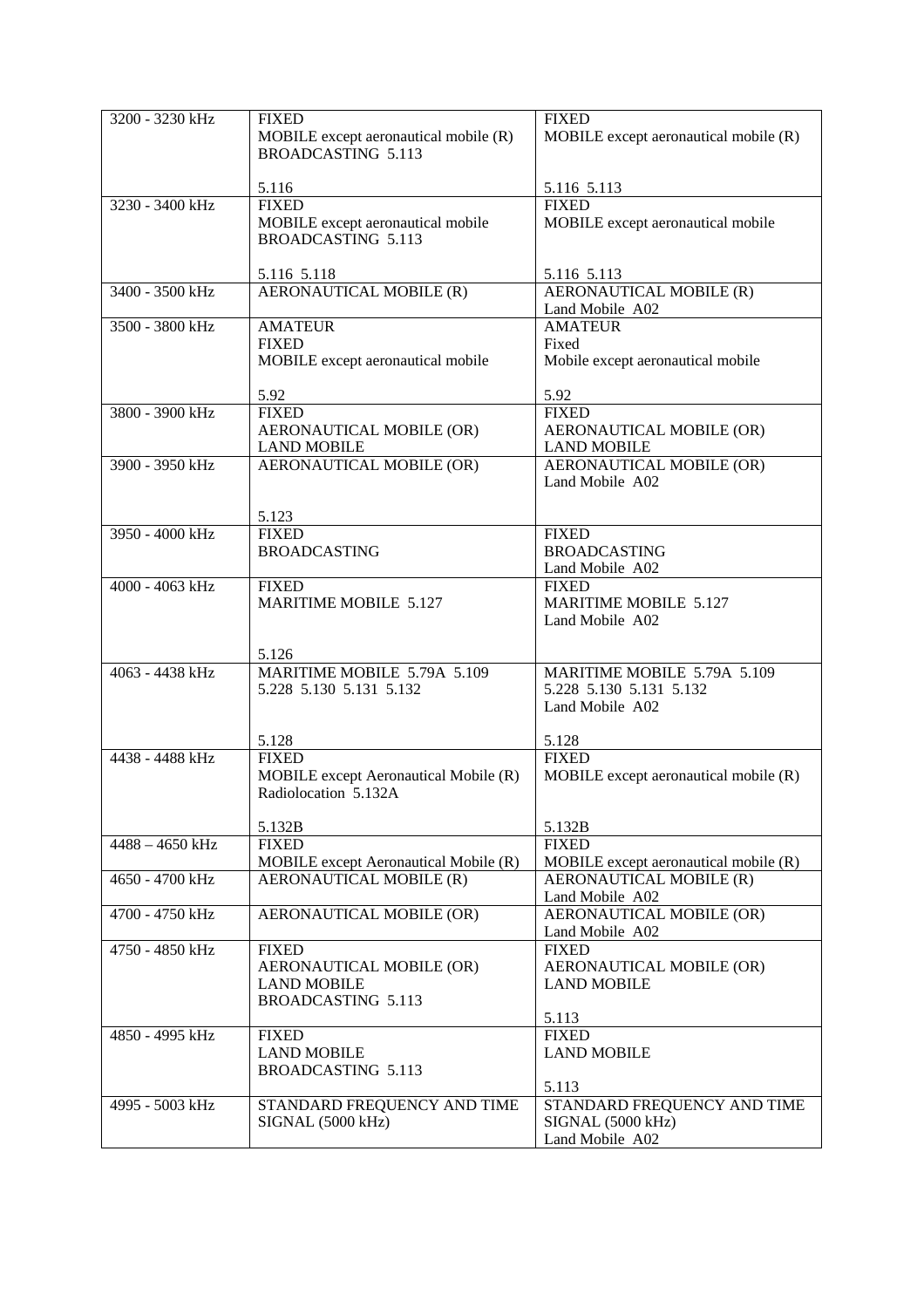| 5003 - 5005 kHz     | STANDARD FREQUENCY AND TIME             | STANDARD FREQUENCY AND TIME             |
|---------------------|-----------------------------------------|-----------------------------------------|
|                     | <b>SIGNAL</b>                           | <b>SIGNAL</b>                           |
|                     | Space Research                          | <b>Space Research</b>                   |
|                     |                                         | Land Mobile A02                         |
| 5005 - 5060 kHz     | <b>FIXED</b>                            | <b>FIXED</b>                            |
|                     | BROADCASTING 5.113                      | Land Mobile A02                         |
|                     |                                         |                                         |
|                     |                                         | 5.113                                   |
| 5060 - 5250 kHz     | <b>FIXED</b>                            | <b>FIXED</b>                            |
|                     | Mobile except aeronautical mobile       | Mobile except aeronautical mobile       |
|                     |                                         |                                         |
|                     | 5.133                                   | 5.133                                   |
| 5250 - 5275 kHz     | <b>FIXED</b>                            | <b>FIXED</b>                            |
|                     | MOBILE except aeronautical mobile       | MOBILE except aeronautical mobile       |
|                     | Radiolocation 5.132A                    |                                         |
|                     |                                         |                                         |
|                     | 5.133A                                  | 5.133A                                  |
| $5275 - 5351,3$ kHz | <b>FIXED</b>                            | <b>FIXED</b>                            |
|                     | MOBILE except aeronautical mobile       | MOBILE except aeronautical mobile       |
| $5351,3 -$          | <b>FIXED</b>                            | <b>FIXED</b>                            |
| 5366,5 kHz          | MOBILE except aeronautical mobile       | MOBILE except aeronautical mobile       |
|                     |                                         | Amateur 5.A14                           |
| $5366.5 - 5450$ kHz | <b>FIXED</b>                            | <b>FIXED</b>                            |
|                     | MOBILE except aeronautical mobile       | MOBILE except aeronautical mobile       |
| 5450 - 5480 kHz     | <b>FIXED</b>                            | <b>FIXED</b>                            |
|                     | AERONAUTICAL MOBILE (OR)                | AERONAUTICAL MOBILE (OR)                |
|                     | <b>LAND MOBILE</b>                      | <b>LAND MOBILE</b>                      |
| 5480 - 5680 kHz     | <b>AERONAUTICAL MOBILE (R)</b>          | AERONAUTICAL MOBILE (R)                 |
|                     |                                         | Land Mobile A02                         |
|                     |                                         |                                         |
| 5680 - 5730 kHz     | 5.111 5.115<br>AERONAUTICAL MOBILE (OR) | 5.111 5.115<br>AERONAUTICAL MOBILE (OR) |
|                     |                                         | Land Mobile A02                         |
|                     |                                         |                                         |
|                     | 5.111 5.115                             | 5.111 5.115                             |
| 5730 - 5900 kHz     | <b>FIXED</b>                            | <b>FIXED</b>                            |
|                     | <b>LAND MOBILE</b>                      | <b>LAND MOBILE</b>                      |
| 5900 - 5950 kHz     | BROADCASTING 5.134                      | BROADCASTING 5.134                      |
|                     |                                         | Fixed 5.136                             |
|                     |                                         | Land Mobile 5.136                       |
|                     | 5.136                                   |                                         |
| 5950 - 6200 kHz     | <b>BROADCASTING</b>                     | <b>BROADCASTING</b>                     |
|                     |                                         | Land Mobile A02                         |
| 6200 - 6525 kHz     | MARITIME MOBILE 5.109 5.228             | MARITIME MOBILE 5.109 5.228             |
|                     | 5.130 5.132                             | 5.130 5.132                             |
|                     |                                         | Land Mobile A02                         |
|                     |                                         |                                         |
|                     | 5.137                                   | 5.137                                   |
| 6525 - 6685 kHz     | AERONAUTICAL MOBILE (R)                 | AERONAUTICAL MOBILE (R)                 |
|                     |                                         | Land Mobile A02                         |
| 6685 - 6765 kHz     | AERONAUTICAL MOBILE (OR)                | AERONAUTICAL MOBILE (OR)                |
|                     |                                         | Land Mobile A02                         |
| 6765 - 7000 kHz     | <b>FIXED</b>                            | <b>FIXED</b>                            |
|                     | MOBILE except aeronautical mobile (R)   | MOBILE except aeronautical mobile (R)   |
|                     | 5.138 5.138A 5.139                      | 5.138 5.139                             |
| 7000 - 7100 kHz     | <b>AMATEUR</b>                          | <b>AMATEUR</b>                          |
|                     | <b>AMATEUR-SATELLITE</b>                | <b>AMATEUR-SATELLITE</b>                |
|                     |                                         | Land Mobile A02                         |
|                     |                                         |                                         |
|                     | 5.140 5.141 5.141A                      |                                         |
|                     |                                         |                                         |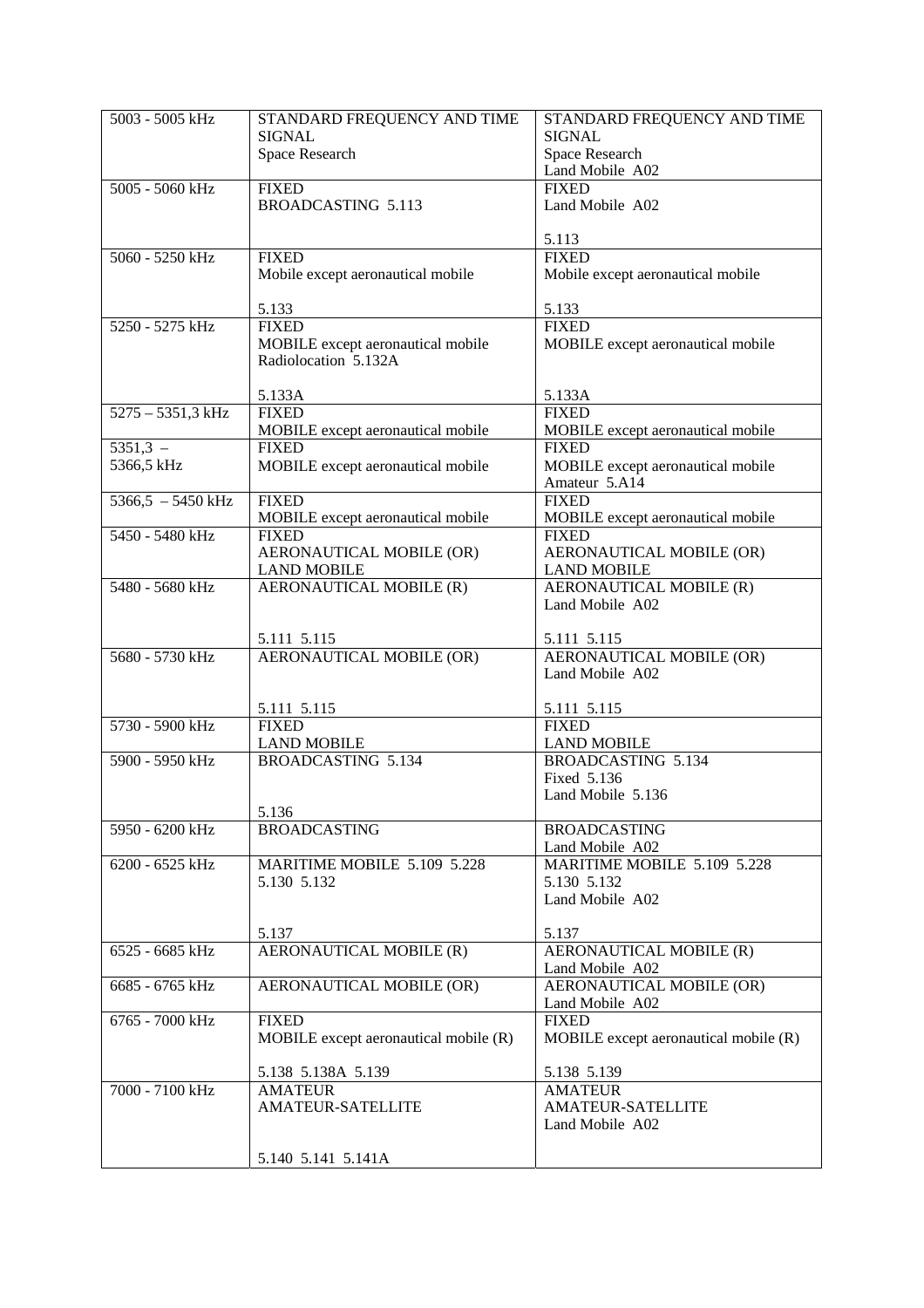| 7100 - 7200 kHz   | <b>AMATEUR</b>                                    | <b>AMATEUR</b>                       |
|-------------------|---------------------------------------------------|--------------------------------------|
|                   |                                                   | Land Mobile A02                      |
|                   |                                                   |                                      |
|                   |                                                   | 5.141B                               |
| 7200 - 7300 kHz   | 5.141A 5.141B 5.141C 5.142<br><b>BROADCASTING</b> | <b>BROADCASTING</b>                  |
|                   |                                                   |                                      |
|                   |                                                   | Land Mobile A02                      |
| 7300 - 7400 kHz   | <b>BROADCASTING 5.134</b>                         | <b>BROADCASTING 5.134</b>            |
|                   |                                                   | Fixed (7350 - 7400 kHz) 5.143B       |
|                   |                                                   | Land Mobile (7300 -                  |
|                   |                                                   | 7350 kHz) A02                        |
|                   |                                                   | Land Mobile (7350 - 7400 kHz) 5.143B |
|                   |                                                   |                                      |
|                   | 5.143 5.143A 5.143B 5.143C 5.143D                 | 5.143 5.143C                         |
| 7400 - 7450 kHz   | <b>BROADCASTING</b>                               | <b>BROADCASTING</b>                  |
|                   |                                                   | Fixed 5.143B                         |
|                   |                                                   | Land Mobile 5.143B                   |
|                   |                                                   |                                      |
|                   | 5.143B 5.143C                                     | 5.143C                               |
| 7450 - 8100 kHz   | <b>FIXED</b>                                      | <b>FIXED 5.143E</b>                  |
|                   | MOBILE except aeronautical mobile (R)             | MOBILE except aeronautical mobile    |
|                   |                                                   | (R) 5.143E                           |
|                   |                                                   |                                      |
|                   |                                                   |                                      |
| 8100 - 8195 kHz   | 5.143E 5.144                                      |                                      |
|                   | <b>FIXED</b>                                      | <b>FIXED</b>                         |
|                   | <b>MARITIME MOBILE</b>                            | <b>MARITIME MOBILE</b>               |
|                   |                                                   | Land Mobile A02                      |
| 8195 - 8815 kHz   | MARITIME MOBILE 5.109 5.228                       | MARITIME MOBILE 5.109 5.228          |
|                   | 5.132 5.145                                       | 5.132 5.145                          |
|                   |                                                   | Land Mobile A02                      |
|                   |                                                   |                                      |
|                   | 5.111                                             | 5.111                                |
| 8815 - 8965 kHz   | AERONAUTICAL MOBILE (R)                           | <b>AERONAUTICAL MOBILE (R)</b>       |
|                   |                                                   | Land Mobile A02                      |
| 8965 - 9040 kHz   | AERONAUTICAL MOBILE (OR)                          | <b>AERONAUTICAL MOBILE (OR)</b>      |
|                   |                                                   | Land Mobile A02                      |
| 9040 - 9305 kHz   | <b>FIXED</b>                                      | <b>FIXED</b>                         |
|                   |                                                   | Land Mobile A02                      |
| 9305 - 9355 kHz   | <b>FIXED</b>                                      | <b>FIXED</b>                         |
|                   | Radiolocation 5.145A                              | Land Mobile A02                      |
|                   |                                                   |                                      |
|                   |                                                   |                                      |
|                   | 5.145B                                            | 5.145B                               |
| $9355 - 9400$ kHz | <b>FIXED</b>                                      | <b>FIXED</b>                         |
|                   |                                                   | Land Mobile A02                      |
| 9400 - 9500 kHz   | <b>BROADCASTING 5.134</b>                         | <b>BROADCASTING 5.134</b>            |
|                   |                                                   | Fixed 5.146                          |
|                   | 5.146                                             | Land Mobile A02                      |
| 9500 - 9900 kHz   | <b>BROADCASTING</b>                               | <b>BROADCASTING</b>                  |
|                   |                                                   | Fixed (9775 - 9900 kHz) 5.147        |
|                   | 5.147                                             | Land Mobile A02                      |
| 9900 - 9995 kHz   | <b>FIXED</b>                                      | <b>FIXED</b>                         |
|                   |                                                   | Land Mobile A02                      |
| 9995 - 10003 kHz  | STANDARD FREQUENCY AND TIME                       | STANDARD FREQUENCY AND TIME          |
|                   | <b>SIGNAL (10000 kHz)</b>                         | SIGNAL (10000 kHz)                   |
|                   |                                                   | Land Mobile A02                      |
|                   |                                                   |                                      |
|                   | 5.111                                             | 5.111                                |
| 10003 - 10005 kHz | STANDARD FREQUENCY AND TIME                       |                                      |
|                   |                                                   | STANDARD FREQUENCY AND TIME          |
|                   | <b>SIGNAL</b>                                     | <b>SIGNAL</b>                        |
|                   | Space Research                                    | Space Research                       |
|                   |                                                   | Land Mobile A02                      |
|                   |                                                   |                                      |
|                   | 5.111                                             | 5.111                                |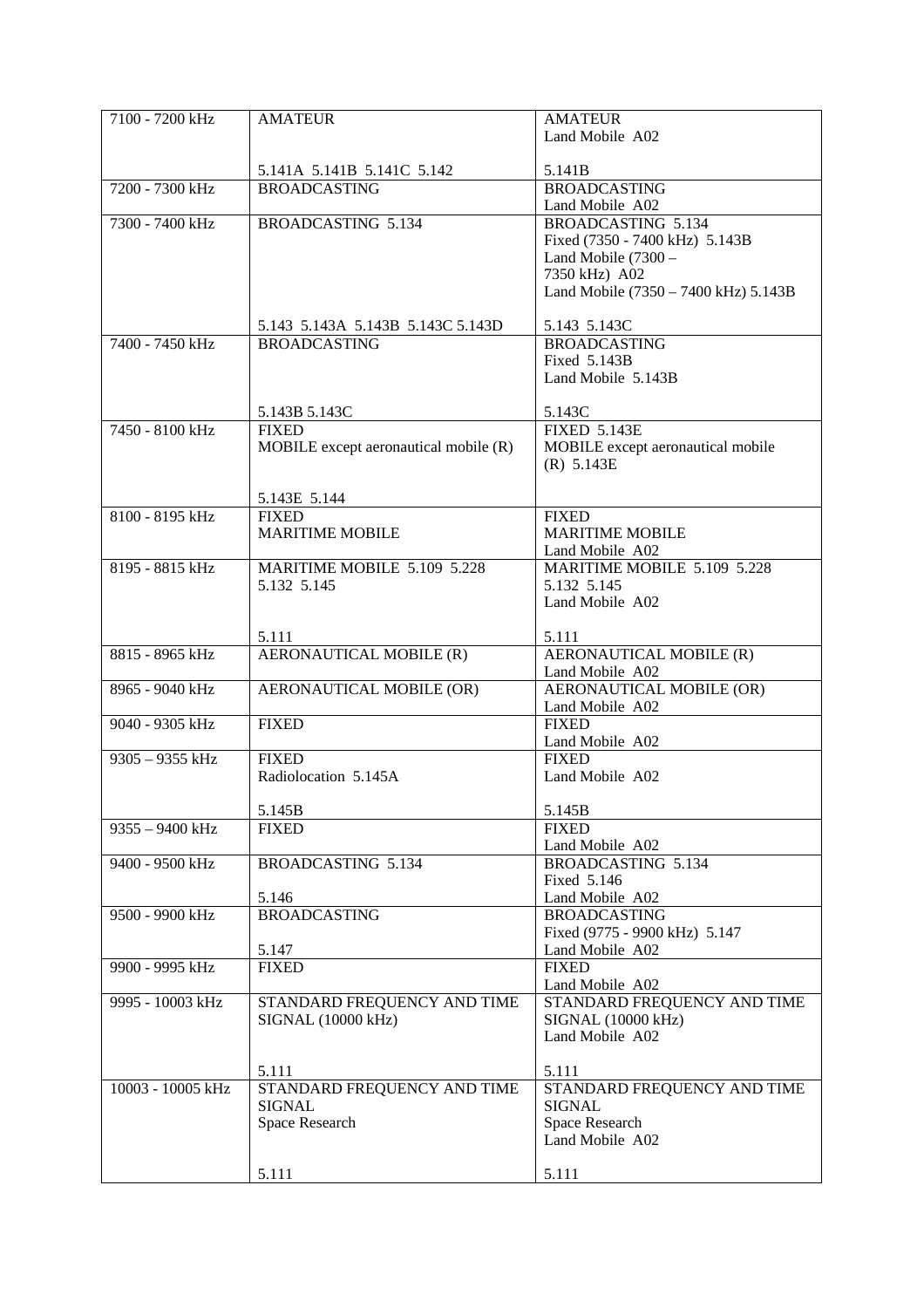| 10005 - 10100 kHz | AERONAUTICAL MOBILE (R)                               | AERONAUTICAL MOBILE (R)               |
|-------------------|-------------------------------------------------------|---------------------------------------|
|                   |                                                       | Land Mobile A02                       |
|                   |                                                       |                                       |
|                   | 5.111                                                 | 5.111                                 |
| 10100 - 10150 kHz | <b>FIXED</b>                                          | <b>FIXED</b>                          |
|                   | Amateur                                               | Amateur                               |
|                   |                                                       | Land Mobile A02                       |
| 10150 - 11175 kHz | <b>FIXED</b>                                          | <b>FIXED</b>                          |
|                   | Mobile except aeronautical mobile (R)                 | Mobile except aeronautical mobile (R) |
| 11175 - 11275 kHz | <b>AERONAUTICAL MOBILE (OR)</b>                       | AERONAUTICAL MOBILE (OR)              |
|                   |                                                       | Land Mobile A02                       |
| 11275 - 11400 kHz | AERONAUTICAL MOBILE (R)                               | AERONAUTICAL MOBILE (R)               |
|                   |                                                       | Land Mobile A02                       |
| 11400 - 11600 kHz | <b>FIXED</b>                                          | <b>FIXED</b>                          |
|                   |                                                       | Land Mobile A02                       |
| 11600 - 11650 kHz | BROADCASTING 5.134                                    | <b>BROADCASTING 5.134</b>             |
|                   |                                                       | Fixed 5.146                           |
|                   | 5.146                                                 | Land Mobile A02                       |
| 11650 - 12050 kHz | <b>BROADCASTING</b>                                   | <b>BROADCASTING</b>                   |
|                   |                                                       | Fixed (11650 - 11700 kHz) 5.147       |
|                   | 5.147                                                 | Fixed (11975 - 12050 kHz) 5.147       |
|                   |                                                       | Land Mobile A02                       |
| 12050 - 12100 kHz | BROADCASTING 5.134                                    | BROADCASTING 5.134                    |
|                   |                                                       | Fixed 5.146                           |
|                   | 5.146                                                 | Land Mobile A02                       |
| 12100 - 12230 kHz | <b>FIXED</b>                                          | <b>FIXED</b>                          |
|                   |                                                       | Land Mobile A02                       |
| 12230 - 13200 kHz | MARITIME MOBILE 5.109 5.228                           | MARITIME MOBILE 5.109 5.228           |
|                   | 5.132 5.145                                           | 5.132 5.145                           |
|                   |                                                       | Land Mobile A02                       |
| 13200 - 13260 kHz | AERONAUTICAL MOBILE (OR)                              | <b>AERONAUTICAL MOBILE (OR)</b>       |
|                   |                                                       | Land Mobile A02                       |
| 13260 - 13360 kHz | AERONAUTICAL MOBILE (R)                               | AERONAUTICAL MOBILE (R)               |
|                   |                                                       | Land Mobile A02                       |
| 13360 - 13410 kHz | <b>FIXED</b>                                          | <b>FIXED</b>                          |
|                   | <b>RADIO ASTRONOMY</b>                                | Land Mobile A02                       |
|                   |                                                       |                                       |
|                   | 5.149                                                 | 5.149                                 |
| 13410 - 13450 kHz | <b>FIXED</b>                                          | <b>FIXED</b>                          |
|                   | Mobile except aeronautical mobile (R)                 | Mobile except aeronautical mobile (R) |
| 13450 - 13550 kHz | <b>FIXED</b>                                          | <b>FIXED</b>                          |
|                   | Mobile except aeronautical mobile (R)                 | Mobile except aeronautical mobile (R) |
|                   | Radiolocation 5.132A                                  |                                       |
|                   |                                                       |                                       |
|                   | 5.149A                                                | 5.149A<br><b>FIXED</b>                |
| 13550 - 13570 kHz | <b>FIXED</b><br>Mobile except aeronautical mobile (R) |                                       |
|                   |                                                       | Mobile except aeronautical mobile (R) |
|                   | 5.150                                                 | 5.150                                 |
| 13570 - 13600 kHz | <b>BROADCASTING 5.134</b>                             | BROADCASTING 5.134                    |
|                   |                                                       | Fixed 5.151                           |
|                   |                                                       | Mobile except aeronautical mobile     |
|                   |                                                       | (R) 5.151                             |
|                   | 5.151                                                 |                                       |
| 13600 - 13800 kHz | <b>BROADCASTING</b>                                   | <b>BROADCASTING</b>                   |
|                   |                                                       | Land Mobile A02                       |
| 13800 - 13870 kHz | BROADCASTING 5.134                                    | <b>BROADCASTING 5.134</b>             |
|                   |                                                       | Fixed 5.151                           |
|                   | 5.151                                                 | Mobile except aeronautical mobile     |
|                   |                                                       | (R) 5.151                             |
| 13870 - 14000 kHz | <b>FIXED</b>                                          | <b>FIXED</b>                          |
|                   | Mobile except aeronautical mobile (R)                 | Mobile except aeronautical mobile (R) |
|                   |                                                       |                                       |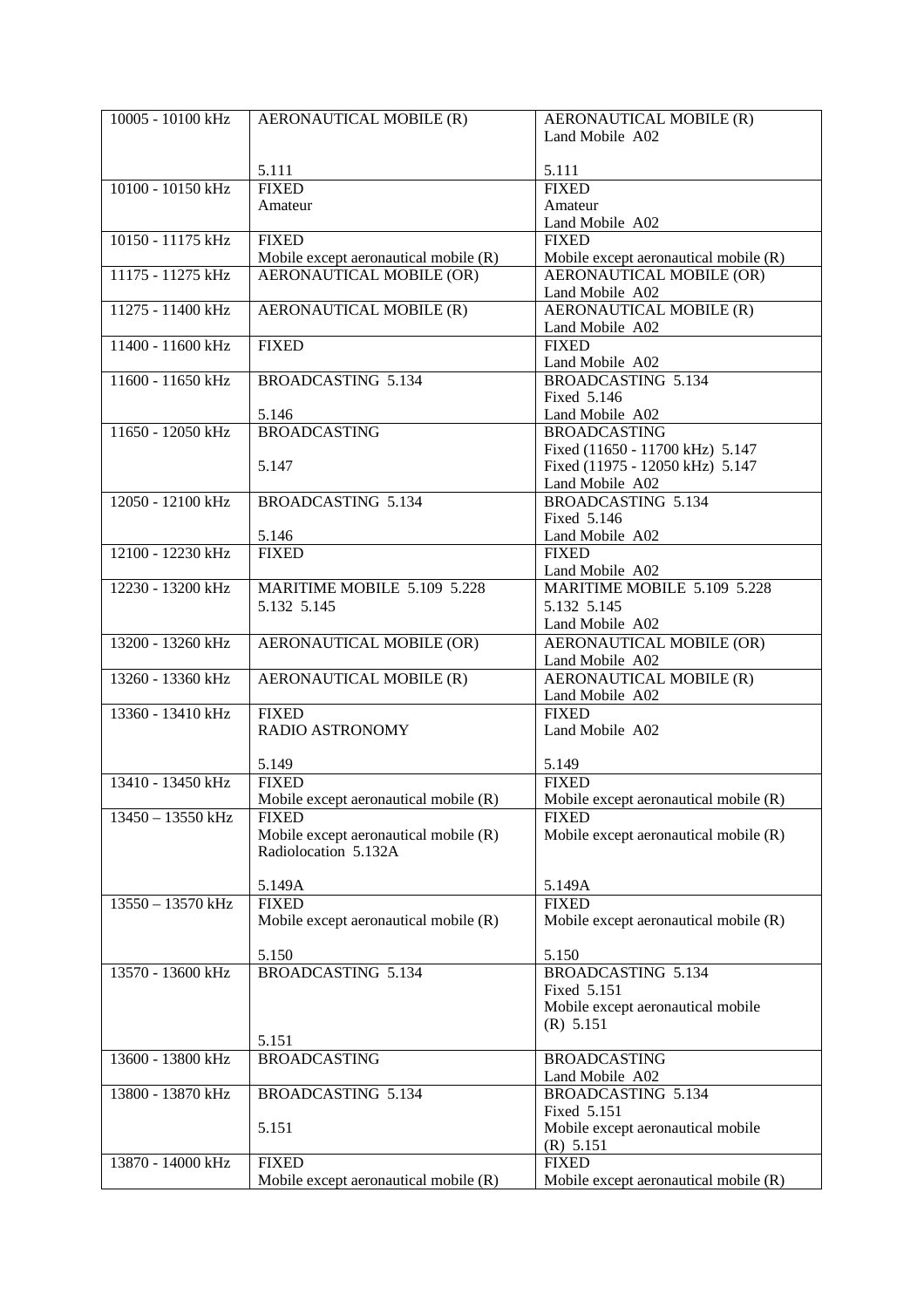| 14000 - 14250 kHz   | <b>AMATEUR</b>                        | <b>AMATEUR</b>                            |
|---------------------|---------------------------------------|-------------------------------------------|
|                     |                                       |                                           |
|                     | <b>AMATEUR-SATELLITE</b>              | <b>AMATEUR-SATELLITE</b>                  |
|                     |                                       | Land Mobile A02                           |
|                     |                                       |                                           |
| 14250 - 14350 kHz   | <b>AMATEUR</b>                        | <b>AMATEUR</b>                            |
|                     |                                       | Land Mobile A02                           |
|                     |                                       |                                           |
|                     |                                       |                                           |
|                     | 5.152                                 | 5.152                                     |
| 14350 - 14990 kHz   | <b>FIXED</b>                          | <b>FIXED</b>                              |
|                     |                                       |                                           |
|                     | Mobile except aeronautical mobile (R) | Mobile except aeronautical mobile (R)     |
| 14990 - 15005 kHz   | STANDARD FREQUENCY AND TIME           | STANDARD FREQUENCY AND TIME               |
|                     | SIGNAL (15000 kHz)                    | SIGNAL (15000 kHz)                        |
|                     |                                       |                                           |
|                     |                                       | Land Mobile A02                           |
|                     | 5.111                                 |                                           |
|                     |                                       | 5.111                                     |
|                     |                                       |                                           |
| 15005 - 15010 kHz   | STANDARD FREQUENCY AND TIME           | STANDARD FREQUENCY AND TIME               |
|                     | <b>SIGNAL</b>                         | <b>SIGNAL</b>                             |
|                     | Space Research                        | Space Research                            |
|                     |                                       |                                           |
|                     |                                       | Land Mobile A02                           |
| 15010 - 15100 kHz   | AERONAUTICAL MOBILE (OR)              | <b>AERONAUTICAL MOBILE (OR)</b>           |
|                     |                                       |                                           |
|                     |                                       | Land Mobile A02                           |
| 15100 - 15600 kHz   | <b>BROADCASTING</b>                   | <b>BROADCASTING</b>                       |
|                     |                                       | Land Mobile A02                           |
|                     |                                       |                                           |
| 15600 - 15800 kHz   | <b>BROADCASTING 5.134</b>             | BROADCASTING 5.134                        |
|                     |                                       | Fixed 5.146                               |
|                     | 5.146                                 | Land Mobile A02                           |
|                     |                                       |                                           |
| 15800 - 16100 kHz   | <b>FIXED</b>                          | <b>FIXED</b>                              |
|                     |                                       | Land Mobile A02                           |
|                     | 5.153                                 |                                           |
|                     |                                       |                                           |
| $16100 - 16200$ kHz | <b>FIXED</b>                          | <b>FIXED</b>                              |
|                     | Radiolocation 5.145A                  | Land Mobile A02                           |
|                     |                                       |                                           |
|                     |                                       |                                           |
|                     |                                       |                                           |
|                     | 5.145B                                | 5.145B                                    |
|                     |                                       |                                           |
| $16200 - 16360$ kHz | <b>FIXED</b>                          | <b>FIXED</b>                              |
|                     |                                       | Land Mobile A02                           |
| 16360 - 17410 kHz   | MARITIME MOBILE 5.109 5.228           | MARITIME MOBILE 5.109 5.228               |
|                     |                                       |                                           |
|                     | 5.132 5.145                           | 5.132 5.145                               |
|                     |                                       | Land Mobile A02                           |
| 17410 - 17480 kHz   | <b>FIXED</b>                          | <b>FIXED</b>                              |
|                     |                                       |                                           |
|                     |                                       | Land Mobile A02                           |
| 17480 - 17550 kHz   | BROADCASTING 5.134                    | <b>BROADCASTING 5.134</b>                 |
|                     |                                       | Fixed 5.146                               |
|                     |                                       |                                           |
|                     | 5.146                                 | Land Mobile A02                           |
| 17550 - 17900 kHz   | <b>BROADCASTING</b>                   | <b>BROADCASTING</b>                       |
|                     |                                       | Land Mobile A02                           |
|                     |                                       |                                           |
| 17900 - 17970 kHz   | AERONAUTICAL MOBILE (R)               | AERONAUTICAL MOBILE (R)                   |
|                     |                                       | Land Mobile A02                           |
|                     |                                       |                                           |
| 17970 - 18030 kHz   | AERONAUTICAL MOBILE (OR)              | <b>AERONAUTICAL MOBILE (OR)</b>           |
|                     |                                       | Land Mobile A02                           |
| 18030 - 18052 kHz   | <b>FIXED</b>                          | <b>FIXED</b>                              |
|                     |                                       |                                           |
|                     |                                       | Land Mobile A02                           |
| 18052 - 18068 kHz   | <b>FIXED</b>                          | <b>FIXED</b>                              |
|                     | Space Research                        | Land Mobile A02                           |
|                     |                                       |                                           |
| 18068 - 18168 kHz   | <b>AMATEUR</b>                        | <b>AMATEUR</b>                            |
|                     | AMATEUR-SATELLITE                     | <b>AMATEUR-SATELLITE</b>                  |
|                     |                                       | Land Mobile A02                           |
|                     |                                       |                                           |
|                     |                                       |                                           |
|                     | 5.154                                 | 5.154                                     |
| 18168 - 18780 kHz   | <b>FIXED</b>                          | <b>FIXED</b>                              |
|                     |                                       |                                           |
|                     | Mobile except aeronautical mobile     | Mobile except aeronautical mobile         |
| 18780 - 18900 kHz   | <b>MARITIME MOBILE</b>                | <b>MARITIME MOBILE</b><br>Land Mobile A02 |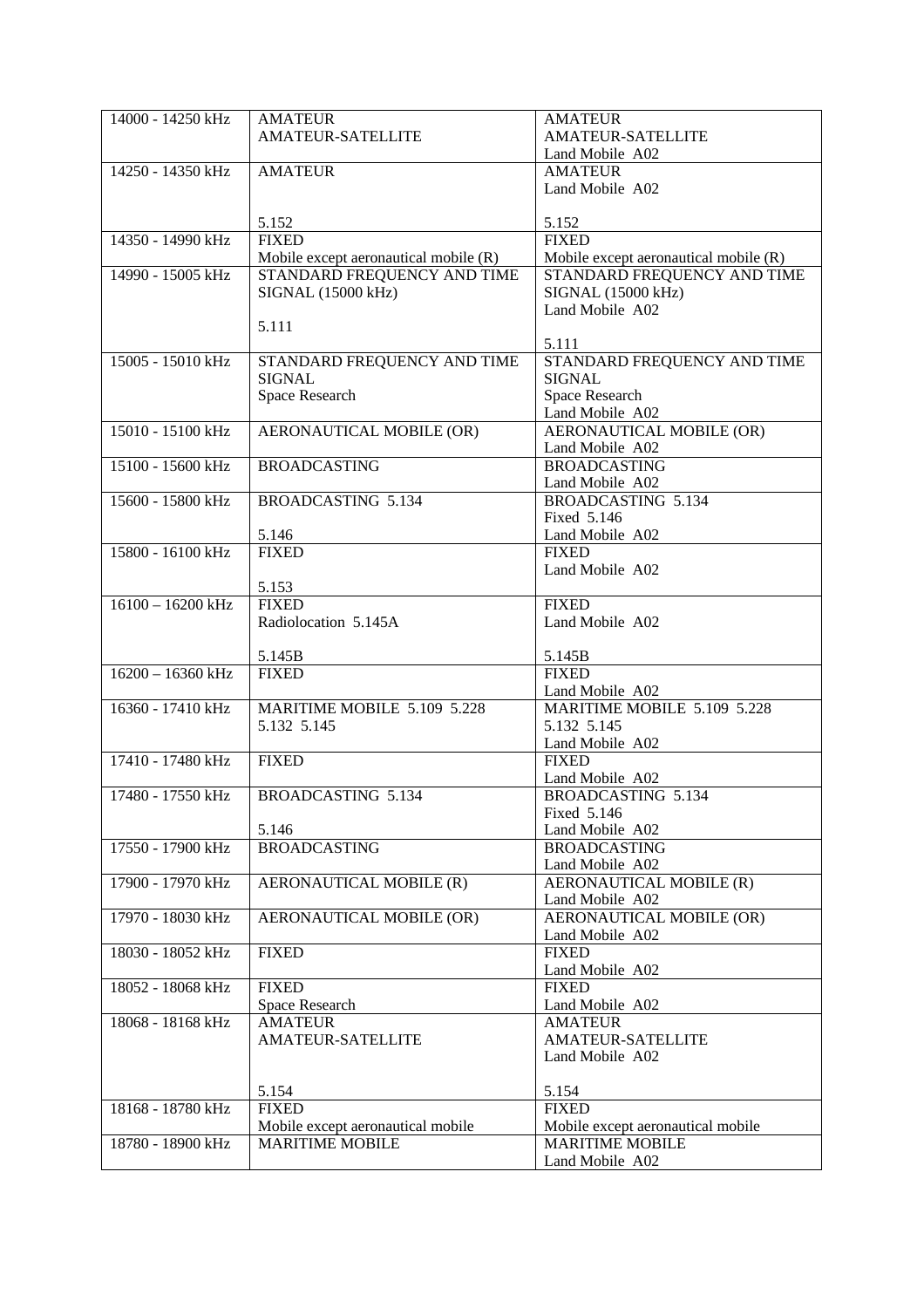| 18900 - 19020 kHz | <b>BROADCASTING 5.134</b>             | <b>BROADCASTING 5.134</b>             |
|-------------------|---------------------------------------|---------------------------------------|
|                   |                                       | Fixed 5.146                           |
|                   | 5.146                                 | Land Mobile A02                       |
| 19020 - 19680 kHz | <b>FIXED</b>                          | <b>FIXED</b>                          |
|                   |                                       | Land Mobile A02                       |
| 19680 - 19800 kHz | <b>MARITIME MOBILE 5.132</b>          | <b>MARITIME MOBILE 5.132</b>          |
|                   |                                       | Land Mobile A02                       |
| 19800 - 19990 kHz | <b>FIXED</b>                          | <b>FIXED</b>                          |
|                   |                                       |                                       |
|                   |                                       | Land Mobile A02                       |
| 19990 - 19995 kHz | STANDARD FREQUENCY AND TIME           | STANDARD FREQUENCY AND TIME           |
|                   | <b>SIGNAL</b>                         | <b>SIGNAL</b>                         |
|                   | Space Research                        | Space Research                        |
|                   |                                       | Land Mobile A02                       |
|                   |                                       |                                       |
|                   | 5.111                                 | 5.111                                 |
| 19995 - 20010 kHz | STANDARD FREQUENCY AND TIME           | STANDARD FREQUENCY AND TIME           |
|                   | SIGNAL (20000 kHz)                    | SIGNAL (20000 kHz)                    |
|                   |                                       | Land Mobile A02                       |
|                   |                                       |                                       |
|                   | 5.111                                 | 5.111                                 |
| 20010 - 21000 kHz | <b>FIXED</b>                          | <b>FIXED</b>                          |
|                   | Mobile                                | Mobile                                |
| 21000 - 21450 kHz | <b>AMATEUR</b>                        | <b>AMATEUR</b>                        |
|                   | <b>AMATEUR-SATELLITE</b>              | <b>AMATEUR-SATELLITE</b>              |
|                   |                                       | Land Mobile A02                       |
| 21450 - 21850 kHz | <b>BROADCASTING</b>                   | <b>BROADCASTING</b>                   |
|                   |                                       | Land Mobile A02                       |
| 21850 - 21870 kHz | <b>FIXED 5.155A</b>                   | <b>FIXED 5.155A</b>                   |
|                   |                                       | Land Mobile A02                       |
|                   |                                       |                                       |
|                   | 5.155                                 | 5.155                                 |
| 21870 - 21924 kHz | <b>FIXED 5.155B</b>                   | <b>FIXED 5.155B</b>                   |
|                   |                                       | Land Mobile A02                       |
| 21924 - 22000 kHz | AERONAUTICAL MOBILE (R)               | <b>AERONAUTICAL MOBILE (R)</b>        |
|                   |                                       | Land Mobile A02                       |
|                   |                                       | <b>MARITIME MOBILE 5.132</b>          |
| 22000 - 22855 kHz | <b>MARITIME MOBILE 15.132</b>         |                                       |
|                   |                                       | Land Mobile A02                       |
|                   | 5.156                                 |                                       |
| 22855 - 23000 kHz | <b>FIXED</b>                          | <b>FIXED</b>                          |
|                   |                                       | Land Mobile A02                       |
|                   | 5.156                                 |                                       |
| 23000 - 23200 kHz | <b>FIXED</b>                          | <b>FIXED</b>                          |
|                   | Mobile except aeronautical mobile (R) | Mobile except aeronautical mobile (R) |
|                   |                                       |                                       |
|                   | 5.156                                 |                                       |
| 23200 - 23350 kHz | <b>FIXED 5.156A</b>                   | <b>FIXED 5.156A</b>                   |
|                   | AERONAUTICAL MOBILE (OR)              | AERONAUTICAL MOBILE (OR)              |
|                   |                                       | Land Mobile A02                       |
| 23350 - 24000 kHz | <b>FIXED</b>                          | <b>FIXED</b>                          |
|                   | MOBILE except aeronautical mobile     | MOBILE except aeronautical mobile     |
|                   | 5.157                                 | 5.157                                 |
| 24000 - 24450 kHz | <b>FIXED</b>                          | <b>FIXED</b>                          |
|                   | <b>LAND MOBILE</b>                    | <b>LAND MOBILE</b>                    |
| 24450 - 24600 kHz | <b>FIXED</b>                          | <b>FIXED</b>                          |
|                   | <b>LAND MOBILE</b>                    | <b>LAND MOBILE</b>                    |
|                   | Radiolocation 5.132A                  |                                       |
|                   |                                       |                                       |
|                   | 5.158                                 | 5.158                                 |
| 24600 - 24890 kHz | <b>FIXED</b>                          | <b>FIXED</b>                          |
|                   | <b>LAND MOBILE</b>                    | <b>LAND MOBILE</b>                    |
|                   |                                       |                                       |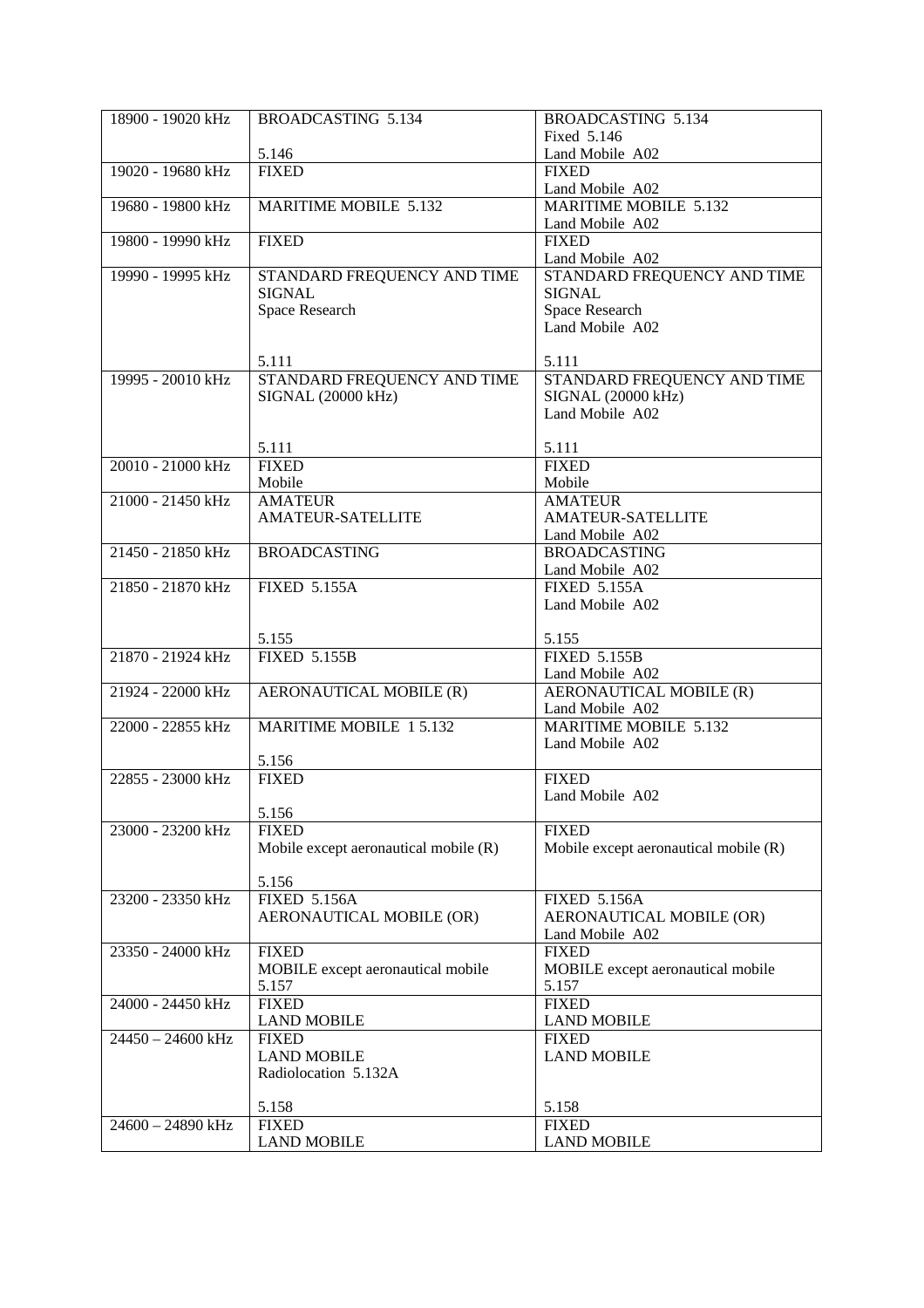| 24890 - 24990 kHz   | <b>AMATEUR</b>                    | <b>AMATEUR</b>                    |
|---------------------|-----------------------------------|-----------------------------------|
|                     | <b>AMATEUR-SATELLITE</b>          | <b>AMATEUR-SATELLITE</b>          |
|                     |                                   | Land Mobile A02                   |
| 24990 - 25005 kHz   | STANDARD FREQUENCY AND TIME       | STANDARD FREQUENCY AND TIME       |
|                     | SIGNAL (25000 kHz)                | SIGNAL (25000 kHz)                |
|                     |                                   | Land Mobile A02                   |
| 25005 - 25010 kHz   | STANDARD FREQUENCY AND TIME       | STANDARD FREQUENCY AND TIME       |
|                     | <b>SIGNAL</b>                     | <b>SIGNAL</b>                     |
|                     | Space Research                    | Space Research                    |
| 25010 - 25070 kHz   | <b>FIXED</b>                      | Land Mobile A02<br><b>FIXED</b>   |
|                     | MOBILE except aeronautical mobile | MOBILE except aeronautical mobile |
| 25070 - 25210 kHz   | <b>MARITIME MOBILE</b>            | <b>MARITIME MOBILE</b>            |
|                     |                                   | Land Mobile A02                   |
| 25210 - 25550 kHz   | <b>FIXED</b>                      | <b>FIXED</b>                      |
|                     | MOBILE except aeronautical mobile | MOBILE except aeronautical mobile |
| 25550 - 25670 kHz   | <b>RADIO ASTRONOMY</b>            | <b>RADIO ASTRONOMY</b>            |
|                     |                                   | Land Mobile A02                   |
|                     |                                   |                                   |
|                     | 5.149                             | 5.149                             |
| 25670 - 26100 kHz   | <b>BROADCASTING</b>               | <b>BROADCASTING</b>               |
|                     |                                   | Land Mobile A02                   |
| 26100 - 26175 kHz   | <b>MARITIME MOBILE 5.132</b>      | <b>MARITIME MOBILE 5.132</b>      |
|                     |                                   | Land Mobile A02                   |
| 26175 - 26200 kHz   | <b>FIXED</b>                      | <b>FIXED</b>                      |
|                     | MOBILE except aeronautical mobile | MOBILE except aeronautical mobile |
| $26200 - 26350$ kHz | <b>FIXED</b>                      | <b>FIXED</b>                      |
|                     | MOBILE except aeronautical mobile | MOBILE except aeronautical mobile |
|                     | Radiolocation 5.132A              |                                   |
|                     |                                   |                                   |
| $26350 - 27500$ kHz | 5.133A<br><b>FIXED</b>            | 5.133A<br><b>FIXED</b>            |
|                     | MOBILE except aeronautical mobile | MOBILE except aeronautical mobile |
|                     |                                   |                                   |
|                     | 5.150                             | 5.150                             |
| $27.5 - 28 MHz$     | METEOROLOGICAL AIDS               | METEOROLOGICAL AIDS               |
|                     | <b>FIXED</b>                      | <b>FIXED</b>                      |
|                     | <b>MOBILE</b>                     | <b>MOBILE</b>                     |
| 28 - 29.7 MHz       | <b>AMATEUR</b>                    | <b>AMATEUR</b>                    |
|                     | <b>AMATEUR-SATELLITE</b>          | <b>AMATEUR-SATELLITE</b>          |
|                     |                                   | Land Mobile A02                   |
| 29.7 - 30.005 MHz   | <b>FIXED</b>                      | <b>MOBILE</b>                     |
|                     | <b>MOBILE</b>                     |                                   |
| 30.005 - 30.01 MHz  | <b>SPACE OPERATION (satellite</b> | <b>MOBILE</b>                     |
|                     | identification)                   |                                   |
|                     | <b>FIXED</b>                      |                                   |
|                     | <b>MOBILE</b>                     |                                   |
|                     | SPACE RESEARCH                    |                                   |
| 30.01 - 37.5 MHz    | <b>FIXED</b><br><b>MOBILE</b>     | <b>MOBILE</b>                     |
| 37.5 - 38.25 MHz    | <b>FIXED</b>                      | <b>MOBILE</b>                     |
|                     | <b>MOBILE</b>                     | Radio Astronomy                   |
|                     | Radio Astronomy                   |                                   |
|                     |                                   |                                   |
|                     | 5.149                             | 5.149                             |
| $38.25 - 39$ MHz    | <b>FIXED</b>                      | <b>MOBILE</b>                     |
|                     | <b>MOBILE</b>                     |                                   |
| $39 - 39.5$ MHz     | <b>FIXED</b>                      | <b>MOBILE</b>                     |
|                     | <b>MOBILE</b>                     |                                   |
|                     | Radiolocation 5.132A              |                                   |
|                     |                                   |                                   |
|                     | 5.159                             | 5.159                             |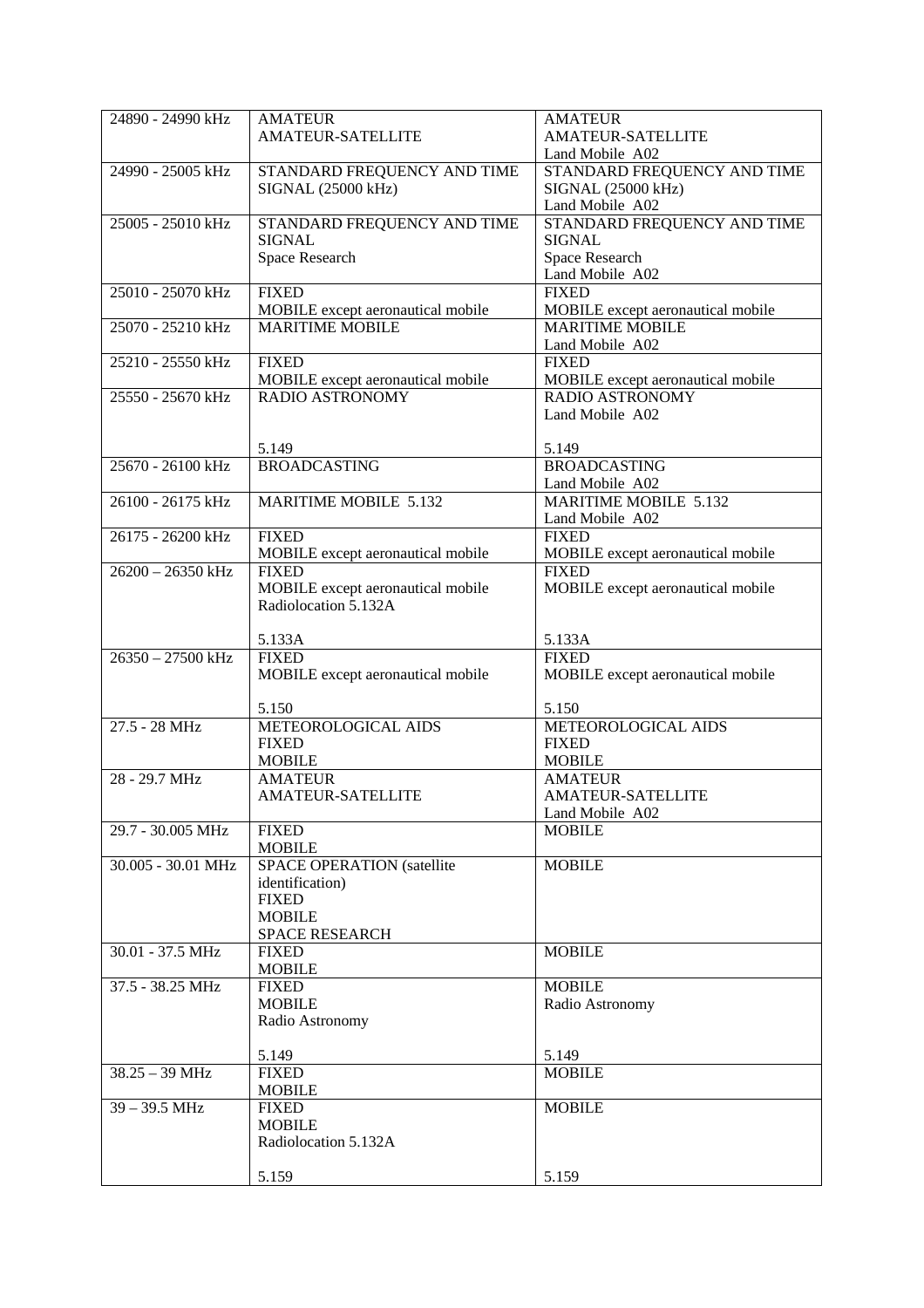| $39.5 - 39.986 \text{ MHz}$ | <b>FIXED</b>                                         | <b>MOBILE</b>                      |
|-----------------------------|------------------------------------------------------|------------------------------------|
|                             | <b>MOBILE</b>                                        |                                    |
| 39.986 - 40.02 MHz          | <b>FIXED</b>                                         | <b>MOBILE</b>                      |
|                             | <b>MOBILE</b>                                        | Space Research                     |
|                             | Space Research                                       |                                    |
| $40.02 - 40.98$ MHz         | <b>FIXED</b>                                         | <b>MOBILE</b>                      |
|                             | <b>MOBILE</b>                                        |                                    |
|                             | 5.150                                                | 5.150                              |
| 40.98 - 41.015 MHz          | <b>FIXED</b>                                         | <b>MOBILE</b>                      |
|                             | <b>MOBILE</b>                                        | Space Research                     |
|                             | Space Research                                       |                                    |
|                             |                                                      |                                    |
|                             | 5.160 5.161                                          |                                    |
| 41.015 - 42 MHz             | <b>FIXED</b>                                         | <b>MOBILE</b>                      |
|                             | <b>MOBILE</b>                                        |                                    |
|                             |                                                      |                                    |
|                             | 5.160 5.161                                          |                                    |
| $42 - 42.5$ MHz             | <b>FIXED</b>                                         | <b>MOBILE</b>                      |
|                             | <b>MOBILE</b>                                        |                                    |
|                             | Radiolocation 5.132A                                 |                                    |
|                             | 5.159 5.161B                                         | 5.159 5.161B                       |
| $42.5 - 44 MHz$             | <b>FIXED</b>                                         | <b>MOBILE</b>                      |
|                             | <b>MOBILE</b>                                        |                                    |
|                             |                                                      |                                    |
|                             | 5.160 5.161                                          |                                    |
| 44 - 47 MHz                 | <b>FIXED</b>                                         | <b>MOBILE</b>                      |
|                             | <b>MOBILE</b>                                        |                                    |
|                             |                                                      |                                    |
|                             | 5.162 5.162A                                         | 5.162A                             |
| $47 - 68$ MHz               | <b>BROADCASTING</b>                                  | <b>BROADCASTING</b>                |
|                             |                                                      | LAND MOBILE 5.164                  |
|                             |                                                      | Amateur (50 - 52 MHz) A01          |
|                             | 5.162A 5.163 5.164 5.165 5.169                       | 5.162A 5.163                       |
|                             | 5.171                                                |                                    |
| 68 - 74.8 MHz               | <b>FIXED</b>                                         | MOBILE (68 - 70.450 MHz) A01       |
|                             | MOBILE except aeronautical mobile                    | MOBILE except aeronautical mobile  |
|                             |                                                      | $(70.450 - 74.8 \text{ MHz})$      |
|                             |                                                      | Radio astronomy (70.450 - 74.8)    |
|                             |                                                      | MHz) A01                           |
|                             |                                                      |                                    |
| 74.8 - 75.2 MHz             | 5.149 5.175 5.176 5.177 5.179<br><b>AERONAUTICAL</b> | 5.149 5.179<br><b>AERONAUTICAL</b> |
|                             | <b>RADIONAVIGATION</b>                               | <b>RADIONAVIGATION</b>             |
|                             |                                                      |                                    |
|                             | 5.180 5.181                                          | 5.180                              |
| 75.2 - 87.5 MHz             |                                                      |                                    |
|                             | <b>FIXED</b>                                         | MOBILE A01                         |
|                             | MOBILE except aeronautical mobile                    |                                    |
|                             |                                                      |                                    |
|                             | 5.175 5.179 5.187                                    | 5.179                              |
| $87.5 - 100 \text{ MHz}$    | <b>BROADCASTING</b>                                  | <b>BROADCASTING</b>                |
|                             |                                                      | Land Mobile A02                    |
|                             | 5.190                                                |                                    |
| 100 - 108 MHz               | <b>BROADCASTING</b>                                  | <b>BROADCASTING</b>                |
|                             |                                                      | Land Mobile A02                    |
|                             | 5.192 5.194                                          |                                    |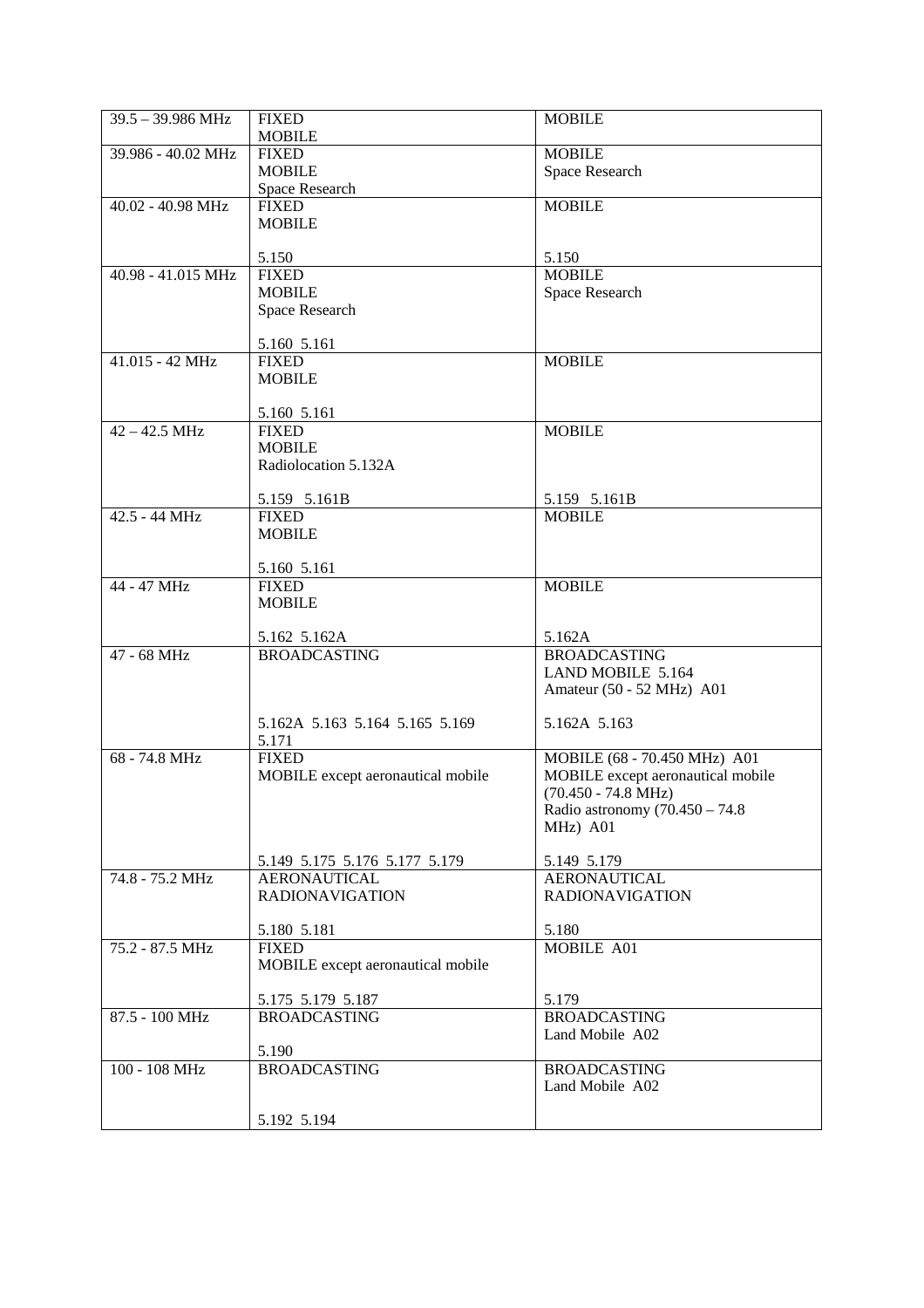| 108 - 117.975 MHz          | <b>AERONAUTICAL</b>                                              | <b>AERONAUTICAL</b>                                                   |
|----------------------------|------------------------------------------------------------------|-----------------------------------------------------------------------|
|                            | <b>RADIONAVIGATION</b>                                           | <b>RADIONAVIGATION</b><br>AERONAUTICAL MOBILE (R) 5.197A              |
|                            | 5.197 5.197A                                                     |                                                                       |
| 117.975 - 137 MHz          | AERONAUTICAL MOBILE (R)                                          | AERONAUTICAL MOBILE (R)                                               |
|                            | 5.111 5.200 5.201 5.202                                          | 5.111 5.200 5.201 5.202                                               |
| 137 - 137.025 MHz          | <b>SPACE OPERATION</b> (space-Earth)                             | METEOROLOGICAL-SATELLITE                                              |
|                            | METEOROLOGICAL-SATELLITE                                         | (space-Earth)<br>MOBILE A01                                           |
|                            | (space-Earth)                                                    |                                                                       |
|                            | MOBILE-SATELLITE (space-Earth)<br>5.208A 5.208B 5.209            | MOBILE-SATELLITE (space-Earth)<br>5.208A 5.208B 5.209                 |
|                            | SPACE RESEARCH (space-Earth)                                     | Space operation (space-Earth) A01                                     |
|                            | Fixed                                                            | Space research (space-Earth) A01                                      |
|                            | Mobile except aeronautical mobile (R)                            |                                                                       |
|                            | 5.204 5.205 5.206 5.207 5.208                                    | 5.206 5.208                                                           |
| $137.025 -$<br>137.175 MHz | <b>SPACE OPERATION</b> (space-Earth)<br>METEOROLOGICAL-SATELLITE | METEOROLOGICAL-SATELLITE<br>(space-Earth)                             |
|                            | (space-Earth)                                                    | MOBILE A01                                                            |
|                            | SPACE RESEARCH (space-Earth)                                     | MOBILE-SATELLITE (space-Earth)                                        |
|                            | Fixed<br>Mobile-satellite (space-Earth)                          | 5.208A 5.208B 5.209<br>Space operation (space-Earth) A01              |
|                            | 5.208A 5.208B 5.209                                              | Space research (space-Earth) A01                                      |
|                            | Mobile except aeronautical mobile (R)                            |                                                                       |
|                            | 5.204 5.205 5.206 5.207 5.208                                    | 5.206 5.208                                                           |
| 137.175 -                  | SPACE OPERATION (space-Earth)                                    | METEOROLOGICAL-SATELLITE                                              |
| 137.825 MHz                | METEOROLOGICAL-SATELLITE<br>(space-Earth)                        | (space-Earth)<br>MOBILE A01                                           |
|                            | MOBILE-SATELLITE (space-Earth)                                   | MOBILE-SATELLITE (space-Earth)                                        |
|                            | 5.208A 5.208B 5.209<br>SPACE RESEARCH (space-Earth)              | 5.208A 5.208B 5.209<br>Space operation (space-Earth) A01              |
|                            | Fixed                                                            | Space research (space-Earth) A01                                      |
|                            | Mobile except aeronautical mobile (R)                            |                                                                       |
|                            | 5.204 5.205 5.206 5.207 5.208                                    | 5.206 5.208                                                           |
| 137.825 - 138 MHz          | SPACE OPERATION (space-Earth)                                    | METEOROLOGICAL-SATELLITE                                              |
|                            | METEOROLOGICAL-SATELLITE<br>(space-Earth)                        | (space-Earth)<br>MOBILE A01                                           |
|                            | SPACE RESEARCH (space-Earth)                                     | Mobile-Satellite (space-Earth)                                        |
|                            | Fixed                                                            | 5.208A 5.208B 5.209                                                   |
|                            | Mobile-Satellite (space-Earth)<br>5.208A 5.208B 5.209            | Space operation (space-Earth) A01<br>Space research (space-Earth) A01 |
|                            | Mobile except aeronautical mobile (R)                            |                                                                       |
|                            | 5.204 5.205 5.206 5.207 5.208                                    | 5.206 5.208                                                           |
| 138 - 143.6 MHz            | <b>AERONAUTICAL MOBILE (OR)</b>                                  | <b>AERONAUTICAL MOBILE (OR)</b><br>LAND MOBILE 5.211                  |
|                            |                                                                  | Space research (space-Earth) A01                                      |
|                            |                                                                  |                                                                       |
| 143.6 - 143.65 MHz         | 5.210 5.211 5.212 5.214<br>AERONAUTICAL MOBILE (OR)              | 5.210<br>AERONAUTICAL MOBILE (OR)                                     |
|                            | SPACE RESEARCH (space-Earth)                                     | <b>LAND MOBILE 5.211</b>                                              |
|                            | 5.211 5.212 5.214                                                | SPACE RESEARCH (space-Earth)                                          |
| 143.65 - 144 MHz           | AERONAUTICAL MOBILE (OR)                                         | AERONAUTICAL MOBILE (OR)                                              |
|                            |                                                                  | <b>LAND MOBILE 5.211</b>                                              |
|                            | 5.210 5.211 5.212 5.214                                          | 5.210                                                                 |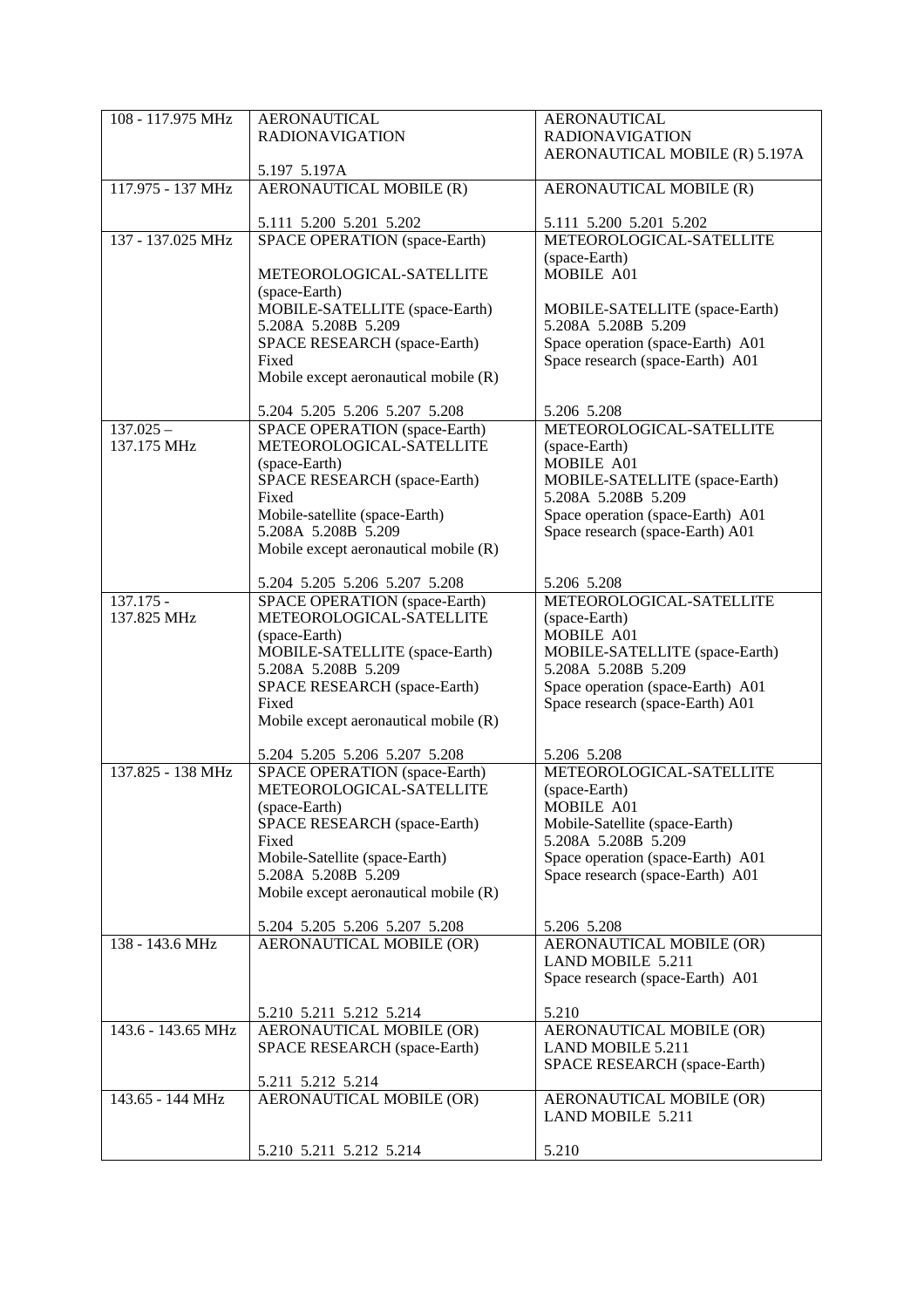| 144 - 146 MHz      | <b>AMATEUR</b><br><b>AMATEUR-SATELLITE</b>           | <b>AMATEUR</b><br><b>AMATEUR-SATELLITE</b>       |
|--------------------|------------------------------------------------------|--------------------------------------------------|
|                    |                                                      |                                                  |
|                    | 5.216                                                |                                                  |
| 146 - 148 MHz      | <b>FIXED</b><br>MOBILE except aeronautical mobile    | MOBILE A01                                       |
|                    | (R)                                                  |                                                  |
| 148 - 149.9 MHz    | <b>FIXED</b>                                         | MOBILE A01                                       |
|                    | MOBILE except aeronautical mobile<br>(R)             | MOBILE-SATELLITE (Earth-space)<br>5.209 5.221    |
|                    | MOBILE-SATELLITE (Earth-space)                       |                                                  |
|                    | 5.209                                                |                                                  |
|                    | 5.218 5.219 5.221                                    | 5.218 5.219                                      |
| 149.9 - 150.05 MHz | MOBILE-SATELLITE (Earth-space)                       | MOBILE A01                                       |
|                    | 5.209 5.220                                          | MOBILE-SATELLITE (Earth-space)                   |
| 150.05 - 153 MHz   | <b>FIXED</b>                                         | 5.209 5.220<br>MOBILE except aeronautical mobile |
|                    | MOBILE except aeronautical mobile                    |                                                  |
|                    | RADIO ASTRONOMY                                      |                                                  |
|                    | 5.149                                                | 5.149                                            |
| 153 - 154 MHz      | <b>FIXED</b>                                         | MOBILE except aeronautical mobile (R)            |
|                    | MOBILE except aeronautical mobile (R)                |                                                  |
| 154 - 156,4875 MHz | Meteorological Aids<br><b>FIXED</b>                  | MOBILE except aeronautica mobile (R)             |
|                    | MOBILE except aeronautical mobile (R)                | <b>MARITIME MOBILE 5.226</b>                     |
|                    |                                                      |                                                  |
| 156.4875 -         | 5.226 5.225A<br><b>MARITIME MOBILE (distress and</b> | 5.225A<br>MARITIME MOBILE (distress and          |
| 156.5625 MHz       | calling via DSC)                                     | calling via DSC)                                 |
|                    |                                                      | <b>LAND MOBILE 5.227</b>                         |
|                    | 5.111 5.226 5.227                                    | 5.111 5.226                                      |
| $156.5625 -$       | <b>FIXED</b>                                         | MOBILE except aeronautical mobile (R)            |
| 156.7625 MHz       | MOBILE except aeronautical mobile (R)                | <b>MARITIME MOBILE 5.226</b>                     |
|                    | 5.226                                                |                                                  |
| 156.7625 -         | <b>MARITIME MOBILE</b>                               | <b>MARITIME MOBILE</b>                           |
| 156.7875 MHz       | Mobile-satellite (Earth-space)                       | Mobile-satellite (Earth-space)                   |
|                    | 5.111 5.226 5.228                                    | 5.111 5.226 5.228                                |
| 156.7875 -         | MARITIME MOBILE (distress and                        | MARITIME MOBILE (distress and                    |
| 156.8125 MHz       | calling)                                             | calling)                                         |
|                    | 5.111 5.226                                          | 5.111 5.226                                      |
| 156.8125 -         | <b>MARITIME MOBILE</b>                               | <b>MARITIME MOBILE</b>                           |
| 156.8375 MHz       | Mobile-satellite (Earth-space)                       | Mobile-satellite (Earth-space)                   |
|                    | 5.111 5.226 5.228                                    | 5.111 5.226 5.228                                |
| 156.8375 -         | <b>FIXED</b>                                         | <b>FIXED</b>                                     |
| 161,9375 MHz       | MOBILE except aeronautical mobile                    | MOBILE except aeronautical mobile                |
|                    | 5.226                                                | 5.226                                            |
| 161,9375 -         | <b>FIXED</b>                                         | <b>FIXED</b>                                     |
| 161.9625 MHz       | MOBILE except aeronautical mobile                    | MOBILE except aeronautical mobile                |
|                    | Maritime mobile-satellite 5.A116                     | Maritime mobile-satellite 5.A116                 |
|                    | 5.226                                                | 5.226                                            |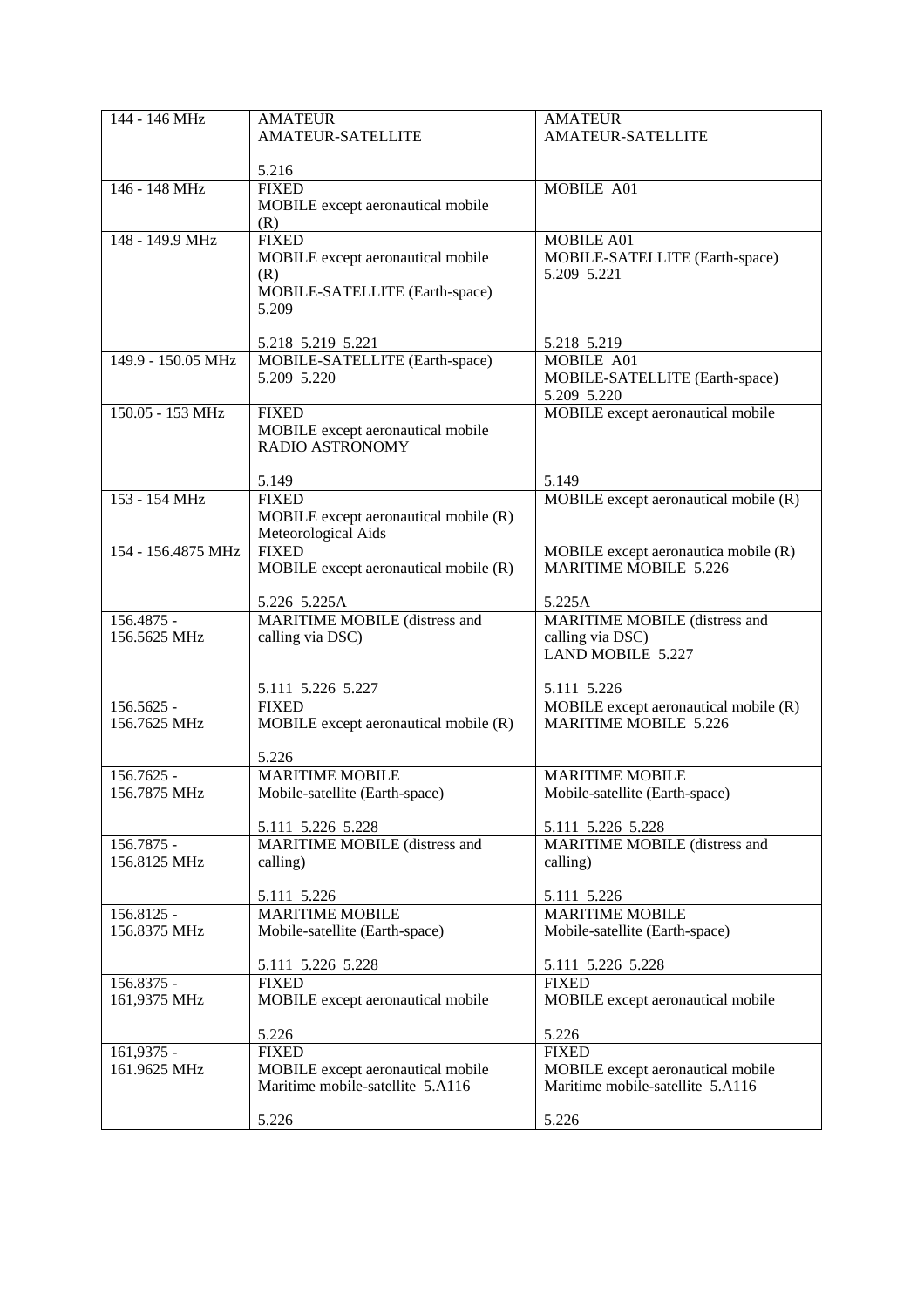| 161.9625 -         | <b>FIXED</b>                          | <b>FIXED</b>                          |
|--------------------|---------------------------------------|---------------------------------------|
| 161.9875 MHz       | MOBILE except aeronautical mobile     | MOBILE except aeronautical mobile     |
|                    | Mobile-satellite (Earth-space) 5.228F | Mobile-satellite (Earth-space) 5.228F |
|                    |                                       |                                       |
|                    |                                       |                                       |
|                    | 5.226 5.228A 5.228B                   | 5.226 5.228A 5.228B                   |
| $161.9875 -$       | <b>FIXED</b>                          | <b>FIXED</b>                          |
| 162.0125 MHz       | MOBILE except aeronautical mobile     | MOBILE except aeronautical mobile     |
|                    | Maritime mobile-satellite 5.A116      | Maritime mobile-satellite 5.A116      |
|                    |                                       |                                       |
|                    |                                       |                                       |
|                    | 5.226 5.229                           | 5.226                                 |
| 162.0125 -         | <b>FIXED</b>                          | <b>FIXED</b>                          |
| 162.0375 MHz       | MOBILE except aeronautical mobile     | MOBILE except aeronautical mobile     |
|                    | Mobile-satellite (Earth-space) 5.228F | Mobile-satellite (Earth-space) 5.228F |
|                    |                                       |                                       |
|                    |                                       |                                       |
|                    | 5.226 5.229 5.228A 5.228B             | 5.226 5.228A 5.228B                   |
| 162.0375 - 174 MHz | <b>FIXED</b>                          | MOBILE except aeronautical mobile     |
|                    | MOBILE except aeronautical mobile     |                                       |
|                    |                                       |                                       |
|                    | 5.226                                 | 5.226                                 |
|                    |                                       |                                       |
| 174 - 223 MHz      | <b>BROADCASTING</b>                   | <b>BROADCASTING</b>                   |
|                    |                                       | <b>LAND MOBILE 5.235</b>              |
|                    |                                       |                                       |
|                    | 5.235 5.237 5.243                     |                                       |
| 223 - 230 MHz      | <b>BROADCASTING</b>                   | <b>BROADCASTING</b>                   |
|                    |                                       |                                       |
|                    | Fixed                                 | Land Mobile $(225 - 230$ MHz) A01     |
|                    | Mobile                                |                                       |
|                    |                                       |                                       |
|                    | 5.243 5.246 5.247                     |                                       |
| 230 - 235 MHz      | <b>FIXED</b>                          | <b>MOBILE</b>                         |
|                    |                                       |                                       |
|                    | <b>MOBILE</b>                         |                                       |
|                    |                                       |                                       |
|                    | 5.247 5.251 5.252                     |                                       |
| 235 - 267 MHz      | <b>FIXED</b>                          | <b>MOBILE</b>                         |
|                    | <b>MOBILE</b>                         | <b>AERONAUTICAL MOBILE</b>            |
|                    |                                       |                                       |
|                    |                                       | $(242,95 - 243,05 \text{ MHz})$ 5.256 |
|                    |                                       |                                       |
|                    | 5.111 5.252 5.254 5.256 5.256A        | 5.111 5.254                           |
| 267 - 272 MHz      | <b>FIXED</b>                          | <b>MOBILE</b>                         |
|                    | <b>MOBILE</b>                         |                                       |
|                    |                                       |                                       |
|                    | Space Operation (space-Earth)         |                                       |
|                    |                                       |                                       |
|                    | 5.254 5.257                           | 5.254 5.257                           |
| 272 - 273 MHz      | <b>SPACE OPERATION</b> (space-Earth)  | <b>MOBILE</b>                         |
|                    | <b>FIXED</b>                          |                                       |
|                    | <b>MOBILE</b>                         |                                       |
|                    |                                       |                                       |
|                    |                                       |                                       |
|                    | 5.254                                 | 5.254                                 |
| 273 - 312 MHz      | <b>FIXED</b>                          | <b>MOBILE</b>                         |
|                    | <b>MOBILE</b>                         |                                       |
|                    |                                       |                                       |
|                    | 5.254                                 | 5.254                                 |
|                    |                                       |                                       |
| 312 - 315 MHz      | <b>FIXED</b>                          | <b>MOBILE</b>                         |
|                    | <b>MOBILE</b>                         |                                       |
|                    | Mobile-Satellite (Earth-space)        |                                       |
|                    |                                       |                                       |
|                    | 5.254 5.255                           | 5.254 5.255                           |
|                    |                                       |                                       |
| 315 - 322 MHz      | <b>FIXED</b>                          | <b>MOBILE</b>                         |
|                    | <b>MOBILE</b>                         |                                       |
|                    |                                       |                                       |
|                    | 5.254                                 | 5.254                                 |
|                    |                                       |                                       |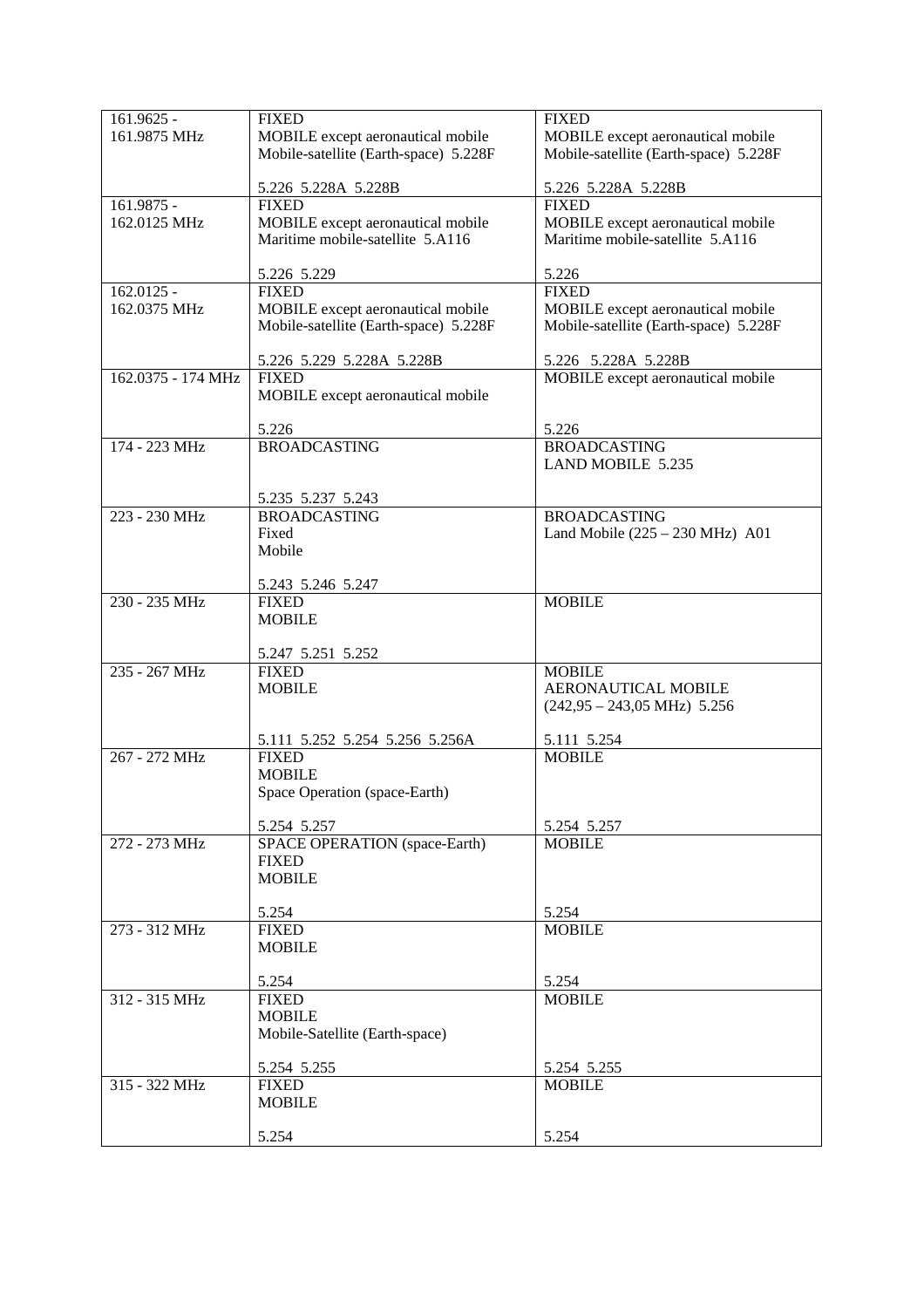| 322 - 328.6 MHz    | <b>FIXED</b>                              | <b>MOBILE</b>                             |
|--------------------|-------------------------------------------|-------------------------------------------|
|                    | <b>MOBILE</b>                             |                                           |
|                    | RADIO ASTRONOMY                           |                                           |
|                    |                                           |                                           |
|                    | 5.149                                     | 5.149                                     |
| 328.6 - 335.4 MHz  | <b>AERONAUTICAL</b>                       | <b>AERONAUTICAL</b>                       |
|                    | <b>RADIONAVIGATION 5.258</b>              | <b>RADIONAVIGATION 5.258</b>              |
|                    |                                           |                                           |
|                    | 5.259                                     |                                           |
| 335.4 - 387 MHz    | <b>FIXED</b>                              | <b>FIXED</b>                              |
|                    | <b>MOBILE</b>                             | <b>MOBILE</b>                             |
|                    |                                           |                                           |
|                    | 5.254                                     | 5.254                                     |
| 387 - 390 MHz      | <b>FIXED</b>                              | <b>MOBILE</b>                             |
|                    | <b>MOBILE</b>                             |                                           |
|                    | Mobile-Satellite (space-Earth) 5.208A     |                                           |
|                    | 5.208B 5.254 5.255                        |                                           |
|                    |                                           | 5.208A 5.208B 5.254 5.255                 |
| 390 - 399.9 MHz    | <b>FIXED</b>                              | <b>MOBILE</b>                             |
|                    | <b>MOBILE</b>                             |                                           |
|                    |                                           |                                           |
|                    | 5.254                                     | 5.254                                     |
| 399.9 - 400.05 MHz | MOBILE-SATELLITE (Earth-space)            | MOBILE-SATELLITE (Earth-space)            |
|                    | 5.209 5.220                               | 5.209 5.220                               |
| $400.05 - 400.15$  | STANDARD FREQUENCY AND                    | STANDARD FREQUENCY AND                    |
| <b>MHz</b>         | TIME SIGNAL-SATELLITE                     | <b>TIME SIGNAL-SATELLITE</b>              |
|                    | $(400.1 \text{ MHz})$                     | $(400.1 \text{ MHz})$                     |
|                    |                                           |                                           |
|                    | 5.261 5.262                               | 5.261 5.262                               |
| 400.15 - 401 MHz   | METEOROLOGICAL AIDS                       | METEOROLOGICAL AIDS                       |
|                    | METEOROLOGICAL-SATELLITE                  | METEOROLOGICAL-SATELLITE                  |
|                    | (space-Earth)                             | (space-Earth)                             |
|                    | MOBILE-SATELLITE (space-Earth)            | MOBILE-SATELLITE (space-Earth)            |
|                    | 5.208A 5.208B 5.209                       | 5.208A 5.208B 5.209                       |
|                    | SPACE RESEARCH (space-Earth)              | SPACE RESEARCH (space-Earth)              |
|                    | 5.263                                     | 5.263                                     |
|                    | Space Operation (space-Earth)             | SPACE OPERATION (space-Earth)             |
|                    |                                           | A <sub>01</sub>                           |
|                    |                                           |                                           |
|                    | 5.262 5.264                               | 5.262 5.264                               |
| 401 - 402 MHz      | METEOROLOGICAL AIDS                       | METEOROLOGICAL AIDS                       |
|                    | SPACE OPERATION (space-Earth)             | <b>EARTH</b>                              |
|                    | <b>EARTH</b>                              | EXPLORATION-SATELLITE                     |
|                    | EXPLORATION-SATELLITE                     | (Earth-space)                             |
|                    | (Earth-space)                             | METEOROLOGICAL-SATELLITE                  |
|                    | METEOROLOGICAL-SATELLITE                  | (Earth-space)                             |
|                    | (Earth-space)                             | Mobile except aeronautical mobile         |
|                    | Fixed                                     |                                           |
|                    | Mobile except aeronautical mobile         |                                           |
| 402 - 403 MHz      | METEOROLOGICAL AIDS                       | METEOROLOGICAL AIDS                       |
|                    | <b>EARTH</b>                              | <b>EARTH</b>                              |
|                    | EXPLORATION-SATELLITE                     | EXPLORATION-SATELLITE                     |
|                    | (Earth-space)<br>METEOROLOGICAL-SATELLITE | (Earth-space)<br>METEOROLOGICAL-SATELLITE |
|                    |                                           | (Earth-space)                             |
|                    | (Earth-space)<br>Fixed                    |                                           |
|                    | Mobile except aeronautical mobile         | Mobile except aeronautical mobile         |
| 403 - 406 MHz      | METEOROLOGICAL AIDS                       | METEOROLOGICAL AIDS                       |
|                    | Fixed                                     | Mobile except aeronautical mobile         |
|                    | Mobile except aeronautical mobile         |                                           |
|                    |                                           |                                           |
|                    | 5.A911                                    | 5.A911                                    |
|                    |                                           |                                           |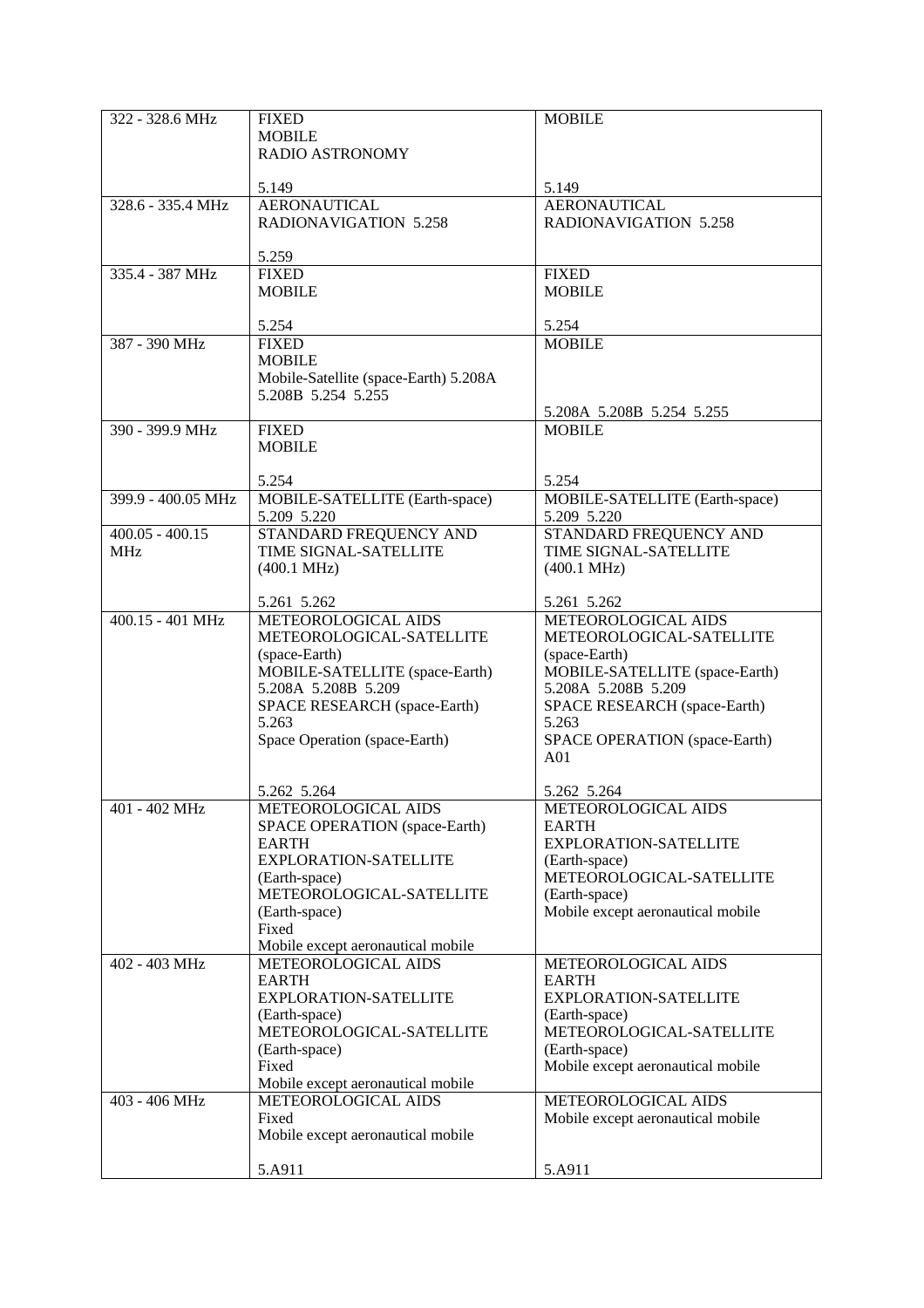| 406 - 406.1 MHz   | MOBILE-SATELLITE (Earth-space)                                                                                            | MOBILE-SATELLITE (Earth-space)                                                                                                                     |
|-------------------|---------------------------------------------------------------------------------------------------------------------------|----------------------------------------------------------------------------------------------------------------------------------------------------|
|                   | 5.266 5.267 5.A911                                                                                                        | 5.266 5.267 5.A911                                                                                                                                 |
| $406.1 - 410 MHz$ | <b>FIXED</b><br>MOBILE except aeronautical mobile<br><b>RADIO ASTRONOMY</b>                                               | <b>FIXED</b><br><b>LAND MOBILE A01</b>                                                                                                             |
|                   | 5.149 5.A911                                                                                                              | 5.149 5.A911                                                                                                                                       |
| 410 - 420 MHz     | <b>FIXED</b><br>MOBILE except aeronautical mobile<br>SPACE RESEARCH (space-space)<br>5.268                                | <b>FIXED</b><br>MOBILE except aeronautical mobile                                                                                                  |
| 420 - 430 MHz     | <b>FIXED</b><br>MOBILE except aeronautical mobile<br>Radiolocation                                                        | <b>FIXED</b><br>MOBILE except aeronautical mobile                                                                                                  |
|                   | 5.269 5.270 5.271                                                                                                         |                                                                                                                                                    |
| 430 - 432 MHz     | <b>AMATEUR</b><br><b>RADIOLOCATION</b>                                                                                    | <b>AMATEUR</b>                                                                                                                                     |
|                   | 5.271 5.272 5.273 5.274 5.275<br>5.276 5.277                                                                              | 5.275 5.276 5.277                                                                                                                                  |
| 432 - 438 MHz     | <b>AMATEUR</b><br><b>RADIOLOCATION</b><br>Earth exploration-satellite (active)<br>5.279A<br>5.138 5.271 5.272 5.276 5.277 | <b>AMATEUR</b><br><b>AMATEUR-SATELLITE</b><br>$(435 - 438 \text{ MHz})$ 5.282<br>Land Mobile A01<br>Earth exploration-satellite (active)<br>5.279A |
|                   | 5.280 5.281 5.282                                                                                                         | 5.138 5.276 5.277 5.280 (433.05 -<br>434.79 MHz: ISM)                                                                                              |
| 438 - 440 MHz     | <b>AMATEUR</b><br><b>RADIOLOCATION</b>                                                                                    | AMATEUR (438 - 439.1 MHz)<br><b>MOBILE 5.283</b><br>Amateur (439.1 - 440 MHz)                                                                      |
|                   | 5.271 5.273 5.274 5.275 5.276<br>5.277 5.283                                                                              | 5.275 5.276 5.277                                                                                                                                  |
| 440 - 450 MHz     | <b>FIXED</b><br>MOBILE except aeronautical mobile<br>Radiolocation                                                        | <b>FIXED</b><br>MOBILE except aeronautical mobile                                                                                                  |
|                   | 5.269 5.270 5.271 5.284 5.285<br>5.286                                                                                    | 5.286                                                                                                                                              |
| $450 - 455$ MHz   | <b>FIXED</b><br>MOBILE 5.286AA                                                                                            | $FIXED (450 - 451, 3 MHz)$<br>MOBILE 5.286AA                                                                                                       |
|                   | 5.209 5.271 5.286 5.286A 5.286B<br>5.286C 5.286D 5.286E                                                                   | 5.209 5.286 5.286A                                                                                                                                 |
| 455 - 456 MHz     | <b>FIXED</b><br>MOBILE 5.286AA                                                                                            | MOBILE 5.286AA                                                                                                                                     |
|                   | 5.209 5.271 5.286A 5.286B 5.286C<br>5.286E                                                                                | 5.209 5.286A                                                                                                                                       |
| 456 - 459 MHz     | <b>FIXED</b><br>MOBILE 5.286AA                                                                                            | MOBILE 5.286AA                                                                                                                                     |
|                   | 5.271 5.287 5.288                                                                                                         | 5.287                                                                                                                                              |
| 459 - 460 MHz     | <b>FIXED</b><br>MOBILE 5.286AA                                                                                            | MOBILE 5.286AA                                                                                                                                     |
|                   | 5.209 5.271 5.286A 5.286B 5.286C<br>5.286E                                                                                | 5.209 5.286A                                                                                                                                       |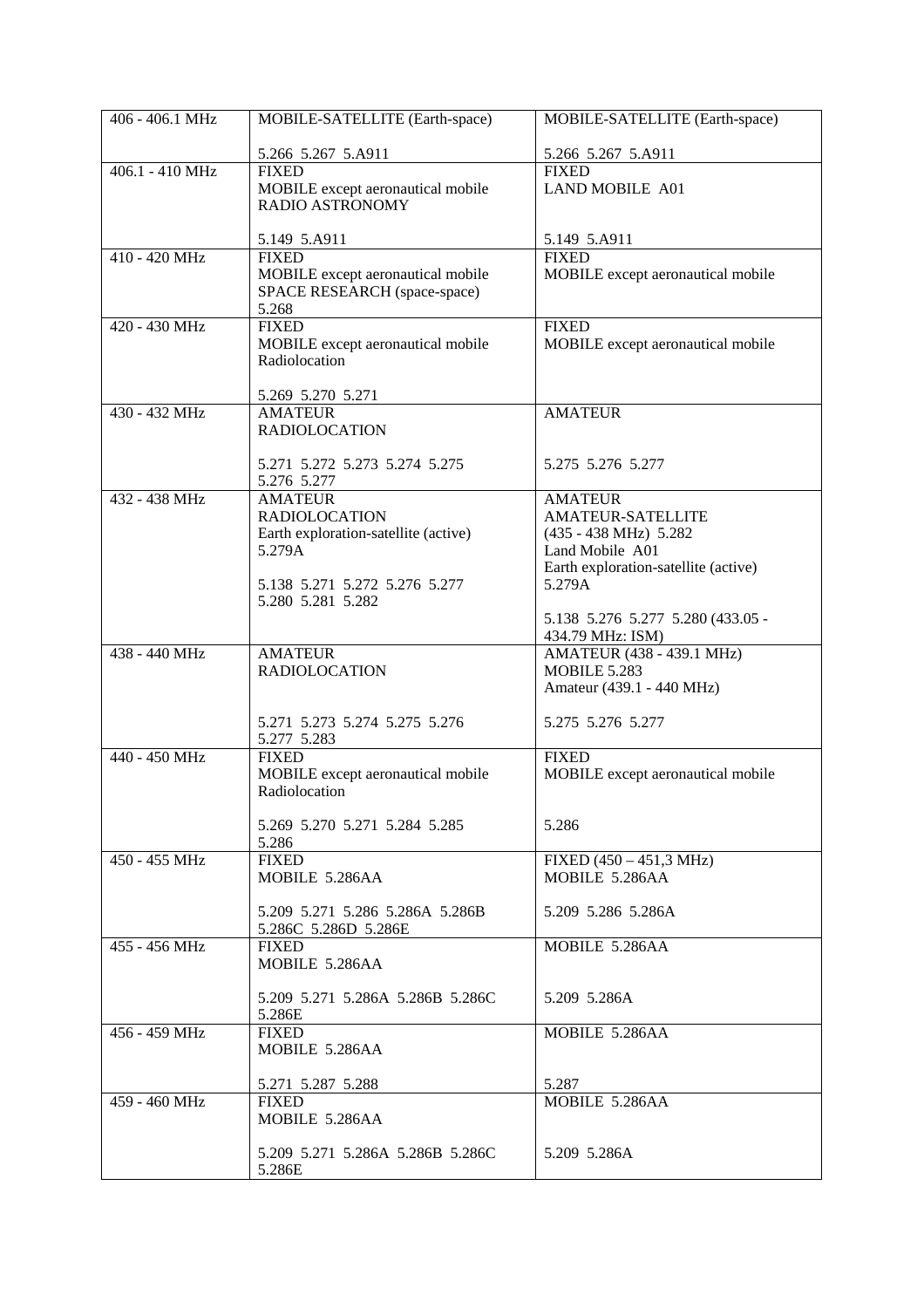| 460 - 470 MHz             | <b>FIXED</b>                                       | $FIXED (460 - 461, 3 MHz)$          |
|---------------------------|----------------------------------------------------|-------------------------------------|
|                           | MOBILE 5.286AA                                     | MOBILE 5.286AA                      |
|                           | Meteorological-Satellite                           |                                     |
|                           | (space-Earth)                                      |                                     |
|                           |                                                    |                                     |
|                           | 5.287 5.288 5.289                                  | 5.287 5.289                         |
| 470 - 694 MHz             | <b>BROADCASTING</b>                                | <b>BROADCASTING</b>                 |
|                           |                                                    | Mobile 5.296                        |
|                           |                                                    | Radiolocation (470-494 MHz)         |
|                           |                                                    | 5.291A                              |
|                           |                                                    | Radio Astronomy (608 – 614 MHz)     |
|                           |                                                    | 5.149                               |
|                           | 5.149 5.291A 5.294 5.296 5.300                     |                                     |
|                           | 5.304 5.306 5.311A 5.312                           | 5.306 5.311A 5.312                  |
| 694 - 790 MHz             | MOBILE except aeronautical mobile                  | MOBILE except aeronautical mobile   |
|                           | 5.312A 5.317A                                      | 5.312A 5.317A                       |
|                           | <b>BROADCASTING</b>                                | BROADCASTING (until 1 January 2020) |
|                           |                                                    |                                     |
|                           | 5.300 5.311A 5.312                                 | 5.311A 5.312                        |
| 790 - 862 MHz             | <b>FIXED</b>                                       | MOBILE except aeronautical mobile   |
|                           | <b>BROADCASTING</b>                                | 5.316B 5.317A                       |
|                           | MOBILE except aeronautical mobile<br>5.316B 5.317A |                                     |
|                           |                                                    |                                     |
|                           | 5.319                                              | 5.319                               |
| 862 - 890 MHz             | <b>FIXED</b>                                       | <b>MOBILE 5.317A A01</b>            |
|                           | MOBILE except aeronautical mobile                  |                                     |
|                           | 5.317A                                             |                                     |
|                           | <b>BROADCASTING 5.322</b>                          |                                     |
|                           |                                                    |                                     |
|                           | 5.319 5.323                                        | 5.319 5.322                         |
| 890 - 942 MHz             | <b>FIXED</b>                                       | <b>MOBILE 5.317A A01</b>            |
|                           | MOBILE except aeronautical mobile                  | Radiolocation                       |
|                           | 5.317A                                             |                                     |
|                           | <b>BROADCASTING 5.322</b>                          |                                     |
|                           | Radiolocation                                      |                                     |
|                           |                                                    |                                     |
| 942 - 960 MHz             | 5.323<br><b>FIXED</b>                              | <b>MOBILE 5.317A A01</b>            |
|                           | MOBILE except aeronautical mobile                  |                                     |
|                           | 5.317A                                             |                                     |
|                           | <b>BROADCASTING 5.322</b>                          |                                     |
|                           |                                                    |                                     |
|                           | 5.323                                              |                                     |
| 960 - 1164 MHz            | <b>AERONAUTICAL</b>                                | <b>AERONAUTICAL</b>                 |
|                           | <b>RADIONAVIGATION 5.328</b>                       | RADIONAVIGATION 5.328               |
|                           | <b>AERONAUTICAL</b>                                | <b>AERONAUTICAL</b>                 |
|                           | MOBILE $(R)$ 5.327A                                | MOBILE $(R)$ 5.327A                 |
|                           |                                                    | <b>AERONAUTICAL</b>                 |
|                           |                                                    | MOBILE-SATELLITE (R) 5.A25          |
|                           | 5.A25                                              |                                     |
| $1164 - 1215 \text{ MHz}$ | <b>AERONAUTICAL</b>                                | <b>AERONAUTICAL</b>                 |
|                           | RADIONAVIGATION 5.328                              | <b>RADIONAVIGATION 5.328</b>        |
|                           | RADIONAVIGATION-SATELLITE                          | RADIONAVIGATION-SATELLITE           |
|                           | (space-Earth) (space-space) 5.328B                 | (space-Earth) (space-space) 5.328B  |
|                           |                                                    |                                     |
|                           | 5.328A                                             | 5.328A                              |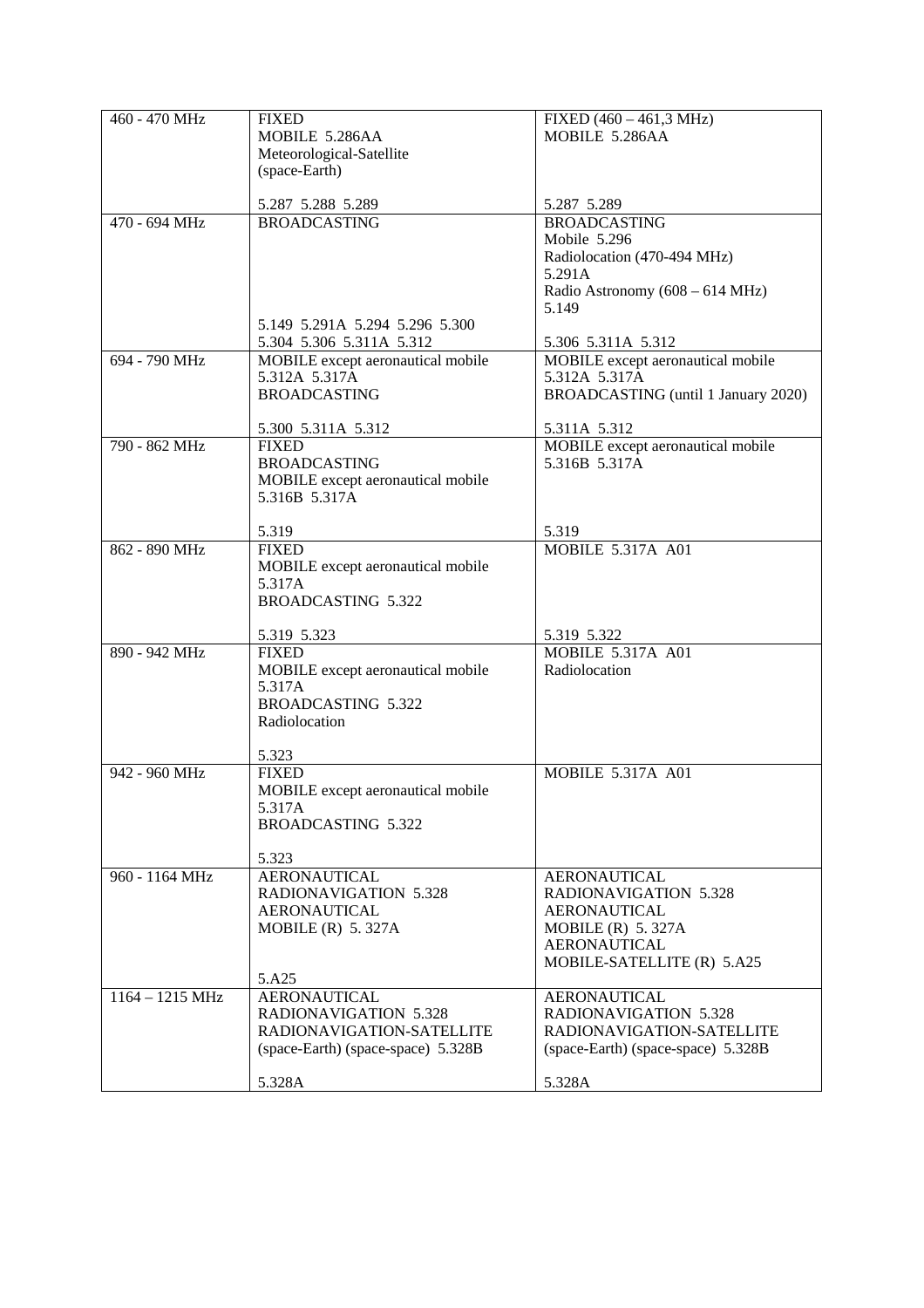| 1215 - 1240 MHz | <b>EARTH</b><br>EXPLORATION-SATELLITE<br>(active)<br><b>RADIOLOCATION</b><br>RADIONAVIGATION-SATELLITE<br>(space-Earth) (space-space)<br>5.328B 5.329 5.329A<br>SPACE RESEARCH (active)          | <b>EARTH</b><br>EXPLORATION-SATELLITE<br>$(active)$ 5.332<br><b>RADIOLOCATION</b><br>RADIONAVIGATION-SATELLITE<br>(space-Earth) (space-space)<br>5.328B 5.329 5.329A<br>SPACE RESEARCH (active)<br><b>RADIONAVIGATION 5.331</b>                                                                                   |
|-----------------|--------------------------------------------------------------------------------------------------------------------------------------------------------------------------------------------------|-------------------------------------------------------------------------------------------------------------------------------------------------------------------------------------------------------------------------------------------------------------------------------------------------------------------|
| 1240 - 1300 MHz | 5.330 5.331 5.332<br><b>EARTH</b>                                                                                                                                                                | 5.332<br><b>EARTH</b>                                                                                                                                                                                                                                                                                             |
|                 | <b>EXPLORATION-SATELLITE</b><br>(active)<br><b>RADIOLOCATION</b><br>RADIONAVIGATION-SATELLITE<br>(space-Earth) (space-space)<br>5.328B 5.329 5.329A<br><b>SPACE RESEARCH (active)</b><br>Amateur | <b>EXPLORATION-SATELLITE</b><br>$(\text{active})$ 5.335A<br><b>RADIOLOCATION</b><br>RADIONAVIGATION 5.331<br>RADIONAVIGATION-SATELLITE<br>(space-Earth) (space-space)<br>5.328B 5.329 5.329A<br>SPACE RESEARCH (active) 5.335A<br>Amateur<br>Amateur Satellite (Earth-space)<br>$(1260 - 1270 \text{ MHz})$ 5.282 |
|                 | 5.282 5.330 5.331 5.332 5.335<br>5.335A                                                                                                                                                          | 5.332                                                                                                                                                                                                                                                                                                             |
| 1300 - 1350 MHz | <b>AERONAUTICAL</b><br><b>RADIONAVIGATION 5.337</b><br><b>RADIOLOCATION</b><br>RADIONAVIGATION-SATELLITE<br>(Earth-space)                                                                        | <b>AERONAUTICAL</b><br><b>RADIONAVIGATION 5.337</b><br>RADIOLOCATION 5.337A<br>RADIONAVIGATION-SATELLITE<br>(Earth-space) 5.337A                                                                                                                                                                                  |
|                 | 5.149 5.337A                                                                                                                                                                                     | 5.149                                                                                                                                                                                                                                                                                                             |
| 1350 - 1400 MHz | <b>FIXED</b><br><b>MOBILE</b><br><b>RADIOLOCATION</b>                                                                                                                                            | <b>FIXED</b><br><b>MOBILE</b><br><b>RADIOLOCATION</b>                                                                                                                                                                                                                                                             |
|                 | 5.149 5.338 5.338A 5.339                                                                                                                                                                         | 5.149 5.338 5.338A 5.339                                                                                                                                                                                                                                                                                          |
| 1400 - 1427 MHz | <b>EARTH EXPLORATION</b><br>SATELLITE (passive)<br>RADIO ASTRONOMY<br>SPACE RESEARCH (passive)                                                                                                   | <b>EARTH EXPLORATION</b><br>SATELLITE (passive)<br>RADIO ASTRONOMY<br>SPACE RESEARCH (passive)                                                                                                                                                                                                                    |
| 1427 - 1429 MHz | 5.340 5.341<br>SPACE OPERATION (Earth-space)                                                                                                                                                     | 5.340<br>SPACE OPERATION (Earth-space)                                                                                                                                                                                                                                                                            |
|                 | <b>FIXED</b><br>MOBILE except aeronautical mobile<br>5.R1a<br>5.338A 5.341                                                                                                                       | <b>FIXED</b><br>MOBILE except aeronautical mobile<br>5.R1a<br>5.338A                                                                                                                                                                                                                                              |
| 1429 - 1452 MHz | <b>FIXED</b><br>MOBILE except aeronautical mobile<br>5.R <sub>1</sub> a<br>5.338A 5.341 5.342                                                                                                    | <b>FIXED</b><br>MOBILE except aeronautical mobile<br>5.R1a<br>5.338A                                                                                                                                                                                                                                              |
| 1452 - 1492 MHz | <b>FIXED</b><br>MOBILE except aeronautical mobile<br><b>BROADCASTING 5.345</b><br>BROADCASTING-SATELLITE<br>5.208B 5.345<br>5.341 5.342                                                          | <b>BROADCASTING 5.345</b><br>BROADCASTING-SATELLITE<br>$(1479.5 - 1492 \text{ MHz})$ 5.208B 5.345<br>MOBILE except aeronautical mobile<br>Fixed $(1452 - 1464, 5 \text{ MHz})$                                                                                                                                    |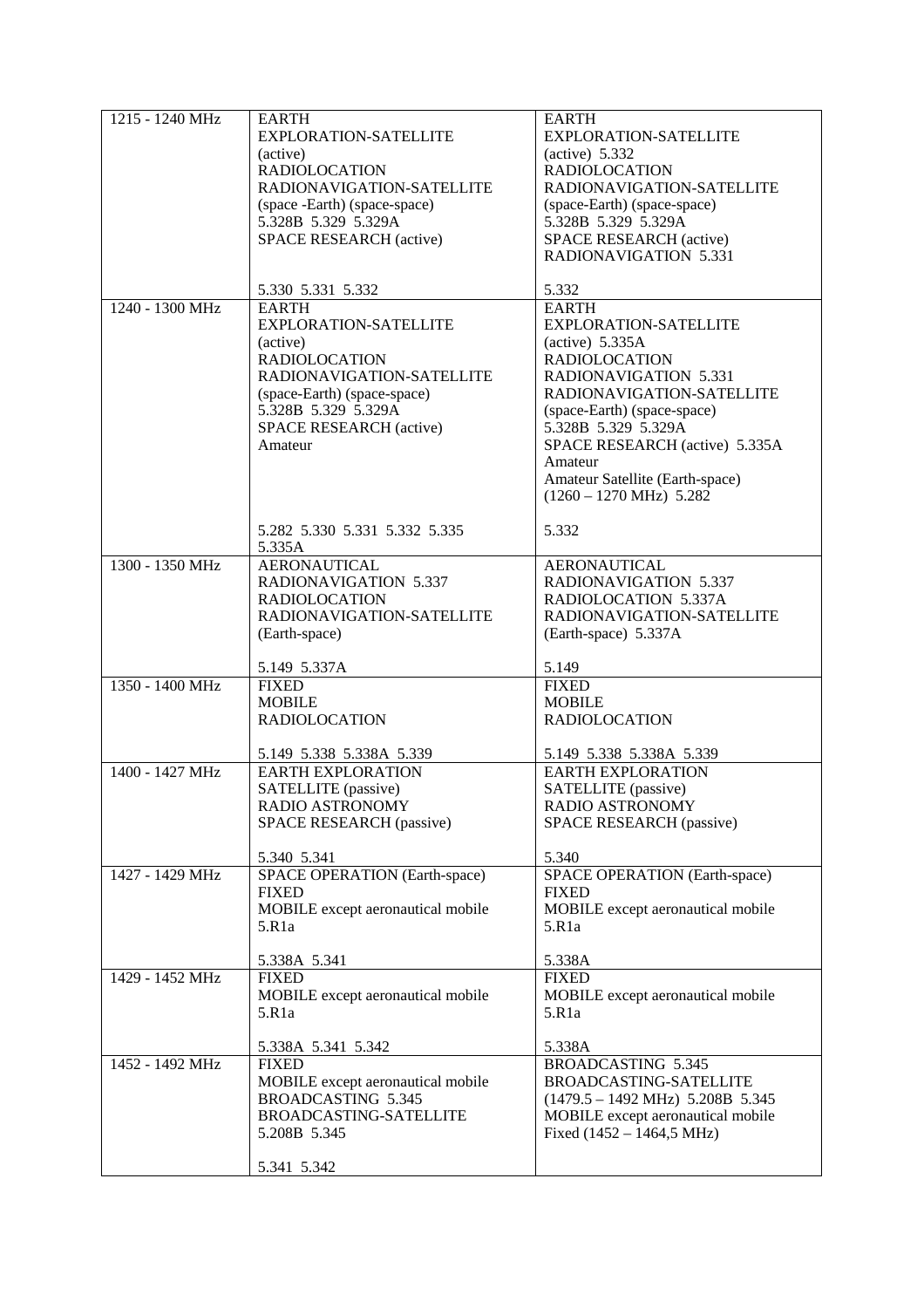| 1492 - 1518 MHz                 | <b>FIXED</b><br>MOBILE except aeronautical mobile                                                                                                                                     | <b>FIXED</b><br>MOBILE except aeronautical mobile                                                                                                                   |
|---------------------------------|---------------------------------------------------------------------------------------------------------------------------------------------------------------------------------------|---------------------------------------------------------------------------------------------------------------------------------------------------------------------|
|                                 | 5.R1a                                                                                                                                                                                 | 5.R1a                                                                                                                                                               |
|                                 | 5.341 5.342                                                                                                                                                                           |                                                                                                                                                                     |
| 1518 - 1525 MHz                 | <b>FIXED</b><br>MOBILE except aeronautical mobile<br>MOBILE-SATELLITE (space-Earth)<br>5.348 5.348A 5.348B 5.351A                                                                     | <b>FIXED</b><br>MOBILE except aeronautical mobile<br>MOBILE-SATELLITE (space-Earth)<br>5.348 5.351A                                                                 |
|                                 | 5.341 5.342                                                                                                                                                                           |                                                                                                                                                                     |
| 1525 - 1530 MHz                 | SPACE OPERATION (space-Earth)<br><b>FIXED</b><br>MOBILE-SATELLITE (space-Earth)<br>5.208B 5.351A<br>Earth Exploration-satellite<br>Mobile except aeronautical mobile<br>5.349         | <b>FIXED</b><br>MOBILE-SATELLITE (space-Earth)<br>5.208B 5.351A<br>SPACE OPERATION (space-Earth)                                                                    |
|                                 | 5.341 5.342 5.350 5.351 5.352A<br>5.354                                                                                                                                               | 5.351 5.352A 5.354                                                                                                                                                  |
| 1530 - 1535 MHz                 | SPACE OPERATION (space-Earth)<br>MOBILE-SATELLITE (space-Earth)<br>5.208B 5.351A 5.353A<br>Earth Exploration-satellite<br>Fixed<br>Mobile except aeronautical mobile                  | MOBILE-SATELLITE (space-Earth)<br>5.208B 5.351A 5.353A<br>SPACE OPERATION (space-Earth)<br>Earth Exploration-satellite<br>Mobile except aeronautical mobile         |
|                                 | 5.341 5.342 5.351 5.354                                                                                                                                                               | 5.351 5.354                                                                                                                                                         |
| 1535 - 1559 MHz                 | MOBILE-SATELLITE (space-Earth)<br>5.208B 5.351A                                                                                                                                       | MOBILE-SATELLITE (space-Earth)<br>5.208B 5.351A                                                                                                                     |
|                                 | 5.341 5.351 5.353A 5.354 5.355<br>5.356 5.357 5.357A 5.359 5.362A                                                                                                                     | 5.351 5.353A 5.354 5.356 5.357<br>5.357A                                                                                                                            |
| 1559 - 1610 MHz                 | <b>AERONAUTICAL</b><br><b>RADIONAVIGATION</b><br>RADIONAVIGATION-SATELLITE<br>(space-Earth) (space-space) 5.208B<br>5.328B 5.329A<br>5.341                                            | <b>AERONAUTICAL</b><br><b>RADIONAVIGATION</b><br>RADIONAVIGATION-SATELLITE<br>(space-Earth) (space-space) 5.208B<br>5.328B 5.329A                                   |
| 1610 - 1610.6 MHz               | MOBILE-SATELLITE (Earth-space)<br>5.351A<br><b>AERONAUTICAL</b><br><b>RADIONAVIGATION</b><br>5.341 5.355 5.359 5.364 5.366<br>5.367 5.368 5.369 5.371 5.372                           | MOBILE-SATELLITE (Earth-space)<br>5.351A 5.364<br><b>AERONAUTICAL</b><br><b>RADIONAVIGATION</b><br>5.366 5.367 5.368 5.371<br>5.372                                 |
| $1610.6 - 1613.8$<br><b>MHz</b> | MOBILE-SATELLITE (Earth-space)<br>5.351A<br><b>RADIO ASTRONOMY</b><br><b>AERONAUTICAL</b><br><b>RADIONAVIGATION</b><br>5.149 5.341 5.355 5.359 5.364<br>5.366 5.367 5.368 5.369 5.371 | MOBILE-SATELLITE (Earth-space)<br>5.351A 5.364<br><b>RADIO ASTRONOMY</b><br><b>AERONAUTICAL</b><br><b>RADIONAVIGATION</b><br>5.149 5.366 5.367 5.368 5.371<br>5.372 |
|                                 | 5.372                                                                                                                                                                                 |                                                                                                                                                                     |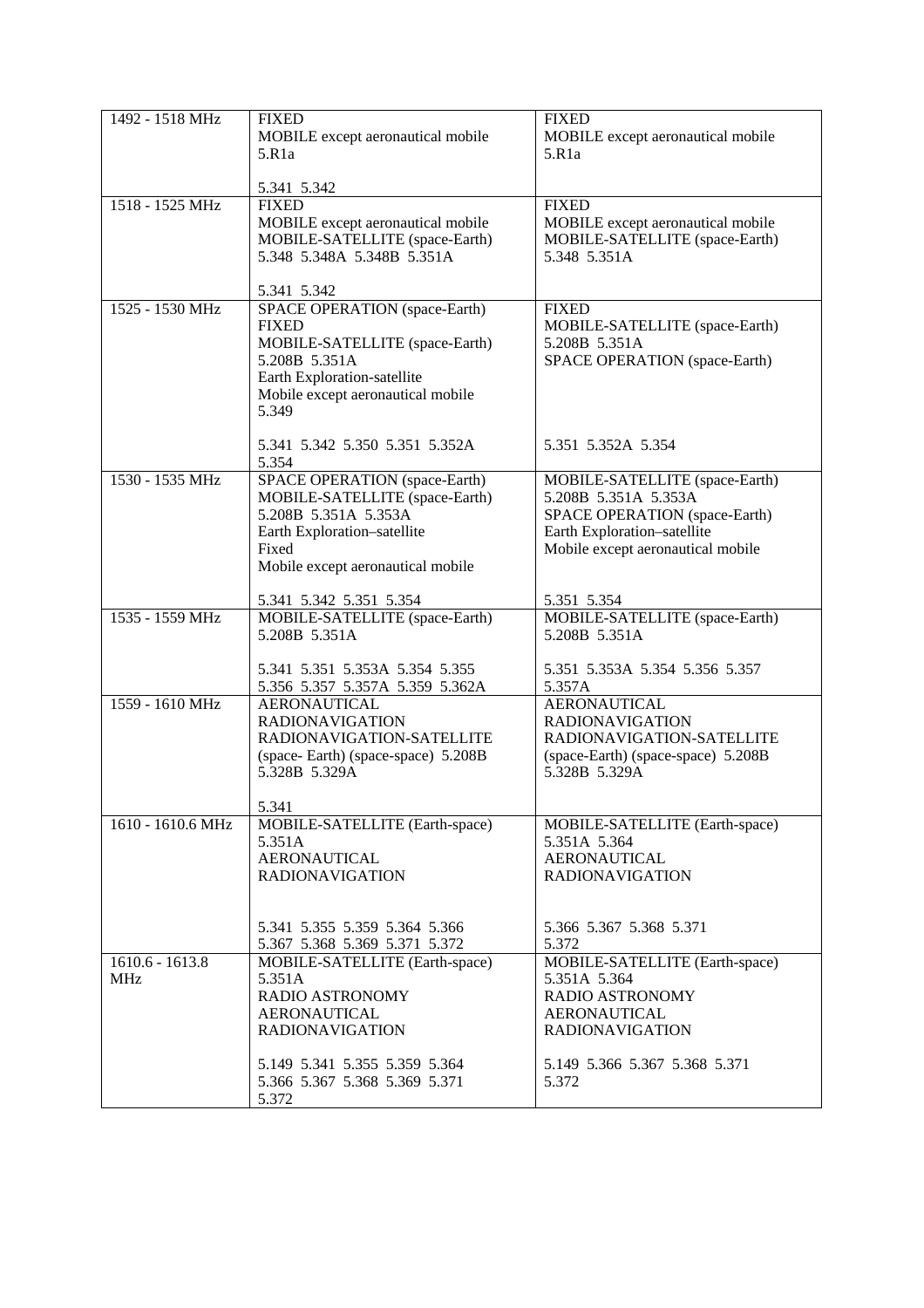| $1613.8 - 1626.5$  | MOBILE-SATELLITE (Earth-space)           | MOBILE-SATELLITE (Earth-space)                        |
|--------------------|------------------------------------------|-------------------------------------------------------|
| <b>MHz</b>         | 5.351A                                   | 5.351A 5.364                                          |
|                    | <b>AERONAUTICAL</b>                      | <b>AERONAUTICAL</b>                                   |
|                    | <b>RADIONAVIGATION</b>                   | <b>RADIONAVIGATION</b>                                |
|                    | Mobile-Satellite (space-Earth)           | Mobile-Satellite (space-Earth)                        |
|                    | 5.208B                                   | 5.208B                                                |
|                    |                                          |                                                       |
|                    | 5.341 5.355 5.359 5.364 5.365            | 5.365 5.366 5.367 5.368                               |
|                    | 5.366 5.367 5.368 5.369 5.371 5.372      | 5.371 5.372                                           |
| 1626.5 - 1660 MHz  | MOBILE-SATELLITE (Earth-space)           | MOBILE-SATELLITE (Earth-space)                        |
|                    | 5.351A                                   | 5.351A 5.353A 5.354 5.357A                            |
|                    |                                          | 5.374 5.375 5.376                                     |
|                    |                                          |                                                       |
|                    | 5.341 5.351 5.353A 5.354 5.355           |                                                       |
|                    | 5.357A 5.359 5.362A 5.374 5.375          |                                                       |
| 1660 - 1660.5 MHz  | 5.376                                    | 5.351                                                 |
|                    | MOBILE-SATELLITE (Earth-space)<br>5.351A | MOBILE-SATELLITE (Earth-space)<br>5.351A 5.354 5.376A |
|                    | RADIO ASTRONOMY                          | <b>RADIO ASTRONOMY</b>                                |
|                    |                                          |                                                       |
|                    | 5.149 5.341 5.351 5.354 5.362A           | 5.149 5.351                                           |
|                    | 5.376A                                   |                                                       |
| 1660.5 - 1668.0MHz | RADIO ASTRONOMY                          | RADIO ASTRONOMY                                       |
|                    | SPACE RESEARCH (passive)                 | <b>SPACE RESEARCH (passive)</b>                       |
|                    | Fixed                                    | Fixed                                                 |
|                    | Mobile except aeronautical mobile        | Mobile except aeronautical mobile                     |
|                    | 5.149 5.341 5.379 5.379A                 | 5.149 5.379A                                          |
| $1668.0 - 1668.4$  | MOBILE-SATELLITE (Earth-space)           | MOBILE-SATELLITE (Earth-space)                        |
| <b>MHz</b>         | 5.351A 5.379B 5.379C                     | 5.351A 5.379B 5.379C                                  |
|                    | RADIO ASTRONOMY                          | <b>RADIO ASTRONOMY</b>                                |
|                    | SPACE RESEARCH (passive)                 | SPACE RESEARCH (passive)                              |
|                    | Fixed                                    | Fixed                                                 |
|                    | Mobile except aeronautical mobile        | Mobile except aeronautical mobile                     |
|                    | 5.149 5.341 5.379 5.379A                 | 5.149 5.379A                                          |
| 1668.4 - 1670 MHz  | METEOROLOGICAL AIDS                      | METEOROLOGICAL AIDS                                   |
|                    | <b>FIXED</b>                             | <b>FIXED</b>                                          |
|                    | MOBILE except aeronautical mobile        | MOBILE except aeronautical mobile                     |
|                    | MOBILE-SATELLITE (Earth-space)           | MOBILE-SATELLITE (Earth-space)                        |
|                    | 5.351A 5.379B 5.379C                     | 5.351A 5.379B 5.379C                                  |
|                    | <b>RADIO ASTRONOMY</b>                   | <b>RADIO ASTRONOMY</b>                                |
|                    | 5.149 5.341 5.379D 5.379E                | 5.149 5.379E 5.379D                                   |
| 1670 - 1675 MHz    | METEOROLOGICAL AIDS                      | METEOROLOGICAL AIDS                                   |
|                    | <b>FIXED</b>                             | METEOROLOGICAL-SATELLITE                              |
|                    | METEOROLOGICAL-SATELLITE                 | (space-Earth)                                         |
|                    | (space-Earth)                            | <b>MOBILE</b>                                         |
|                    | <b>MOBILE</b>                            | MOBILE-SATELLITE (Earth-space)                        |
|                    | MOBILE-SATELLITE (Earth-space)           | 5.351A 5.379B                                         |
|                    | 5.351A 5.379B                            | Fixed A01                                             |
|                    | 5.341 5.379D 5.379E 5.380A               | 5.379D 5.379E 5.380A                                  |
| 1675 - 1690 MHz    | METEOROLOGICAL AIDS                      | METEOROLOGICAL AIDS                                   |
|                    | <b>FIXED</b>                             | <b>FIXED</b>                                          |
|                    | METEOROLOGICAL-SATELLITE                 | METEOROLOGICAL-SATELLITE                              |
|                    | (space-Earth)                            | (space-Earth)                                         |
|                    | MOBILE except aeronautical mobile        | MOBILE except aeronautical mobile                     |
|                    | 5.341                                    |                                                       |
|                    |                                          |                                                       |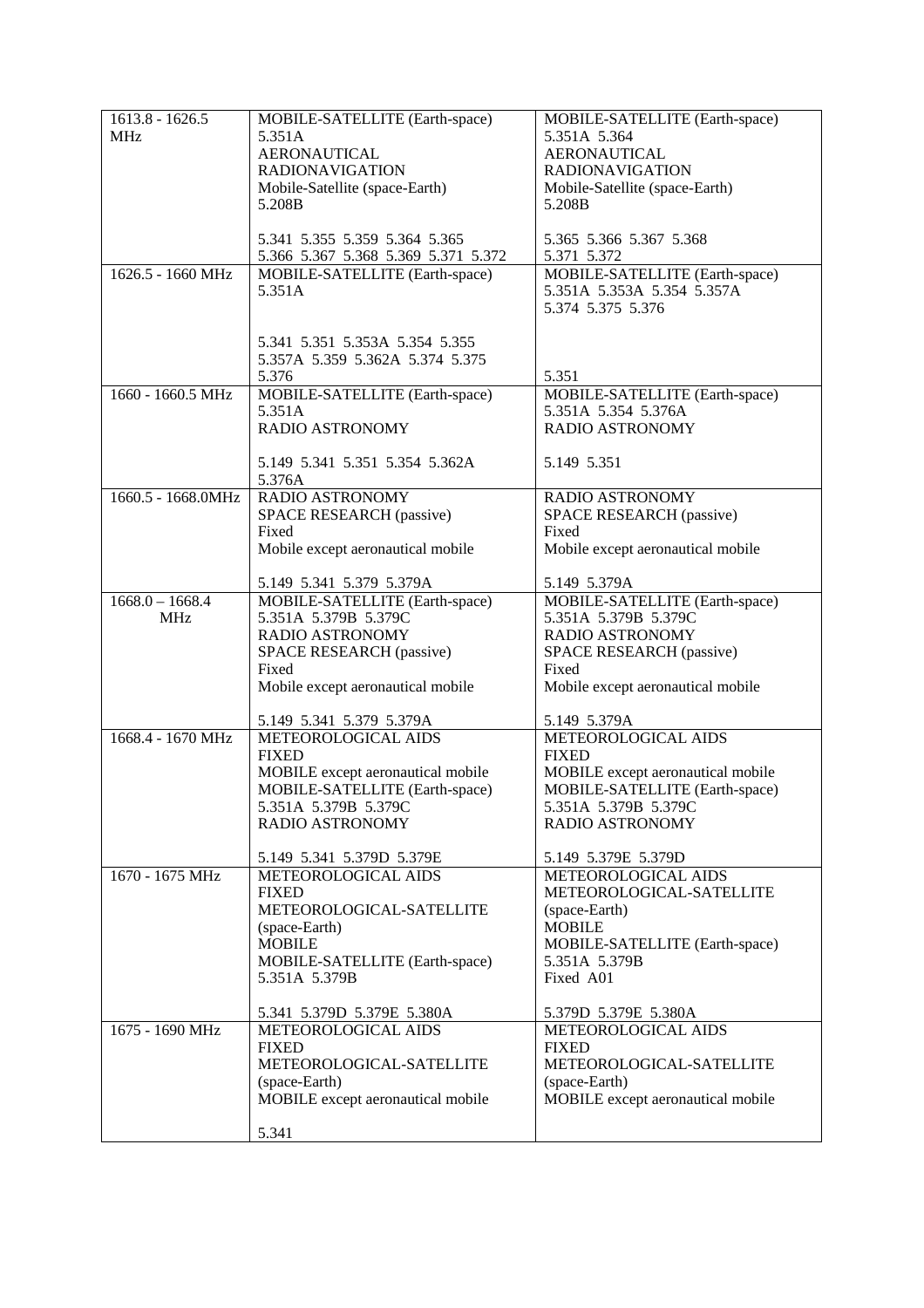| 1690 - 1700 MHz | METEOROLOGICAL AIDS                                 | <b>METEOROLOGICAL AIDS</b>                                  |
|-----------------|-----------------------------------------------------|-------------------------------------------------------------|
|                 | METEOROLOGICAL-SATELLITE                            | METEOROLOGICAL-SATELLITE                                    |
|                 | (space-Earth)                                       | (space-Earth)                                               |
|                 | Fixed<br>Mobile except aeronautical mobile          | Fixed<br>Mobile except aeronautical mobile                  |
|                 |                                                     |                                                             |
|                 | 5.289 5.341 5.382                                   | 5.289                                                       |
| 1700 - 1710 MHz | <b>FIXED</b>                                        | <b>FIXED</b>                                                |
|                 | METEOROLOGICAL-SATELLITE                            | METEOROLOGICAL-SATELLITE                                    |
|                 | (space-Earth)<br>MOBILE except aeronautical mobile  | (space-Earth)<br>Mobile except aeronautical mobile          |
|                 |                                                     | A <sub>01</sub>                                             |
|                 |                                                     |                                                             |
|                 | 5.289 5.341                                         | 5.289                                                       |
| 1710 - 1930 MHz | <b>FIXED</b>                                        | MOBILE 5.384A 5.388 5.388A                                  |
|                 | MOBILE 5.384A 5.388A 5.388B                         |                                                             |
|                 | 5.149 5.341 5.385 5.386 5.387 5.388                 | 5.149 5.385                                                 |
| 1930 - 1970 MHz | <b>FIXED</b>                                        | MOBILE 5.388A                                               |
|                 | MOBILE 5.388A 5.388B                                |                                                             |
|                 | 5.388                                               | 5.388                                                       |
| 1970 - 1980 MHz | <b>FIXED</b>                                        | MOBILE 5.388A                                               |
|                 | MOBILE 5.388A 5.388B                                |                                                             |
|                 |                                                     |                                                             |
| 1980 - 2010 MHz | 5.388<br><b>FIXED</b>                               | 5.388<br>MOBILE-SATELLITE (Earth-space)                     |
|                 | <b>MOBILE</b>                                       | 5.351A                                                      |
|                 | MOBILE-SATELLITE (Earth-space)                      | <b>MOBILE</b>                                               |
|                 | 5.351A                                              |                                                             |
|                 |                                                     |                                                             |
| 2010 - 2025 MHz | 5.388 5.389A 5.389B 5.389F<br><b>FIXED</b>          | 5.388 5.389A<br>MOBILE 5.388A                               |
|                 | MOBILE 5.388A 5.388B                                |                                                             |
|                 |                                                     |                                                             |
|                 | 5.388                                               | 5.388                                                       |
| 2025 - 2110 MHz | SPACE OPERATION (Earth-space)                       | SPACE OPERATION (Earth-space)                               |
|                 | (space-Earth)<br><b>EARTH EXPLORATION</b>           | (space-Earth)<br><b>FIXED</b>                               |
|                 | <b>SATELLITE</b>                                    | <b>MOBILE 5.391</b>                                         |
|                 | (Earth-space) (space-space)                         | EARTH                                                       |
|                 | <b>FIXED</b>                                        | <b>EXPLORATION-SATELLITE</b>                                |
|                 | <b>MOBILE 5.391</b><br>SPACE RESEARCH (Earth-space) | (Earth-space) (space-space)<br>SPACE RESEARCH (Earth-space) |
|                 | (space-space)                                       | (space-space)                                               |
|                 |                                                     |                                                             |
|                 | 5.392                                               | 5.392                                                       |
| 2110 - 2120 MHz | <b>FIXED</b><br>MOBILE 5.388A 5.388B                | MOBILE 5.388A<br>SPACE RESEARCH (deep space)                |
|                 | SPACE RESEARCH (deep space)                         | (Earth-space)                                               |
|                 | (Earth-space)                                       |                                                             |
|                 |                                                     |                                                             |
|                 | 5.388                                               | 5.388                                                       |
| 2120 - 2160 MHz | <b>FIXED</b><br>MOBILE 5.388A 5.388B                | MOBILE 5.388A                                               |
|                 |                                                     |                                                             |
|                 | 5.388                                               | 5.388                                                       |
| 2160 - 2170 MHz | <b>FIXED</b>                                        | MOBILE 5.388A                                               |
|                 | MOBILE 5.388A 5.388B                                |                                                             |
|                 | 5.388                                               | 5.388                                                       |
|                 |                                                     |                                                             |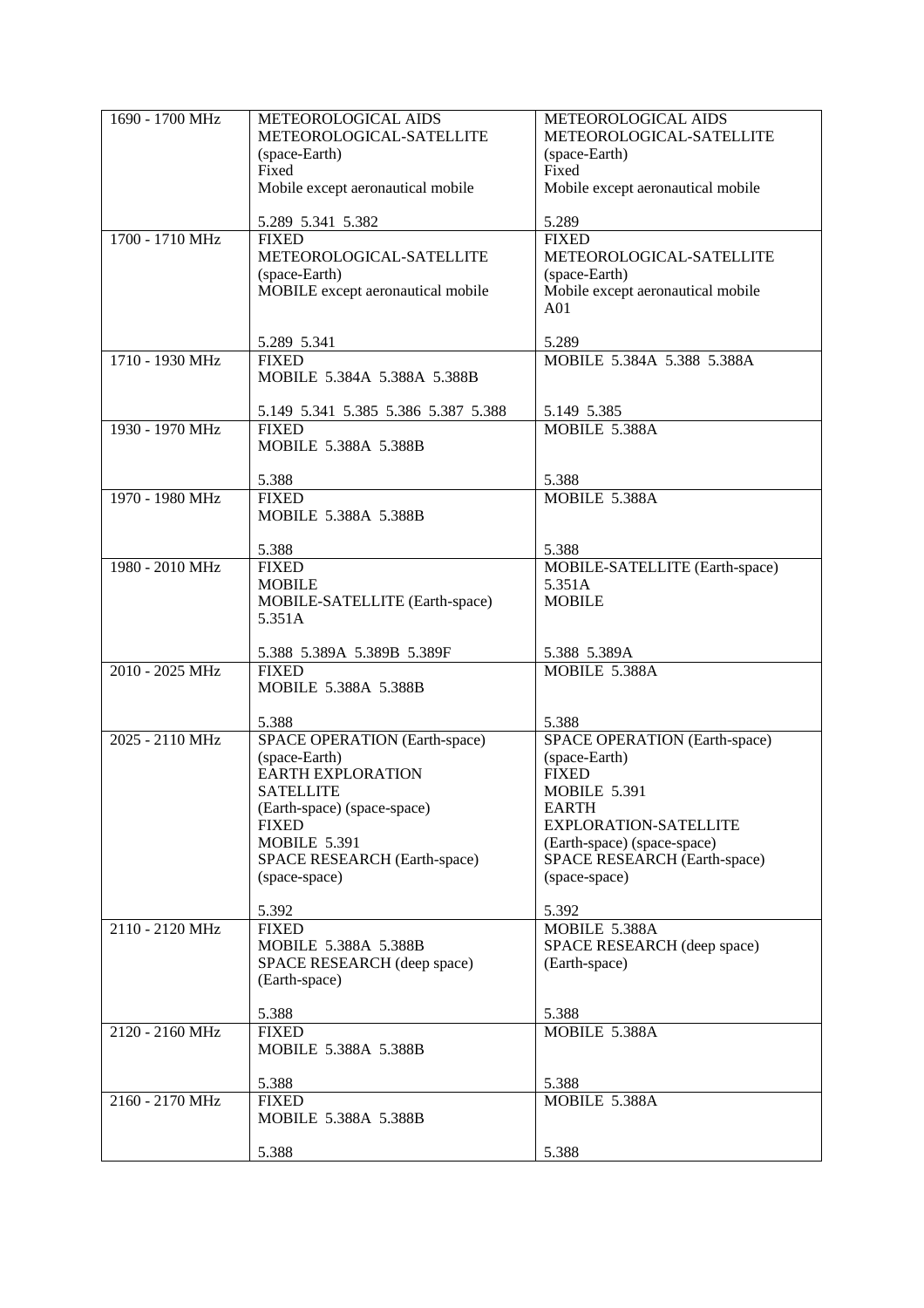| 2170 - 2200 MHz   | <b>FIXED</b>                                                | MOBILE-SATELLITE (space-Earth)                       |
|-------------------|-------------------------------------------------------------|------------------------------------------------------|
|                   | <b>MOBILE</b>                                               | 5.351A                                               |
|                   | MOBILE-SATELLITE (space-Earth)                              | <b>MOBILE</b>                                        |
|                   | 5.351A                                                      |                                                      |
|                   |                                                             |                                                      |
| 2200 - 2290 MHz   | 5.388 5.389A 5.389F<br><b>SPACE OPERATION</b> (space-Earth) | 5.388 5.389A<br><b>SPACE OPERATION</b> (space-Earth) |
|                   | (space-space)                                               | (space-space)                                        |
|                   | <b>EARTH EXPLORATION</b>                                    | <b>FIXED</b>                                         |
|                   | <b>SATELLITE</b>                                            | <b>MOBILE 5.391</b>                                  |
|                   | (space-Earth) (space-space)                                 | <b>EARTH EXPLORATION</b>                             |
|                   | <b>FIXED</b>                                                | <b>SATELLITE</b>                                     |
|                   | <b>MOBILE 5.391</b>                                         | (space-Earth)                                        |
|                   | SPACE RESEARCH (space-Earth)                                | SPACE RESEARCH (space-Earth)                         |
|                   | (space-space)                                               |                                                      |
|                   | 5.392                                                       | 5.392                                                |
| 2290 - 2300 MHz   | <b>FIXED</b>                                                | <b>FIXED</b>                                         |
|                   | MOBILE except aeronautical mobile                           | MOBILE except aeronautical mobile                    |
|                   | SPACE RESEARCH (deep space)                                 | SPACE RESEARCH (deep space)                          |
|                   | (space-Earth)                                               | (space-Earth)                                        |
| 2300 - 2450 MHz   | <b>FIXED</b>                                                | <b>FIXED</b>                                         |
|                   | MOBILE 5.384A                                               | <b>MOBILE</b>                                        |
|                   | Amateur                                                     | Amateur (2304 - 2310 MHz, 2320 -                     |
|                   | Radiolocation                                               | 2322 MHz und 2400 - 2450 MHz)                        |
|                   |                                                             | Amateur-Satellite (2400 -<br>2450 MHz) 5.282         |
|                   |                                                             | Radiolocation                                        |
|                   |                                                             |                                                      |
|                   | 5.150 5.282 5.395                                           | 5.150                                                |
| 2450 - 2483.5 MHz | <b>FIXED</b>                                                | <b>FIXED</b>                                         |
|                   | <b>MOBILE</b>                                               | <b>MOBILE</b>                                        |
|                   | Radiolocation                                               | Radiolocation                                        |
|                   | 5.150 5.397                                                 | 5.150                                                |
| 2483.5 - 2500 MHz | <b>FIXED</b>                                                | <b>FIXED</b>                                         |
|                   | <b>MOBILE</b>                                               | <b>MOBILE</b>                                        |
|                   | MOBILE-SATELLITE (space-Earth)                              | MOBILE-SATELLITE (space-Earth)                       |
|                   | 5.351A                                                      | 5.351A                                               |
|                   | RADIODETERMINATION-SATELLITE                                | RADIODETERMINATION-SATELLITE                         |
|                   | (space-Earth) 5.398                                         | $(space-Earth)$ 5.398                                |
|                   | Radiolocation                                               |                                                      |
|                   | 5.150 5.399 5.402 5.B118                                    | 5.150 5.402                                          |
| 2500 - 2520 MHz   | <b>FIXED 5.410</b>                                          | <b>FIXED</b>                                         |
|                   | MOBILE except aeronautical mobile                           | MOBILE except aeronautical mobile                    |
|                   | 5.384A                                                      | 5.384A                                               |
|                   |                                                             |                                                      |
|                   |                                                             |                                                      |
|                   | 5.405 5.412                                                 |                                                      |
| 2520 - 2655 MHz   | <b>FIXED 5.410</b>                                          | <b>FIXED</b>                                         |
|                   | MOBILE except aeronautical mobile                           | MOBILE except aeronautical mobile                    |
|                   | 5.384A                                                      | 5.384A                                               |
|                   | <b>BROADCASTING-</b>                                        |                                                      |
|                   | SATELLITE 5.413 5.416                                       |                                                      |
|                   | 5.339 5.405 5.412 5.418B                                    |                                                      |
|                   | 5.418C                                                      | 5.339 5.418C 5.418B                                  |
|                   |                                                             |                                                      |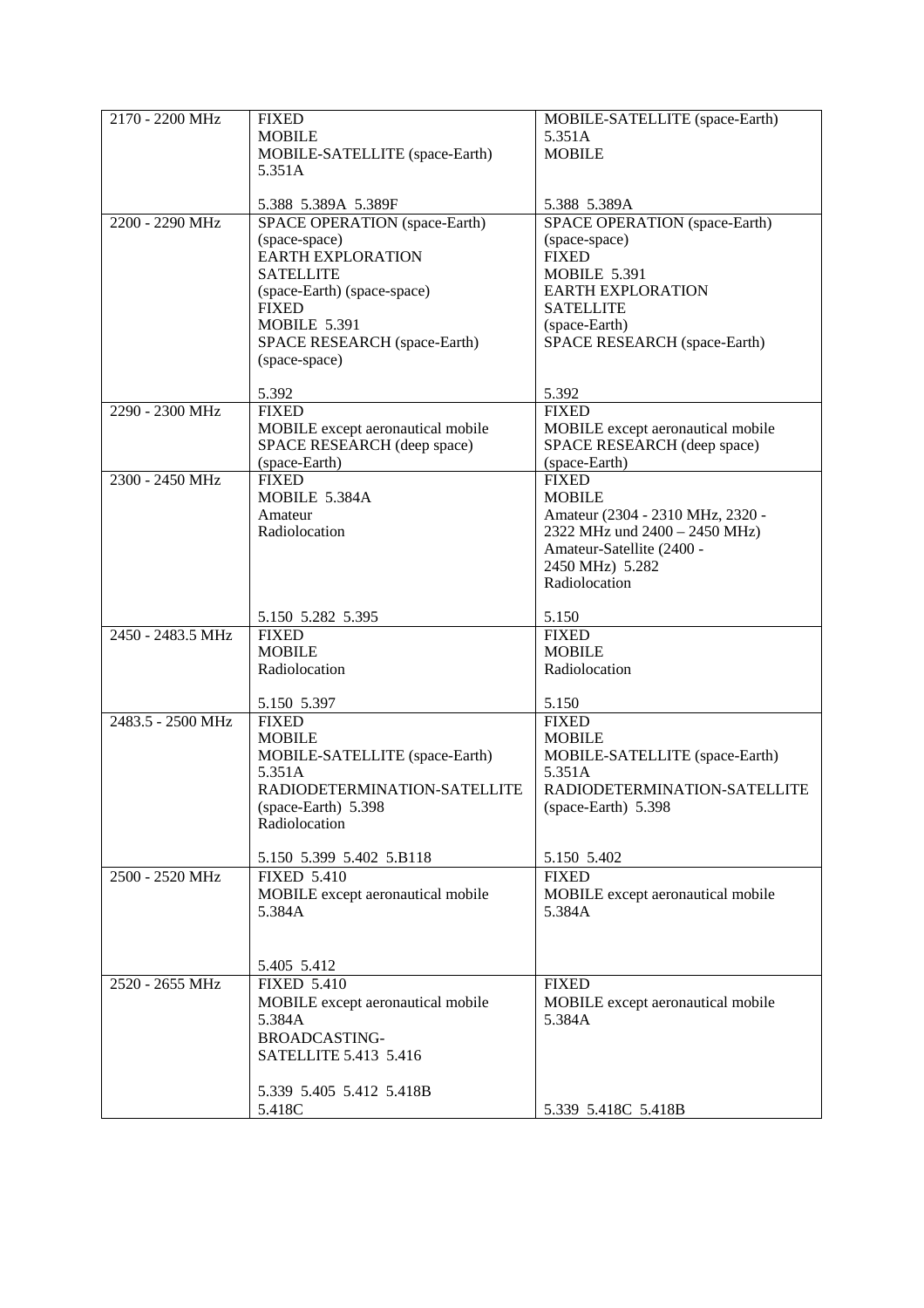| 2655 - 2670 MHz | <b>FIXED 5.410</b>                    | <b>FIXED</b>                          |
|-----------------|---------------------------------------|---------------------------------------|
|                 |                                       |                                       |
|                 | MOBILE except aeronautical mobile     | MOBILE except aeronautical mobile     |
|                 | 5.384A                                | 5.384A                                |
|                 | <b>BROADCASTING-</b>                  | Earth Exploration-Satellite (passive) |
|                 | SATELLITE 5.208B 5.413 5.416          | Radio Astronomy                       |
|                 | Earth Exploration-Satellite (passive) | Space Research (passive)              |
|                 |                                       |                                       |
|                 | Radio Astronomy                       |                                       |
|                 | Space Research (passive)              |                                       |
|                 |                                       |                                       |
|                 | 5.149 5.412                           | 5.149 5.208B                          |
| 2670 - 2690 MHz | <b>FIXED 5.410</b>                    | <b>FIXED</b>                          |
|                 | MOBILE except aeronautical mobile     | MOBILE except aeronautical mobile     |
|                 | 5.384A                                | 5.384A                                |
|                 | Earth Exploration-Satellite (passive) | Radio Astronomy                       |
|                 | Radio Astronomy                       |                                       |
|                 | Space Research (passive)              |                                       |
|                 |                                       | 5.149                                 |
|                 |                                       |                                       |
|                 | 5.149 5.412                           |                                       |
| 2690 - 2700 MHz | <b>EARTH</b>                          | <b>EARTH</b>                          |
|                 | EXPLORATION-SATELLITE                 | <b>EXPLORATION-SATELLITE</b>          |
|                 | (passive)                             | (passive)                             |
|                 | RADIO ASTRONOMY                       | RADIO ASTRONOMY                       |
|                 | SPACE RESEARCH (passive)              | SPACE RESEARCH (passive)              |
|                 |                                       |                                       |
|                 | 5.340 5.422                           | 5.340                                 |
| 2700 - 2900 MHz | <b>AERONAUTICAL</b>                   | <b>AERONAUTICAL</b>                   |
|                 | <b>RADIONAVIGATION 5.337</b>          | <b>RADIONAVIGATION 5.337</b>          |
|                 | Radiolocation                         | Radiolocation                         |
|                 |                                       | Mobile except aeronautical mobile A02 |
|                 |                                       |                                       |
|                 | 5.423 5.424                           | 5.423                                 |
| 2900 - 3100 MHz | RADIOLOCATION 5.424A                  | RADIOLOCATION 5.424A                  |
|                 | <b>RADIONAVIGATION 5.426</b>          | <b>RADIONAVIGATION 5.426</b>          |
|                 |                                       |                                       |
|                 | 5.425 5.427                           | 5.425 5.427                           |
| 3100 - 3300 MHz | <b>RADIOLOCATION</b>                  | <b>RADIOLOCATION</b>                  |
|                 | Earth exploration-satellite (active)  | Earth exploration-satellite (active)  |
|                 | Space research (active)               | Space research (active)               |
|                 |                                       |                                       |
|                 | 5.149 5.428                           | 5.149                                 |
| 3300 - 3400 MHz | <b>RADIOLOCATION</b>                  | <b>RADIOLOCATION</b>                  |
|                 |                                       |                                       |
|                 | 5.149 5.429 5.430                     | 5.149                                 |
| 3400 - 3600 MHz | <b>FIXED</b>                          | <b>FIXED</b>                          |
|                 | FIXED-SATELLITE (space-Earth)         | FIXED-SATELLITE (space-Earth)         |
|                 | MOBILE except aeronautical            | MOBILE except aeronautical            |
|                 |                                       | mobile 5.430A                         |
|                 | mobile 5.430A                         |                                       |
|                 | Radiolocation                         | Radiolocation (3400 - 3410 MHz) A01   |
|                 |                                       | Amateur (3400 – 3410 MHz) A01         |
|                 | 5.431                                 |                                       |
| 3600 - 4200 MHz |                                       | 5.431<br><b>FIXED</b>                 |
|                 | <b>FIXED</b>                          |                                       |
|                 | FIXED-SATELLITE (space-Earth)         | FIXED-SATELLITE (space-Earth)         |
|                 | Mobile                                | MOBILE (3600 - 3800 MHz) A01          |
| 4200 - 4400 MHz | AERONAUTICAL MOBILE (R) 5.A117        | AERONAUTICAL MOBILE (R) 5.A117        |
|                 | <b>AERONAUTICAL</b>                   | <b>AERONAUTICAL</b>                   |
|                 | <b>RADIONAVIGATION 5.438</b>          | <b>RADIONAVIGATION 5.438</b>          |
|                 |                                       |                                       |
|                 | 5.439 5.440 5.B117                    | 5.440 5.B117                          |
| 4400 - 4500 MHz | <b>FIXED</b>                          | <b>FIXED</b>                          |
|                 | <b>MOBILE</b>                         | <b>MOBILE</b>                         |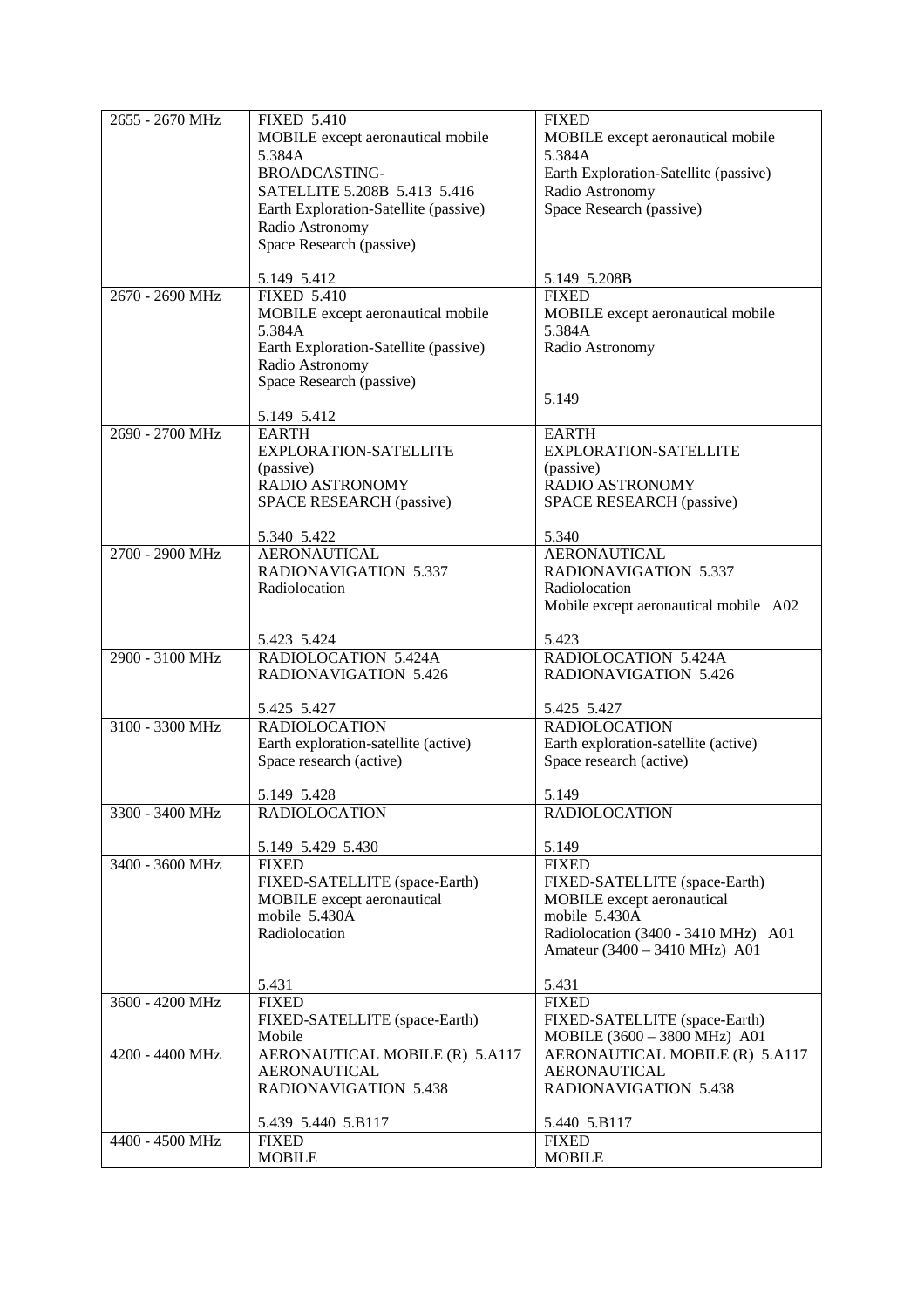| 4500 - 4800 MHz   | <b>FIXED</b>                                       | <b>FIXED</b>                         |
|-------------------|----------------------------------------------------|--------------------------------------|
|                   | FIXED-SATELLITE (space-Earth)                      | FIXED-SATELLITE (space-Earth)        |
|                   | 5.441                                              | 5.441                                |
|                   | <b>MOBILE</b>                                      | <b>MOBILE</b>                        |
|                   |                                                    | Radiolocation A02                    |
| 4800 - 4990 MHz   | <b>FIXED</b>                                       | <b>FIXED</b>                         |
|                   | <b>MOBILE 5.442</b>                                | MOBILE except aeronautical mobile    |
|                   | Radio Astronomy                                    | 5.442 A01                            |
|                   |                                                    | Radio Astronomy                      |
|                   |                                                    | Radiolocation A02                    |
|                   |                                                    |                                      |
|                   | 5.149 5.339 5.443                                  | 5.149 5.339                          |
| 4990 - 5000 MHz   | <b>FIXED</b>                                       | <b>FIXED</b>                         |
|                   | MOBILE except aeronautical mobile                  | MOBILE except aeronautical mobile    |
|                   | <b>RADIO ASTRONOMY</b>                             | RADIO ASTRONOMY                      |
|                   | Space Research (passive)                           | Radiolocation A02                    |
|                   |                                                    |                                      |
|                   | 5.149                                              | 5.149                                |
| 5000 - 5010 MHz   | AERONAUTICAL MOBILE-                               | AERONAUTICAL MOBILE-                 |
|                   | SATELLITE (R) 5.443AA                              | SATELLITE (R) 5.443AA                |
|                   | <b>AERONAUTICAL</b>                                | <b>AERONAUTICAL</b>                  |
|                   | <b>RADIONAVIGATION</b>                             | <b>RADIONAVIGATION</b>               |
|                   | RADIONAVIGATION-SATELLITE                          | RADIONAVIGATION-SATELLITE            |
|                   | (Earth-space)                                      | (Earth-space)<br>Radio Astronomy A01 |
|                   |                                                    | Space research (passive) A01         |
|                   |                                                    | Radiolocation A02                    |
| 5010 - 5030 MHz   | AERONAUTICAL MOBILE-                               | AERONAUTICAL MOBILE-                 |
|                   | SATELLITE (R) 5.443AA                              | SATELLITE (R) 5.443AA                |
|                   | <b>AERONAUTICAL</b>                                | <b>AERONAUTICAL</b>                  |
|                   | <b>RADIONAVIGATION</b>                             | <b>RADIONAVIGATION</b>               |
|                   | RADIONAVIGATION-SATELLITE                          | RADIONAVIGATION-SATELLITE            |
|                   | (space-Earth) (space-space) 5.328B                 | space-Earth) (space-space) 5.328B    |
|                   | 5.443B                                             | 5.443B                               |
|                   |                                                    | Radio Astronomy A01                  |
|                   |                                                    | Space research (passive) A01         |
|                   |                                                    | Radiolocation A02                    |
| 5030 - 5091 MHz   | AERONAUTICAL MOBILE (R) 5.443C                     | AERONAUTICAL MOBILE (R) 5.443C       |
|                   | AERONAUTICAL MOBILE-                               | AERONAUTICAL MOBILE-                 |
|                   | SATELLITE (R) 5.443D                               | SATELLITE (R) 5.443D                 |
|                   | <b>AERONAUTICAL</b>                                | <b>AERONAUTICAL</b>                  |
|                   | <b>RADIONAVIGATION</b>                             | <b>RADIONAVIGATION</b>               |
|                   |                                                    | Radiolocation A02                    |
|                   | 5.444                                              | 5.444                                |
| 5091 - 5150 MHz   | FIXED-SATELLITE (Earth-space)                      | FIXED-SATELLITE (Earth-space)        |
|                   | 5.444A                                             | 5.444A                               |
|                   | AERONAUTICAL MOBILE (R) 5.444B                     | AERONAUTICAL MOBILE (R) 5.444B       |
|                   | AERONAUTICAL MOBILE-                               | AERONAUTICAL MOBILE-                 |
|                   | SATELLITE (R) 5.443AA                              | SATELLITE (R) 5.443AA                |
|                   | <b>AERONAUTICAL</b>                                | <b>AERONAUTICAL</b>                  |
|                   | <b>RADIONAVIGATION</b>                             | <b>RADIONAVIGATION</b>               |
|                   |                                                    | Radiolocation A02                    |
|                   |                                                    |                                      |
|                   | 5.444                                              | 5.444                                |
| $5150 - 5250$ MHz | <b>AERONAUTICAL</b>                                | FIXED-SATELLITE (Earth-space)        |
|                   | <b>RADIONAVIGATION</b>                             | 5.447A                               |
|                   | FIXED-SATELLITE (Earth-space)                      | MOBILE except aeronautical mobile    |
|                   | 5.447A                                             | 5.446A 5.446B<br>Radiolocation A02   |
|                   | MOBILE except aeronautical mobile<br>5.446A 5.446B |                                      |
|                   |                                                    |                                      |
|                   | 5.446 5.446C 5.447 5.447B 5.447C                   | 5.446 5.446C 5.447B 5.447C           |
|                   |                                                    |                                      |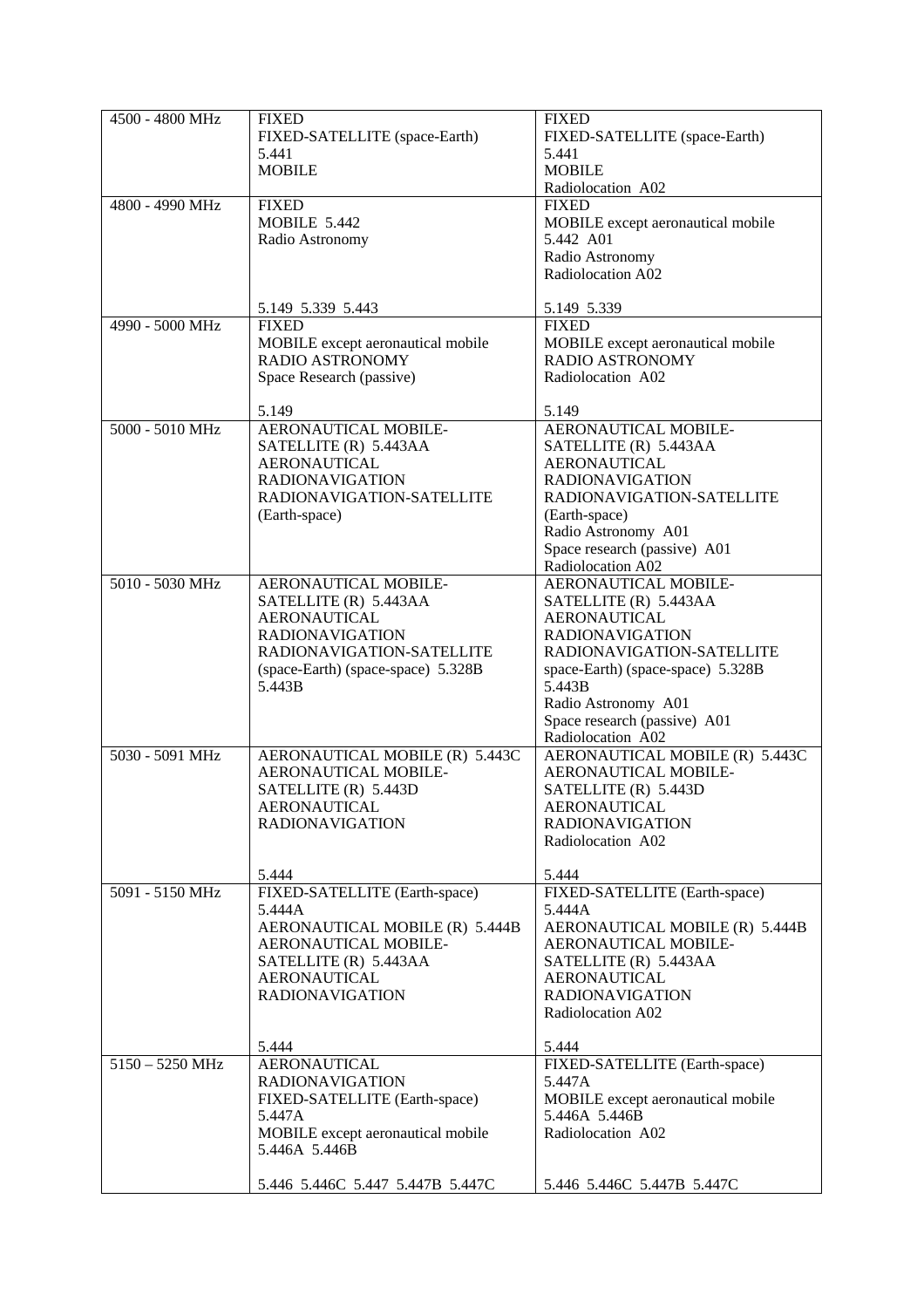| 5250 - 5255 MHz   | <b>EARTH</b><br>EXPLORATION-SATELLITE<br>(active)<br><b>RADIOLOCATION</b><br>SPACE RESEARCH 5.447D<br>MOBILE except aeronautical mobile<br>5.446A 5.447F                                                    | <b>EARTH</b><br>EXPLORATION-SATELLITE<br>(active)<br><b>RADIOLOCATION</b><br>SPACE RESEARCH 5.447D<br>MOBILE except aeronautical mobile<br>5.446A 5.447F                                                                           |
|-------------------|-------------------------------------------------------------------------------------------------------------------------------------------------------------------------------------------------------------|------------------------------------------------------------------------------------------------------------------------------------------------------------------------------------------------------------------------------------|
|                   | 5.447E 5.448 5.448A                                                                                                                                                                                         | 5.448A                                                                                                                                                                                                                             |
| 5255 - 5350 MHz   | <b>EARTH</b><br><b>EXPLORATION-SATELLITE</b><br>(active)<br><b>RADIOLOCATION</b><br>SPACE RESEARCH (active)<br>MOBILE except aeronautical mobile<br>5.446A 5.447F                                           | <b>EARTH</b><br><b>EXPLORATION-SATELLITE</b><br>(active)<br><b>RADIOLOCATION</b><br><b>SPACE RESEARCH (active)</b><br>MOBILE except aeronautical mobile<br>5.446A 5.447F                                                           |
|                   | 5.447E 5.448 5.448A                                                                                                                                                                                         | 5.448A                                                                                                                                                                                                                             |
| 5350 - 5460 MHz   | <b>EARTH</b><br>EXPLORATION-SATELLITE<br>$(active)$ 5.448B<br>SPACE RESEARCH (active) 5.448C<br><b>AERONAUTICAL</b><br><b>RADIONAVIGATION 5.449</b><br>RADIOLOCATION 5.448D                                 | <b>EARTH</b><br>EXPLORATION-SATELLITE<br>$(active)$ 5.448B<br>SPACE RESEARCH (active)<br>5.448C<br><b>AERONAUTICAL</b><br><b>RADIONAVIGATION 5.449</b><br>RADIOLOCATION 5.448D                                                     |
| 5460 - 5470 MHz   | RADIONAVIGATION 5.449<br><b>EARTH</b><br>EXPLORATION-SATELLITE (active)<br>SPACE RESEARCH (active)<br>RADIOLOCATION 5.448D                                                                                  | <b>RADIONAVIGATION 5.449</b><br><b>EARTH</b><br>EXPLORATION-SATELLITE<br>(active)<br>SPACE RESEARCH (active)<br>RADIOLOCATION 5.448D                                                                                               |
| 5470 - 5570 MHz   | 5.448B<br><b>MARITIME RADIONAVIGATION</b><br>MOBILE except aeronautical mobile<br>5.446A 5.450A<br><b>EARTH</b><br>EXPLORATION-SATELLITE (active)<br><b>SPACE RESEARCH (active)</b><br>RADIOLOCATION 5.450B | 5.448B<br><b>AERONAUTICAL</b><br><b>RADIONAVIGATION 5.450</b><br>MOBILE except aeronautical mobile<br>5.446A 5.450A<br><b>EARTH</b><br>EXPLORATION-SATELLITE<br>(active)<br>SPACE RESEARCH (active)<br><b>RADIOLOCATION 5.450B</b> |
|                   | 5.448B 5.450 5.451                                                                                                                                                                                          | 5.448B                                                                                                                                                                                                                             |
| $5570 - 5650$ MHz | <b>MARITIME RADIONAVIGATION</b><br>MOBILE except aeronautical mobile<br>5.446A 5.450A<br>RADIOLOCATION 5.450B                                                                                               | <b>AERONAUTICAL</b><br><b>RADIONAVIGATION</b><br>5.450<br>MOBILE except aeronautical mobile<br>5.446A 5.450A<br><b>RADIOLOCATION 5.450B</b>                                                                                        |
|                   | 5.450 5.451 5.452                                                                                                                                                                                           | 5.452                                                                                                                                                                                                                              |
| 5650 - 5725 MHz   | <b>RADIOLOCATION</b><br>MOBILE except aeronautical mobile<br>5.446A 5.450A<br>Amateur<br>Space Research (deep space)<br>5.282 5.451 5.453 5.454 5.455                                                       | <b>RADIOLOCATION</b><br>MOBILE except aeronautical mobile<br>5.446A 5.450A<br>Amateur<br>Amateur-Satellite (Earth-space)<br>$(5650 - 5670 \text{ MHz})$<br>5.282 5.455                                                             |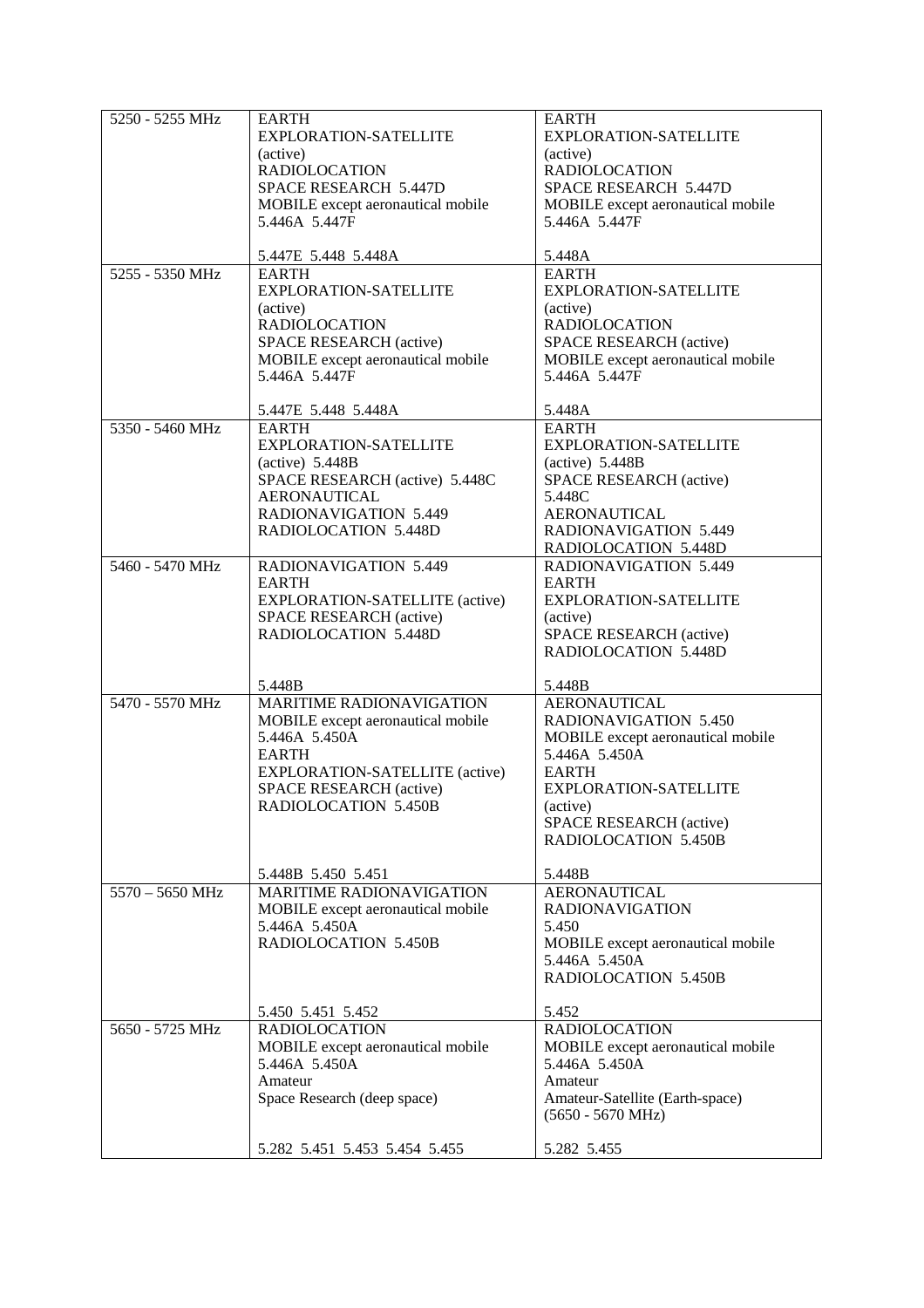| 5725 - 5830 MHz | FIXED-SATELLITE (Earth-space)<br><b>RADIOLOCATION</b><br>Amateur                                                                                           | FIXED-SATELLITE (Earth-space)<br><b>RADIOLOCATION</b><br>Amateur<br>Mobile A01                                                                                                                                                                               |
|-----------------|------------------------------------------------------------------------------------------------------------------------------------------------------------|--------------------------------------------------------------------------------------------------------------------------------------------------------------------------------------------------------------------------------------------------------------|
| 5830 - 5850 MHz | 5.150 5.451 5.453 5.455<br>FIXED-SATELLITE (Earth-space)<br><b>RADIOLOCATION</b><br>Amateur<br>Amateur-Satellite (space-Earth)                             | 5.150 5.455<br>FIXED-SATELLITE (Earth-space)<br><b>RADIOLOCATION</b><br>Amateur<br>Amateur-Satellite (space-Earth)<br>Mobile A01                                                                                                                             |
|                 | 5.150 5.451 5.453 5.455                                                                                                                                    | 5.150 5.455                                                                                                                                                                                                                                                  |
| 5850 - 5925 MHz | <b>FIXED</b><br>FIXED-SATELLITE (Earth-space)<br><b>MOBILE</b>                                                                                             | <b>FIXED</b><br>FIXED-SATELLITE (Earth-space)<br><b>MOBILE</b><br>Radiolocation A02                                                                                                                                                                          |
|                 | 5.150                                                                                                                                                      | 5.150                                                                                                                                                                                                                                                        |
| 5925 - 6700 MHz | <b>FIXED</b><br>FIXED-SATELLITE (Earth-space)<br>5.457A 5.457B<br><b>MOBILE</b>                                                                            | <b>FIXED</b><br>FIXED-SATELLITE (Earth-space)<br>Earth exploration-satellite (passive)<br>$(6425 - 6700 \text{ MHz})$ A01<br>Radiolocation A02                                                                                                               |
|                 | 5.149 5.440 5.458                                                                                                                                          | 5.149 5.440 5.458                                                                                                                                                                                                                                            |
| 6700 - 7075 MHz | <b>FIXED</b><br>FIXED-SATELLITE (Earth-space)<br>(space-Earth) 5.441<br><b>MOBILE</b>                                                                      | <b>FIXED</b><br>FIXED-SATELLITE (Earth-space)<br>(space-Earth) 5.441<br>Earth exploration-satellite (passive)<br>A <sub>01</sub><br>Radiolocation A02                                                                                                        |
|                 | 5.458 5.458A 5.458B                                                                                                                                        | 5.458 5.458A 5.458B                                                                                                                                                                                                                                          |
| 7075 - 7145 MHz | <b>FIXED</b><br><b>MOBILE</b>                                                                                                                              | <b>FIXED</b><br>Earth exploration-satellite (passive)<br>A <sub>01</sub><br>Radiolocation A02                                                                                                                                                                |
|                 | 5.458 5.459                                                                                                                                                | 5.458                                                                                                                                                                                                                                                        |
| 7145 - 7190 MHz | <b>FIXED</b><br><b>MOBILE</b><br>SPACE RESEARCH (deep space)<br>(Earth-space) 5.460                                                                        | <b>FIXED</b><br>SPACE RESEARCH (deep space)<br>(Earth-space) 5.460<br>Earth exploration-satellite (passive)<br>A01<br>Space operation (Earth-space) A01<br>Radiolocation A02                                                                                 |
|                 | 5.458 5.459                                                                                                                                                | 5.458                                                                                                                                                                                                                                                        |
| 7190 - 7235 MHz | <b>EARTH EXPLORATION-</b><br>SATELLITE (Earth-to-space) 5.A111<br><b>FIXED</b><br><b>MOBILE</b><br>SPACE RESEARCH (Earth-to-space)<br>5.460<br>5.458 5.459 | <b>EARTH EXPLORATION-</b><br>SATELLITE (Earth-to-space) 5.A111<br><b>FIXED</b><br>SPACE RESEARCH (Earth-to-space)<br>5.460<br>Earth exploration-satellite (passive)<br>A <sub>01</sub><br>Space operation (Earth-to-space) A01<br>Radiolocation A02<br>5.458 |
|                 |                                                                                                                                                            |                                                                                                                                                                                                                                                              |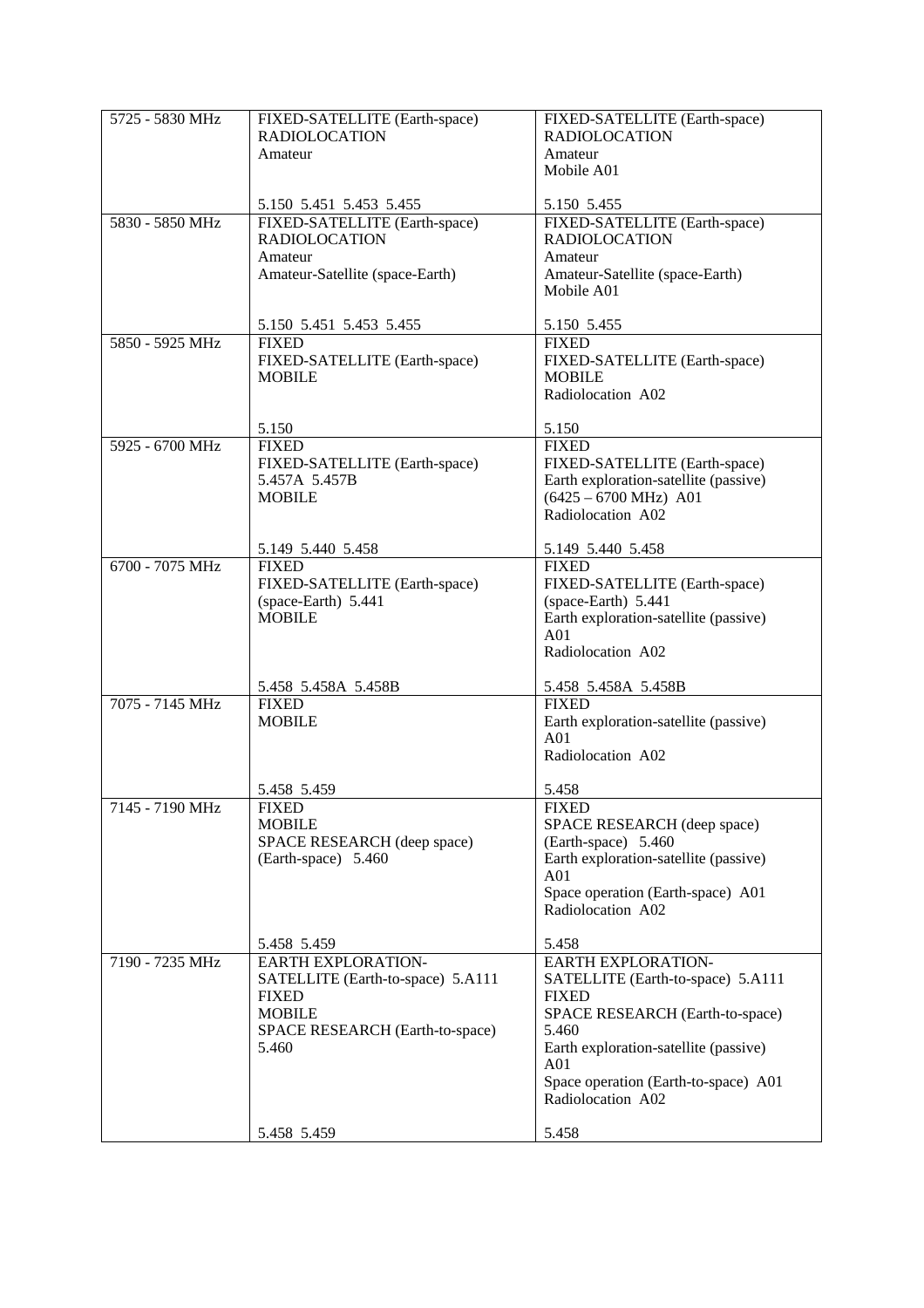| 7235 - 7250 MHz   | <b>EARTH EXPLORATION-</b><br>SATELLITE (Earth-to-space) 5.A111<br><b>FIXED</b><br><b>MOBILE</b>                                                                                                        | <b>EARTH EXPLORATION-</b><br>SATELLITE (Earth-to-space) 5.A111<br><b>FIXED</b><br>Earth exploration-satellite (passive)<br>A01<br>Space operation (Earth-to-space) A01<br>Radiolocation A02   |
|-------------------|--------------------------------------------------------------------------------------------------------------------------------------------------------------------------------------------------------|-----------------------------------------------------------------------------------------------------------------------------------------------------------------------------------------------|
|                   | 5.458                                                                                                                                                                                                  | 5.458                                                                                                                                                                                         |
| $7250 - 7300$ MHz | <b>FIXED</b><br>FIXED-SATELLITE (space-Earth)<br><b>MOBILE</b>                                                                                                                                         | <b>FIXED</b><br>FIXED-SATELLITE (space-Earth)<br>Radiolocation A02                                                                                                                            |
|                   | 5.461                                                                                                                                                                                                  | 5.461                                                                                                                                                                                         |
| 7300 - 7375 MHz   | <b>FIXED</b><br>FIXED-SATELLITE (space-Earth)<br>MOBILE except aeronautical mobile                                                                                                                     | <b>FIXED</b><br>FIXED-SATELLITE (space-Earth)<br>Radiolocation A02                                                                                                                            |
|                   | 5.461                                                                                                                                                                                                  | 5.461                                                                                                                                                                                         |
| 7375 - 7450 MHz   | <b>FIXED</b><br>FIXED-SATELLITE (space-Earth)<br>MOBILE except aeronautical mobile<br><b>MARITIME MOBILE- SATELLITE</b>                                                                                | <b>FIXED</b><br>FIXED-SATELLITE (space-Earth)<br><b>MARITIME MOBILE- SATELLITE</b>                                                                                                            |
|                   | (space-to-Earth) 5.A192 5.B192                                                                                                                                                                         | (space-to-Earth) 5.A192 5.B192<br>Radiolocation A02                                                                                                                                           |
| 7450 - 7550 MHz   | <b>FIXED</b><br>FIXED-SATELLITE (space-Earth)<br>METEOROLOGICAL-SATELLITE<br>(space-Earth)<br>MOBILE except aeronautical mobile<br><b>MARITIME MOBILE- SATELLITE</b><br>(space-to-Earth) 5.A192 5.B192 | <b>FIXED</b><br>FIXED-SATELLITE (space-Earth)<br>METEOROLOGICAL-SATELLITE<br>(space-Earth) 5.461A<br><b>MARITIME MOBILE- SATELLITE</b><br>(space-to-Earth) 5.A192 5.B192<br>Radiolocation A02 |
| 7550 - 7750 MHz   | <b>FIXED</b><br>FIXED-SATELLITE (space-Earth)<br>MOBILE except aeronautical mobile<br><b>MARITIME MOBILE- SATELLITE</b><br>(space-to-Earth) 5.A192 5.B192                                              | <b>FIXED</b><br>FIXED-SATELLITE (space-Earth)<br><b>MARITIME MOBILE- SATELLITE</b><br>(space-to-Earth) 5.A192 5.B192<br>Radiolocation A02                                                     |
| 7750 - 7900 MHz   | <b>FIXED</b><br>METEOROLOGICAL-SATELLITE<br>(space-Earth) 5.461B<br>MOBILE except aeronautical mobile                                                                                                  | <b>FIXED</b><br>METEOROLOGICAL-SATELLITE<br>(space-Earth) 5.461B<br>MOBILE except aeronautical mobile<br>Radiolocation A02                                                                    |
| 7900 - 8025 MHz   | <b>FIXED</b><br>FIXED-SATELLITE (Earth-space)<br><b>MOBILE</b>                                                                                                                                         | <b>FIXED</b><br>FIXED-SATELLITE (Earth-space)<br><b>MOBILE</b><br>Radiolocation A02                                                                                                           |
| 8025 - 8175 MHz   | 5.461<br><b>EARTH</b><br><b>EXPLORATION-SATELLITE</b><br>(space-Earth)<br><b>FIXED</b><br>FIXED-SATELLITE (Earth-space)<br><b>MOBILE 5.463</b><br>5.462A                                               | 5.461<br><b>EARTH</b><br>EXPLORATION-SATELLITE<br>(space-Earth)<br><b>FIXED</b><br>FIXED-SATELLITE (Earth-space)<br><b>MOBILE 5.463</b><br>Radiolocation A02<br>5.462A                        |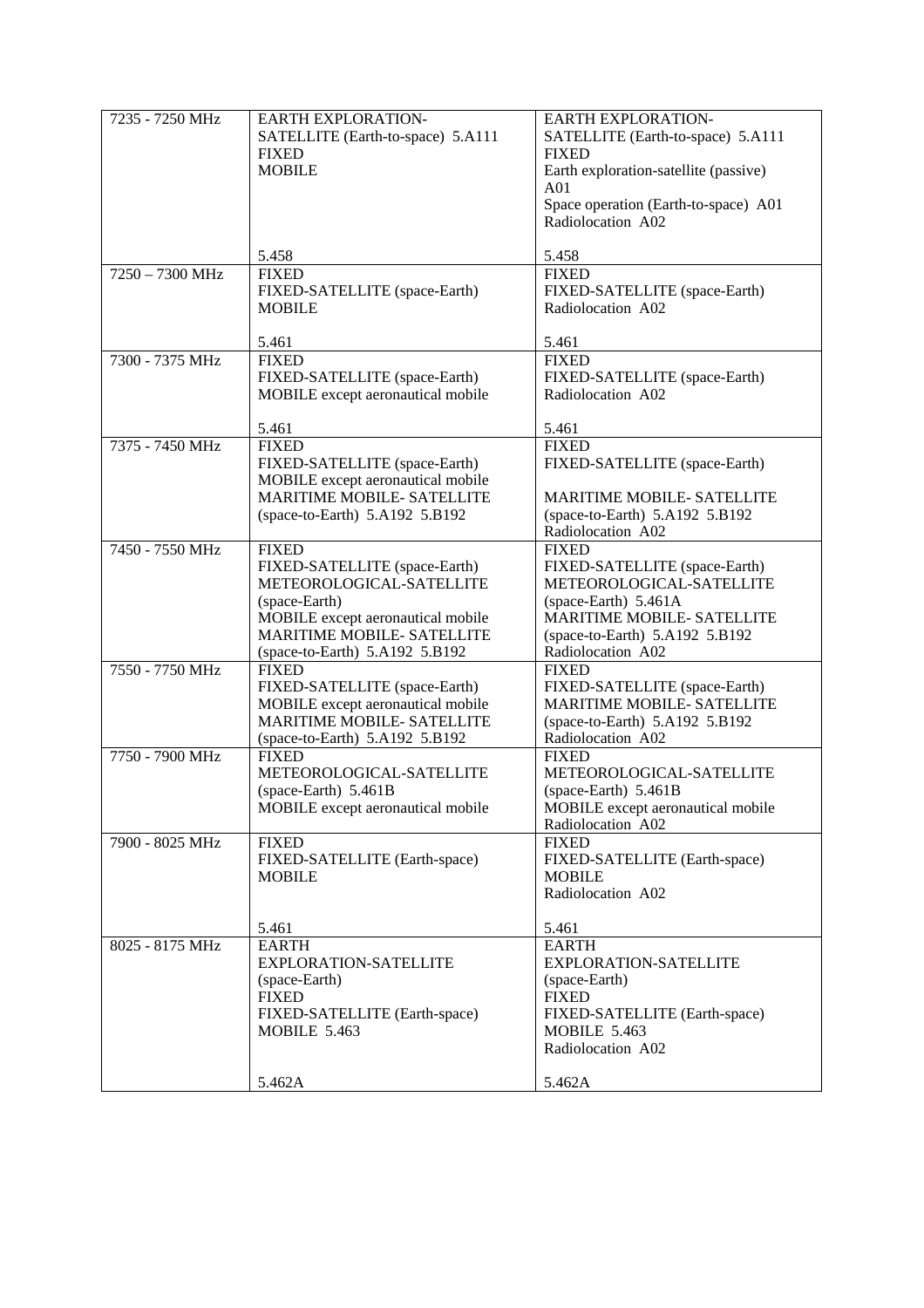| 8175 - 8215 MHz | <b>EARTH</b>                        | <b>EARTH</b>                       |
|-----------------|-------------------------------------|------------------------------------|
|                 | EXPLORATION-SATELLITE               | EXPLORATION-SATELLITE              |
|                 |                                     |                                    |
|                 | (space-Earth)                       | (space-Earth)                      |
|                 | <b>FIXED</b>                        | <b>FIXED</b>                       |
|                 | FIXED-SATELLITE (Earth-space)       | FIXED-SATELLITE (Earth-space)      |
|                 |                                     | METEOROLOGICAL-SATELLITE           |
|                 | (Earth-space)                       |                                    |
|                 | <b>MOBILE 5.463</b>                 | (Earth-space)                      |
|                 |                                     | <b>MOBILE 5.463</b>                |
|                 |                                     |                                    |
|                 |                                     | Radiolocation A02                  |
|                 |                                     |                                    |
|                 | 5.462A                              | 5.462A                             |
|                 |                                     |                                    |
| 8215 - 8400 MHz | <b>EARTH</b>                        | <b>FIXED</b>                       |
|                 | EXPLORATION-SATELLITE               | FIXED-SATELLITE (Earth-space)      |
|                 | (space-Earth)                       | Radiolocation A02                  |
|                 |                                     |                                    |
|                 | <b>FIXED</b>                        |                                    |
|                 | FIXED-SATELLITE (Earth-space)       |                                    |
|                 | <b>MOBILE 5.463</b>                 |                                    |
|                 |                                     |                                    |
|                 |                                     |                                    |
|                 | 5.462A                              | 5.462A 5.463                       |
| 8400 - 8500 MHz | <b>FIXED</b>                        | <b>FIXED</b>                       |
|                 |                                     |                                    |
|                 | MOBILE except aeronautical mobile   | SPACE RESEARCH (space-Earth)       |
|                 | <b>SPACE RESEARCH</b> (space-Earth) | 5.465                              |
|                 | 5.465 5.466                         | Radiolocation A01                  |
|                 |                                     |                                    |
| 8500 - 8550 MHz | <b>RADIOLOCATION</b>                | <b>RADIOLOCATION</b>               |
|                 |                                     |                                    |
|                 | 5.468 5.469                         | 5.469                              |
|                 |                                     |                                    |
| 8550 - 8650 MHz | <b>EARTH</b>                        | <b>EARTH</b>                       |
|                 | EXPLORATION-SATELLITE (active)      | <b>EXPLORATION-SATELLITE</b>       |
|                 | <b>RADIOLOCATION</b>                | (active) $5.469A$                  |
|                 |                                     |                                    |
|                 | SPACE RESEARCH (active)             | <b>RADIOLOCATION</b>               |
|                 |                                     | SPACE RESEARCH (active)            |
|                 |                                     | 5.469A                             |
|                 |                                     |                                    |
|                 |                                     |                                    |
|                 | 5.468 5.469 5.469A                  | 5.469                              |
| 8650 - 8750 MHz | <b>RADIOLOCATION</b>                | <b>RADIOLOCATION</b>               |
|                 |                                     |                                    |
|                 |                                     |                                    |
|                 | 5.468 5.469                         | 5.469                              |
| 8750 - 8850 MHz | <b>RADIOLOCATION</b>                | <b>RADIOLOCATION</b>               |
|                 |                                     |                                    |
|                 | <b>AERONAUTICAL</b>                 | <b>AERONAUTICAL</b>                |
|                 | <b>RADIONAVIGATION 5.470</b>        | <b>RADIONAVIGATION 5.470</b>       |
|                 |                                     | Space research A01                 |
|                 |                                     |                                    |
|                 |                                     |                                    |
|                 | 5.471                               |                                    |
| 8850 - 9000 MHz | <b>RADIOLOCATION</b>                | <b>RADIOLOCATION</b>               |
|                 |                                     |                                    |
|                 | <b>MARITIME RADIONAVIGATION</b>     | RADIONAVIGATION 5.473              |
|                 | 5.472                               | Space research A01                 |
|                 |                                     |                                    |
|                 |                                     |                                    |
|                 | 5.473                               |                                    |
| 9000 - 9200 MHz | <b>AERONAUTICAL</b>                 | <b>AERONAUTICAL</b>                |
|                 | <b>RADIONAVIGATION 5.337</b>        | <b>RADIONAVIGATION 5.337</b>       |
|                 |                                     |                                    |
|                 | <b>RADIOLOCATION</b>                | <b>RADIOLOCATION</b>               |
|                 |                                     | Space research A01                 |
|                 |                                     |                                    |
|                 |                                     |                                    |
|                 | 5.471 5.473A                        | 5.473A                             |
| 9200 - 9300 MHz | EARTH EXPLORATION-SATELLITE         | <b>EARTH EXPLORATION-SATELLITE</b> |
|                 | (active) 5.A112 5.C112 5.D112       | (active) 5.A112 5.C112 5.D112      |
|                 |                                     |                                    |
|                 | <b>RADIOLOCATION</b>                | <b>RADIOLOCATION</b>               |
|                 | <b>MARITIME RADIONAVIGATION</b>     | <b>RADIONAVIGATION 5.473</b>       |
|                 | 5.472                               | Space research A01                 |
|                 |                                     |                                    |
|                 |                                     |                                    |
|                 | 5.473 5.474 5.B112                  | 5.474 5.B112                       |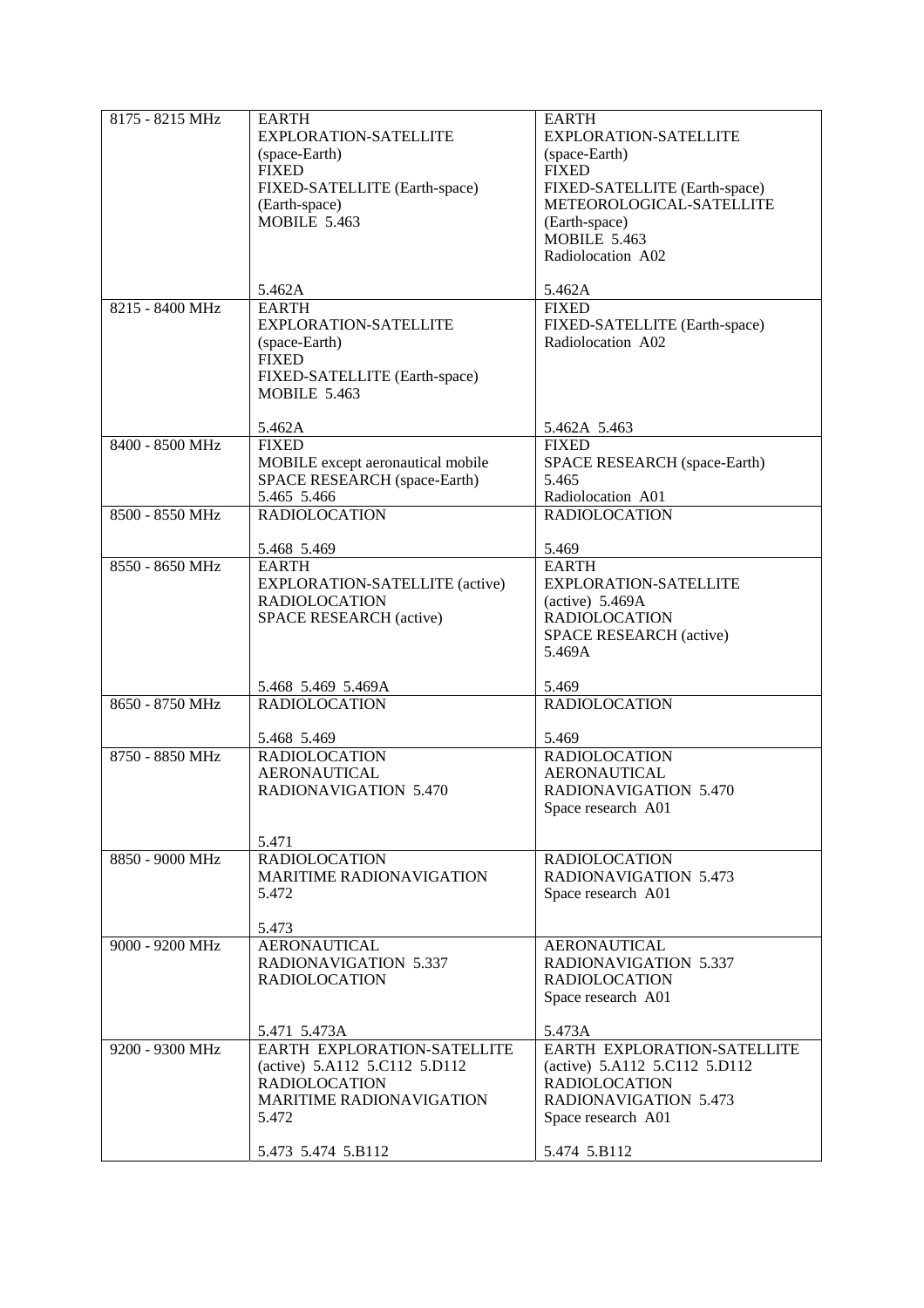| 9300 - 9500 MHz    | <b>RADIONAVIGATION</b>               | <b>RADIONAVIGATION</b>               |
|--------------------|--------------------------------------|--------------------------------------|
|                    | <b>EARTH</b>                         | <b>EARTH</b>                         |
|                    | EXPLORATION-SATELLITE (active)       | EXPLORATION-SATELLITE                |
|                    | <b>SPACE RESEARCH (active)</b>       | (active)                             |
|                    | <b>RADIOLOCATION</b>                 | SPACE RESEARCH (active)              |
|                    | 5.427 5.474 5.475 5.475A 5.475B      | <b>RADIOLOCATION</b>                 |
|                    | 5.476A                               |                                      |
|                    |                                      | 5.427 5.474 5.475 5.475A 5.475B      |
|                    |                                      | 5.476A                               |
| 9500 - 9800 MHz    | <b>EARTH</b>                         | <b>EARTH</b>                         |
|                    | EXPLORATION-SATELLITE (active)       | <b>EXPLORATION-SATELLITE</b>         |
|                    | <b>RADIOLOCATION</b>                 | $(active)$ 5.476A                    |
|                    | <b>RADIONAVIGATION</b>               | <b>RADIOLOCATION</b>                 |
|                    | SPACE RESEARCH (active)              | SPACE RESEARCH (active)              |
|                    |                                      | 5.476A                               |
|                    |                                      |                                      |
| 9800 - 9900 MHz    | 5.476A<br><b>RADIOLOCATION</b>       | <b>RADIOLOCATION</b>                 |
|                    | Earth exploration-satellite (active) | Earth exploration-satellite (active) |
|                    | Space research (active)              | Space research (active)              |
|                    | Fixed                                |                                      |
|                    |                                      |                                      |
|                    | 5.477 5.478 5.478A 5.478B            | 5.478A 5.478B                        |
| 9900 - 10000 MHz   | EARTH EXPLORATION-SATELLITE          | EARTH EXPLORATION-SATELLITE          |
|                    | (active) 5.A112 5.C112 5.D112        | (active) 5.A112 5.C112 5.D112        |
|                    | <b>RADIOLOCATION</b>                 | <b>RADIOLOCATION</b>                 |
|                    | Fixed                                | Fixed                                |
|                    |                                      |                                      |
|                    | 5.477 5.478 5.479 5.B112             | 5.479 5.B112                         |
| 10 - 10.40 GHz     | EARTH EXPLORATION-SATELLITE          | EARTH EXPLORATION-SATELLITE          |
|                    | (active) 5.A112 5.C112 5.D112        | (active) 5.A112 5.C112 5.D112        |
|                    | <b>FIXED</b>                         | <b>FIXED</b>                         |
|                    | <b>MOBILE</b>                        | <b>MOBILE</b>                        |
|                    | <b>RADIOLOCATION</b>                 | <b>RADIOLOCATION</b>                 |
|                    | Amateur                              | Amateur                              |
|                    | 5.479 5.B112                         | 5.479 5.B112                         |
| 10.40 - 10.45 GHz  | <b>FIXED</b>                         | <b>FIXED</b>                         |
|                    | <b>MOBILE</b>                        | <b>MOBILE</b>                        |
|                    | <b>RADIOLOCATION</b>                 | <b>RADIOLOCATION</b>                 |
| $10.45 - 10.5$ GHz | <b>RADIOLOCATION</b>                 | <b>RADIOLOCATION</b>                 |
|                    | Amateur                              | Amateur                              |
|                    | Amateur-Satellite                    | Amateur-Satellite                    |
|                    |                                      |                                      |
|                    | 5.481                                | 5.481                                |
| 10.5 - 10.55 GHz   | <b>FIXED</b>                         | <b>FIXED</b>                         |
|                    | <b>MOBILE</b>                        | <b>MOBILE</b><br>Radiolocation       |
| $10.55 - 10.6$ GHz | Radiolocation<br><b>FIXED</b>        | <b>FIXED</b>                         |
|                    | MOBILE except aeronautical mobile    | MOBILE except aeronautical mobile    |
|                    | Radiolocation                        | Radiolocation                        |
| 10.6 - 10.68 GHz   | <b>EARTH</b>                         | <b>EARTH</b>                         |
|                    | EXPLORATION-SATELLITE                | <b>EXPLORATION-SATELLITE</b>         |
|                    | (passive)                            | (passive)                            |
|                    | <b>FIXED</b>                         | <b>FIXED</b>                         |
|                    | MOBILE except aeronautical mobile    | MOBILE except aeronautical mobile    |
|                    | RADIO ASTRONOMY                      | RADIO ASTRONOMY                      |
|                    | SPACE RESEARCH (passive)             | SPACE RESEARCH (passive)             |
|                    | Radiolocation                        | Radiolocation (10.6 - 10.65 GHz)     |
|                    |                                      | A <sub>01</sub>                      |
|                    |                                      |                                      |
|                    | 5.149 5.482 5.482A                   | 5.149 5.482 5.482A                   |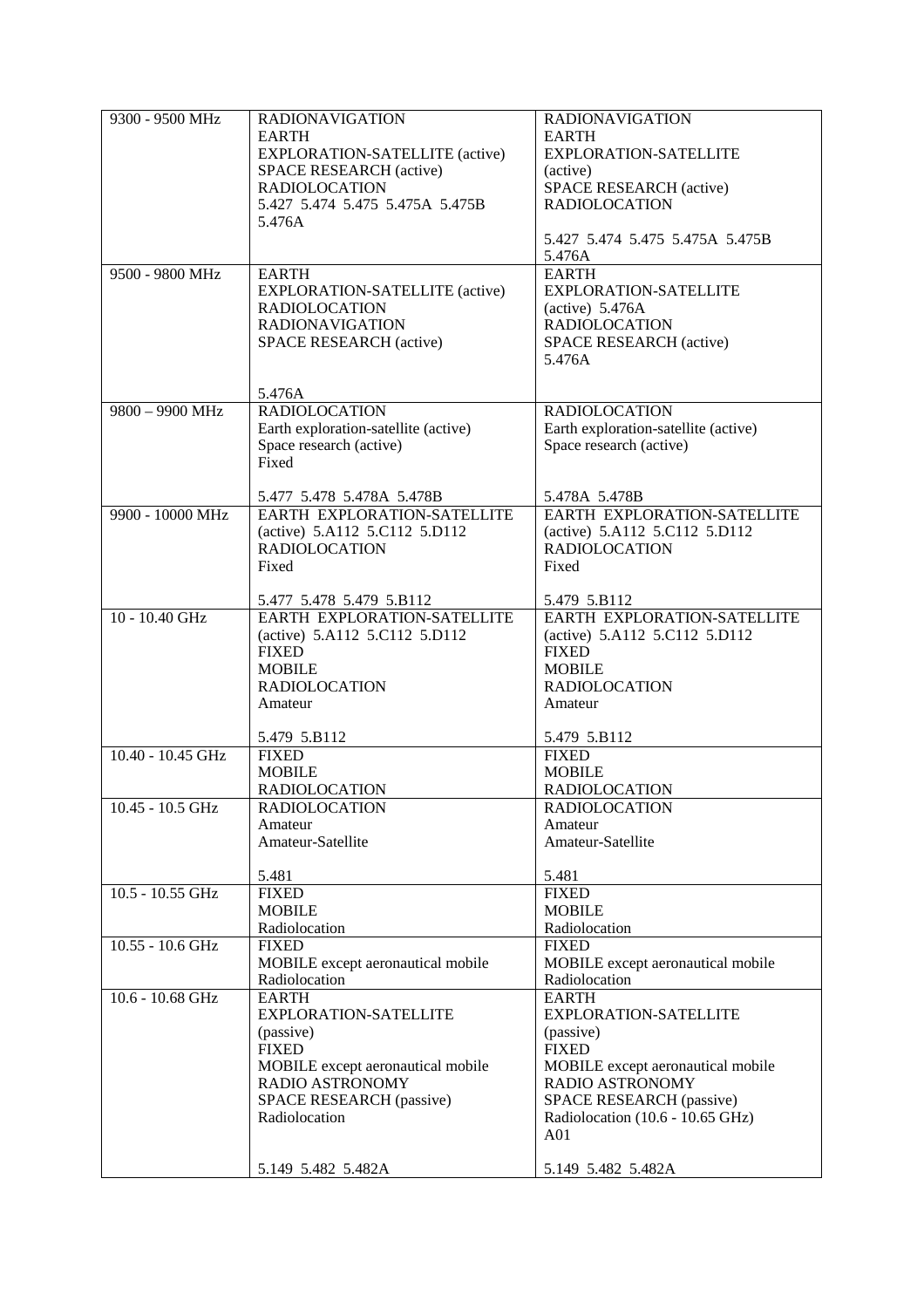| 10.68 - 10.7 GHz  | <b>EARTH</b>                          | <b>EARTH</b>                       |
|-------------------|---------------------------------------|------------------------------------|
|                   | EXPLORATION-SATELLITE                 | EXPLORATION-SATELLITE              |
|                   | (passive)                             | (passive)                          |
|                   |                                       |                                    |
|                   | RADIO ASTRONOMY                       | RADIO ASTRONOMY                    |
|                   | <b>SPACE RESEARCH (passive)</b>       | SPACE RESEARCH (passive)           |
|                   |                                       |                                    |
|                   | 5.340 5.483                           | 5.340                              |
| 10.7 - 10,95 GHz  | <b>FIXED</b>                          | <b>FIXED</b>                       |
|                   | FIXED-SATELLITE (Earth-space) (space- | FIXED-SATELLITE (Earth-space)      |
|                   | Earth) 5.441 5.484                    | (space-Earth) 5.441 5.484          |
|                   | MOBILE except aeronautical mobile     | Mobile-Satellite (space-Earth) A01 |
| 10.95 - 11.2 GHz  |                                       |                                    |
|                   | <b>FIXED</b>                          | <b>FIXED</b>                       |
|                   | FIXED-SATELLITE (Earth-space)         | FIXED-SATELLITE (Earth-space)      |
|                   | (space-Earth) 5.484A 5.A15 5.484      | (space-Earth) 5.484A 5.A15 5.484   |
|                   | MOBILE except aeronautical mobile     | Mobile-Satellite (space-Earth) A01 |
| 11.2 - 11.45 GHz  | <b>FIXED</b>                          | <b>FIXED</b>                       |
|                   | FIXED-SATELLITE (Earth-space)         | FIXED-SATELLITE (Earth-space)      |
|                   | (space-Earth) 5.441 5.484             | (space-Earth) 5.441 5.484          |
|                   | MOBILE except aeronautical mobile     |                                    |
|                   |                                       | Mobile-Satellite (space-Earth) A01 |
| 11.45 - 11.7 GHz  | <b>FIXED</b>                          | <b>FIXED</b>                       |
|                   | FIXED-SATELLITE (Earth-space)         | FIXED-SATELLITE (Earth-space)      |
|                   | (space-Earth) 5.484A 5.A15 5.484      | (space-Earth) 5.484A 5.A15 5.484   |
|                   | MOBILE except aeronautical mobile     | Mobile-Satellite (space-Earth) A01 |
| $11.7 - 12.5$ GHz | <b>FIXED</b>                          | <b>BROADCASTING-SATELLITE</b>      |
|                   | MOBILE except aeronautical mobile     | 5.492                              |
|                   | <b>BROADCASTING</b>                   |                                    |
|                   |                                       |                                    |
|                   | BROADCASTING-SATELLITE                |                                    |
|                   | 5.492                                 |                                    |
|                   |                                       |                                    |
|                   | 5.487 5.487A                          | 5.487 5.487A                       |
| 12.5 - 12.75 GHz  | FIXED-SATELLITE (space-Earth)         | FIXED-SATELLITE (space-Earth)      |
|                   | (Earth-space)                         | (Earth-space)                      |
|                   | 5.484A 5.A15                          | 5.484A 5.A15                       |
|                   |                                       | <b>FIXED 5.496</b>                 |
|                   |                                       |                                    |
|                   | 5.494 5.495 5.496                     | 5.495                              |
| 12.75 - 13.25 GHz |                                       |                                    |
|                   | <b>FIXED</b>                          | <b>FIXED</b>                       |
|                   | FIXED-SATELLITE (Earth-space)         | FIXED-SATELLITE (Earth-space)      |
|                   | 5.441                                 | 5.441                              |
|                   | <b>MOBILE</b>                         |                                    |
|                   | Space Research (deep space)           |                                    |
|                   | (space-Earth)                         |                                    |
| 13.25 - 13.4 GHz  | <b>EARTH</b>                          | EARTH                              |
|                   | <b>EXPLORATION-SATELLITE (active)</b> | <b>EXPLORATION-SATELLITE</b>       |
|                   |                                       |                                    |
|                   | <b>AERONAUTICAL</b>                   | $(active)$ 5.498A                  |
|                   | <b>RADIONAVIGATION 5.497</b>          | <b>AERONAUTICAL</b>                |
|                   | SPACE RESEARCH (active)               | RADIONAVIGATION 5.497              |
|                   |                                       | SPACE RESEARCH (active)            |
|                   |                                       | 5.498A                             |
|                   | 5.498A 5.499                          |                                    |
| 13.4 - 13.65 GHz  | <b>EARTH</b>                          | <b>EARTH EXPLORATION</b>           |
|                   | <b>EXPLORATION-SATELLITE (active)</b> | -SATELLITE (active) 5.501B         |
|                   |                                       |                                    |
|                   | FIXED-SATELLITE (space-to-Earth)      | FIXED-SATELLITE (space-to-Earth)   |
|                   | 5.A161 5.X161                         | 5.A161 5.X161                      |
|                   | <b>RADIOLOCATION</b>                  | <b>RADIOLOCATION</b>               |
|                   | SPACE RESEARCH 5.B161 5.B161A         | SPACE RESEARCH 5.B161 5.B161A      |
|                   | Standard Frequency and Time           |                                    |
|                   | Signal-Satellite                      |                                    |
|                   | (Earth-space)                         |                                    |
|                   |                                       |                                    |
|                   |                                       |                                    |
|                   | 5.499 5.500 5.501 5.501B 5.C161       | 5.501 5.C161                       |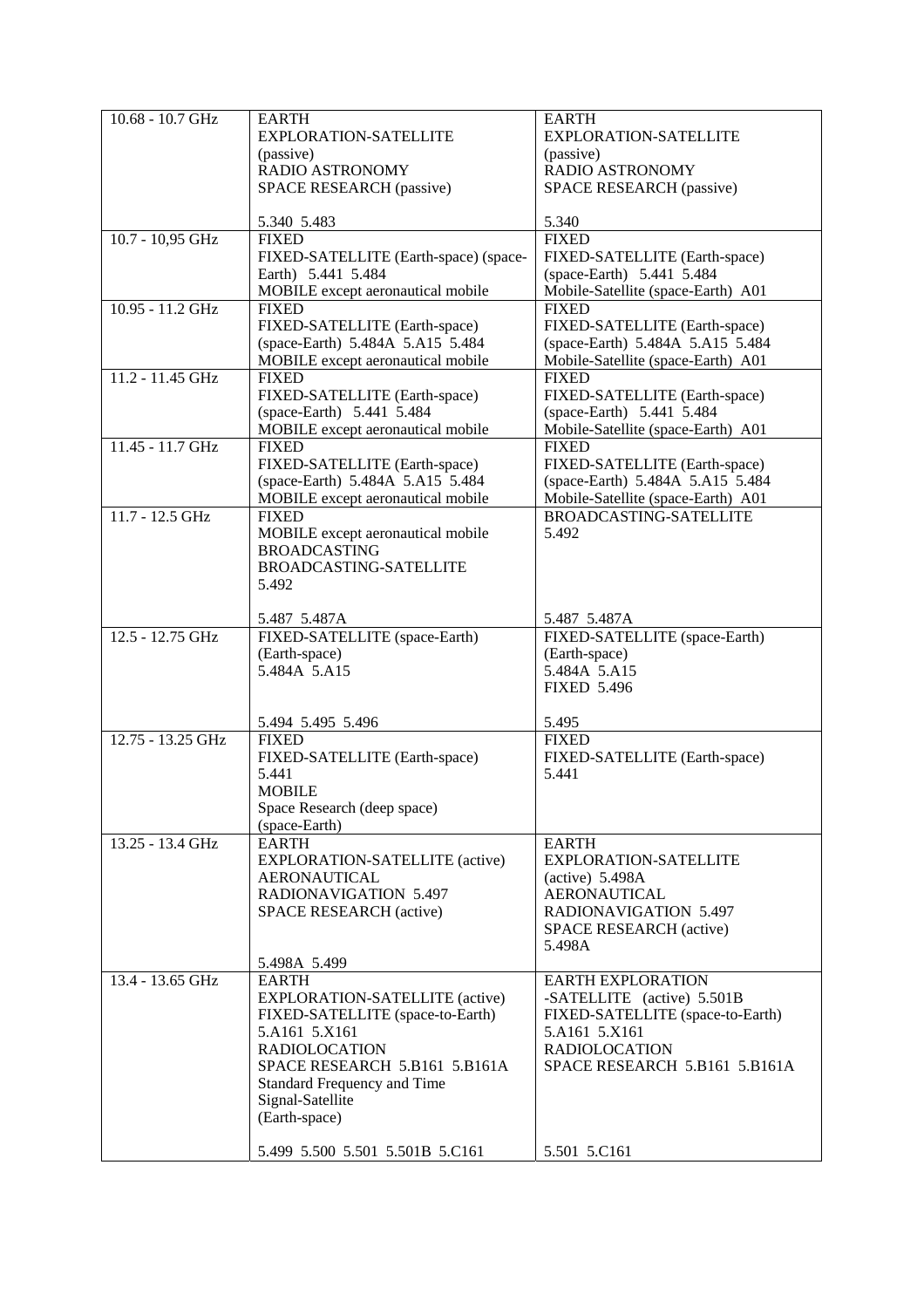| $13.65 - 13.75$ GHz | <b>EARTH</b>                          | <b>EARTH</b>                   |
|---------------------|---------------------------------------|--------------------------------|
|                     | EXPLORATION-SATELLITE (active)        | EXPLORATION-SATELLITE          |
|                     | <b>RADIOLOCATION</b>                  | $(active)$ 5.501B              |
|                     | SPACE RESEARCH 5.501A                 | <b>RADIOLOCATION</b>           |
|                     |                                       |                                |
|                     | Standard Frequency and Time           | SPACE RESEARCH 5.501A          |
|                     | Signal-Satellite                      | 5.501B                         |
|                     | (Earth-space)                         |                                |
|                     |                                       |                                |
|                     |                                       |                                |
|                     | 5.499 5.500 5.501 5.501B              | 5.501                          |
| 13.75 - 14 GHz      | FIXED-SATELLITE (Earth-space)         | FIXED-SATELLITE (Earth-space)  |
|                     | 5.484A                                | 5.484A 5.502                   |
|                     | <b>RADIOLOCATION</b>                  | <b>RADIOLOCATION</b>           |
|                     | Earth exploration-satellite           | Space research                 |
|                     |                                       |                                |
|                     | Standard frequency and time           |                                |
|                     | signal-satellite                      |                                |
|                     | (Earth-space)                         |                                |
|                     | Space Research                        |                                |
|                     |                                       |                                |
|                     |                                       | 5.501 5.503                    |
|                     | 5.499 5.500 5.501 5.502 5.503         |                                |
| 14 - 14.25 GHz      | FIXED-SATELLITE (Earth-space)         | FIXED-SATELLITE (Earth-space)  |
|                     | 5.457A 5.457B 5.484A 5.506 5.506B     | 5.484A 5.506 5.A15             |
|                     | 5.A15                                 |                                |
|                     | <b>RADIONAVIGATION 5.504</b>          | Mobile-satellite (Earth-space) |
|                     |                                       | 5.504B 506A                    |
|                     | Mobile-satellite (Earth-space) 5.504B |                                |
|                     | 5.504C 5.506A                         | Space Research                 |
|                     | Space Research                        |                                |
|                     |                                       |                                |
|                     | 5.504A 5.505                          | 5.504 5504A                    |
| 14.25 - 14.3 GHz    | FIXED-SATELLITE (Earth-space)         | FIXED-SATELLITE (Earth-space)  |
|                     | 5.457A 5.457B 5.484A 5.506 5.506B     | 5.484A 5.506 5.A15             |
|                     |                                       |                                |
|                     | 5.A15                                 |                                |
|                     | <b>RADIONAVIGATION 5.504</b>          | Mobile-satellite (Earth-space) |
|                     | Mobile-satellite (Earth-space) 5.504B | 5.504B 5.506A                  |
|                     | 5.506A 5.508A                         | Space Research                 |
|                     | Space Research                        |                                |
|                     |                                       |                                |
|                     |                                       |                                |
|                     | 5.504A 5.505 5.508                    | 5.504 5.504A 5.508             |
| 14.3 - 14.4 GHz     | <b>FIXED</b>                          | FIXED-SATELLITE (Earth-space)  |
|                     | FIXED-SATELLITE (Earth-space)         | 5.484A 5.506 5.A15             |
|                     | 5.457A 5.457B 5.484A 5.506 5.506B     | Mobile-satellite (Earth-space) |
|                     | 5.A15                                 |                                |
|                     | MOBILE except aeronautical mobile     | 5.504B 5.506A                  |
|                     | Mobile-satellite (Earth-space) 5.504B |                                |
|                     |                                       |                                |
|                     | 5.506A 5.509A                         |                                |
|                     | Radionavigation-satellite             |                                |
|                     |                                       |                                |
|                     | 5.504A                                | 5.504A                         |
| 14.4 - 14.47 GHz    | <b>FIXED</b>                          | FIXED-SATELLITE (Earth-space)  |
|                     | FIXED-SATELLITE (Earth-space)         | 5.484A 5.506 5.A15             |
|                     |                                       |                                |
|                     | 5.457A 5.457B 5.484A 5.506 5.506B     | Mobile-satellite (Earth-space) |
|                     | 5.A15                                 |                                |
|                     | MOBILE except aeronautical mobile     | 5.504B 5.506A                  |
|                     | Mobile-satellite (Earth-space) 5.506A |                                |
|                     | 5.509A                                |                                |
|                     | Space Research (space-Earth)          |                                |
|                     |                                       |                                |
|                     |                                       |                                |
|                     | 5.504A                                | 5.504A                         |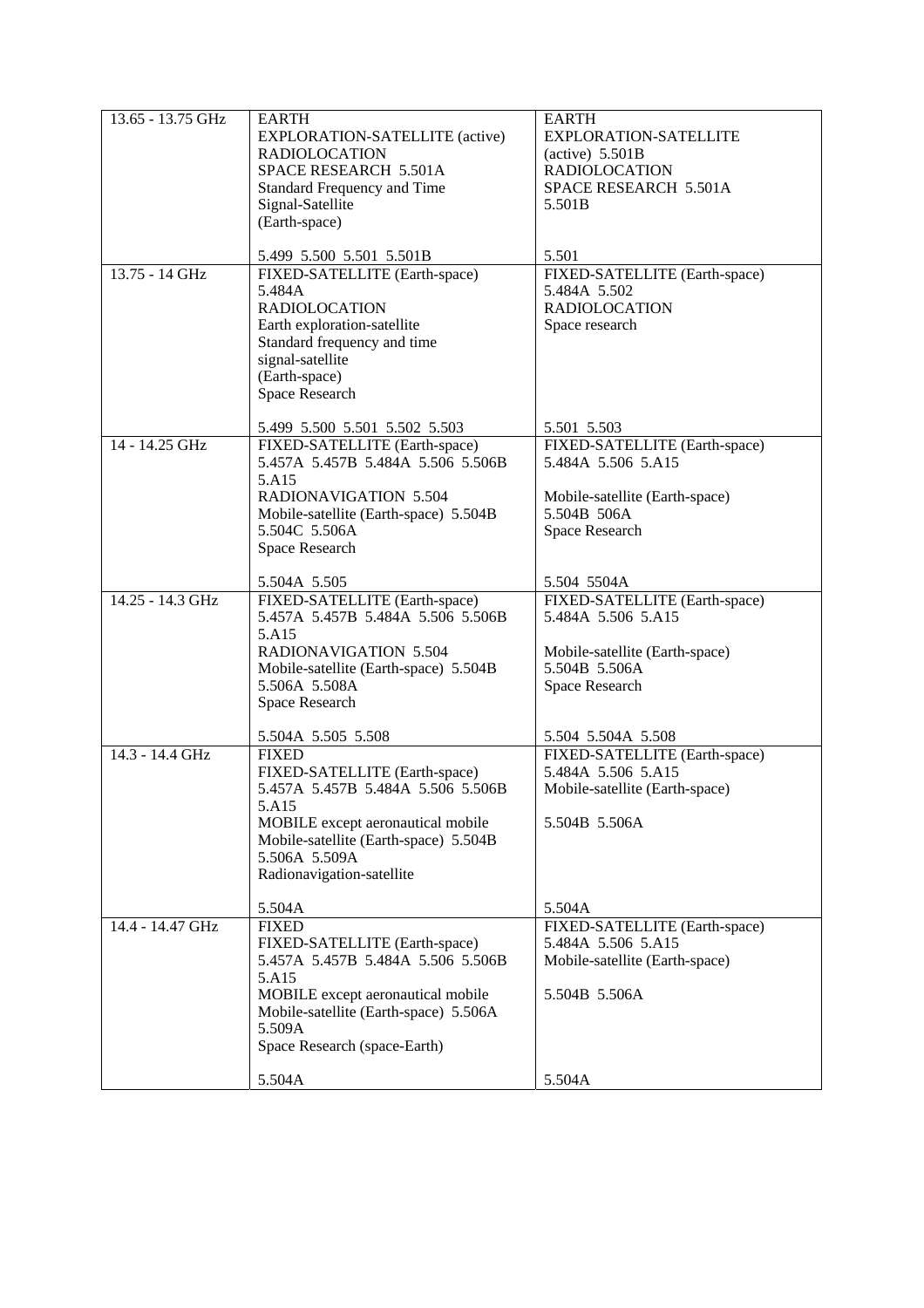| 14.47 - 14.5 GHz  | <b>FIXED</b>                          | FIXED-SATELLITE (Earth-space)  |
|-------------------|---------------------------------------|--------------------------------|
|                   | FIXED-SATELLITE (Earth-space)         | 5.484A 5.506                   |
|                   | 5.457A 5.457B 5.484A 5.506 5.506B     | Mobile-satellite (Earth-space) |
|                   | MOBILE except aeronautical mobile     | 5.504B 5.506A                  |
|                   |                                       |                                |
|                   | Mobile-satellite (Earth-space) 5.504B | Radio Astronomy                |
|                   | 5.506A 5.509A                         |                                |
|                   | Radio Astronomy                       |                                |
|                   |                                       |                                |
|                   | 5.149 5.504A                          | 5.149 5.504A                   |
| 14.5 - 14.75 GHz  | <b>FIXED</b>                          | <b>FIXED</b>                   |
|                   | FIXED-SATELLITE (Earth-space)         | <b>MOBILE</b>                  |
|                   | 5.510, 5A16 5.B16 5.D16 5.E16 5.F16   | Radio Astronomy A01            |
|                   |                                       |                                |
|                   | <b>MOBILE</b>                         |                                |
|                   | Space Research 5.C16                  |                                |
| 14.75 - 14.8 GHz  | <b>FIXED</b>                          | <b>FIXED</b>                   |
|                   | FIXED-SATELLITE (Earth-space)         | <b>MOBILE</b>                  |
|                   | 5.510                                 | Radio Astronomy A01            |
|                   | <b>MOBILE</b>                         |                                |
|                   |                                       |                                |
|                   | Space Research                        |                                |
| 14.8 - 15.35 GHz  | <b>FIXED</b>                          | <b>FIXED</b>                   |
|                   | <b>MOBILE</b>                         | <b>MOBILE</b>                  |
|                   | Space Research                        | Radio Astronomy A01            |
|                   |                                       |                                |
|                   | 5.339                                 | 5.339                          |
| 15.35 - 15.4 GHz  | <b>EARTH</b>                          | <b>EARTH</b>                   |
|                   | EXPLORATION-SATELLITE                 | <b>EXPLORATION-SATELLITE</b>   |
|                   |                                       |                                |
|                   | (passive)                             | (passive)                      |
|                   | <b>RADIO ASTRONOMY</b>                | <b>RADIO ASTRONOMY</b>         |
|                   | SPACE RESEARCH (passive)              | SPACE RESEARCH (passive)       |
|                   |                                       |                                |
|                   | 5.340 5.511                           | 5.340                          |
| 15.4 - 15.43 GHz  | RADIOLOCATION 5.511E 5.511F           | RADIOLOCATION 5.511E 5.511F    |
|                   | <b>AERONAUTICAL</b>                   | <b>AERONAUTICAL</b>            |
|                   | <b>RADIONAVIGATION</b>                | <b>RADIONAVIGATION</b>         |
| 15.43 - 15.63 GHz | FIXED-SATELLITE (Earth-space)         | FIXED-SATELLITE (Earth-        |
|                   | 5.511A                                | space) 5.511A                  |
|                   | RADIOLOCATION 5.511E 5.511F           | RADIOLOCATION 5.511E 5.511F    |
|                   |                                       |                                |
|                   | <b>AERONAUTICAL</b>                   | <b>AERONAUTICAL</b>            |
|                   | <b>RADIONAVIGATION</b>                | <b>RADIONAVIGATION</b>         |
|                   |                                       |                                |
|                   | 5.511C                                | 5.511C                         |
| 15.63 - 15.7 GHz  | RADIOLOCATION 5.511E 5.511F           | RADIOLOCATION 5.511E 5.511F    |
|                   | <b>AERONAUTICAL</b>                   | <b>AERONAUTICAL</b>            |
|                   | <b>RADIONAVIGATION</b>                | <b>RADIONAVIGATION</b>         |
| 15.7 - 16.6 GHz   | <b>RADIOLOCATION</b>                  | <b>RADIOLOCATION</b>           |
|                   |                                       |                                |
|                   |                                       | <b>FIXED 5.512</b>             |
|                   |                                       | <b>MOBILE 5.512</b>            |
|                   | 5.512 5.513                           |                                |
| 16.6 - 17.1 GHz   | <b>RADIOLOCATION</b>                  | <b>RADIOLOCATION</b>           |
|                   | Space Research (deep space)           | <b>FIXED 5.512</b>             |
|                   | (Earth-space)                         | <b>MOBILE 5.512</b>            |
|                   |                                       |                                |
|                   |                                       | Space Research (deep space)    |
|                   | 5.512 5.513                           | (Earth-space)                  |
| 17.1 - 17.2 GHz   | <b>RADIOLOCATION</b>                  | <b>RADIOLOCATION</b>           |
|                   |                                       | <b>FIXED 5.512</b>             |
|                   |                                       | <b>MOBILE 5.512</b>            |
|                   | 5.512 5.513                           |                                |
|                   |                                       |                                |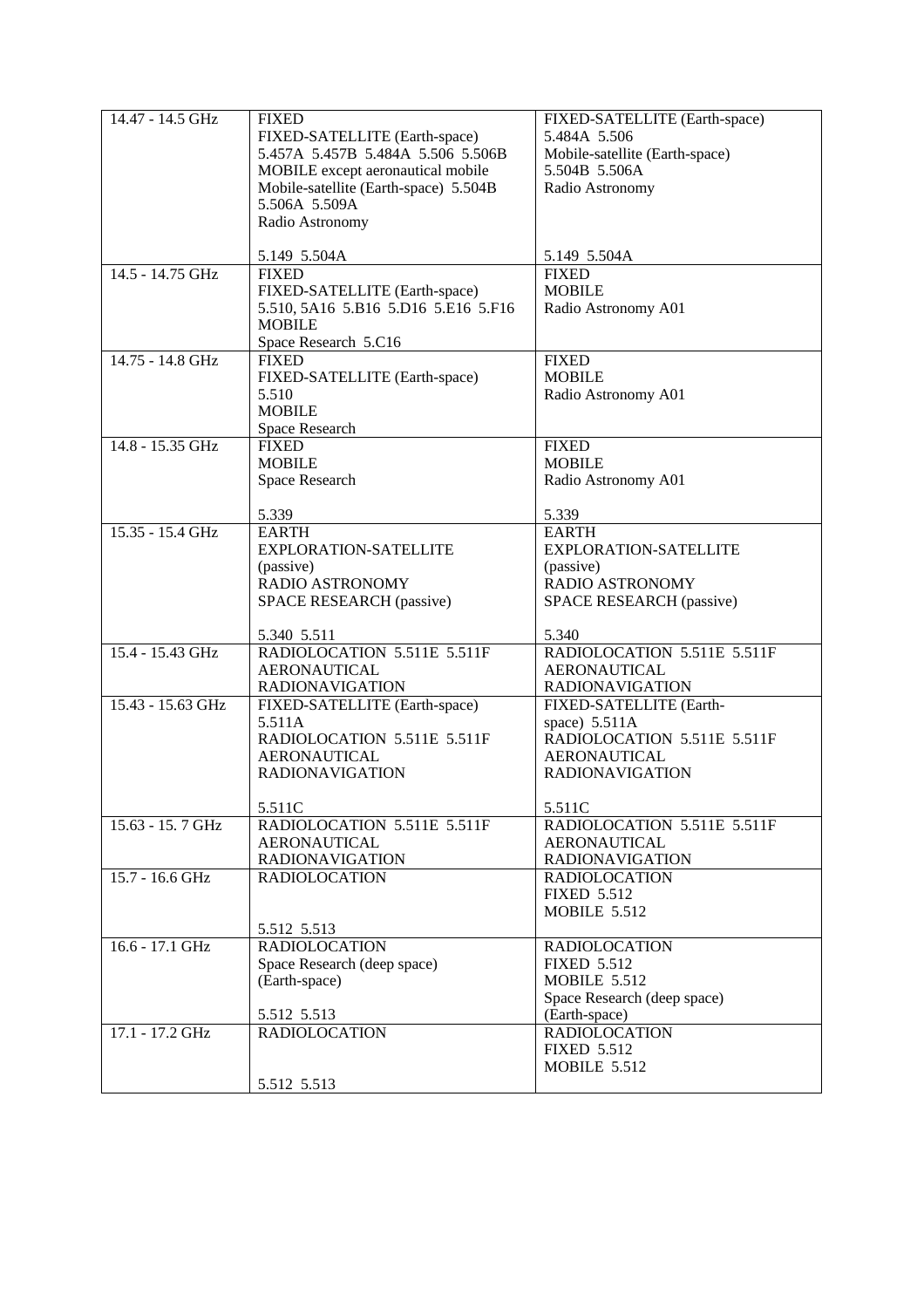| 17.2 - 17.3 GHz | <b>EARTH</b>                                              | <b>EARTH</b>                                              |
|-----------------|-----------------------------------------------------------|-----------------------------------------------------------|
|                 | EXPLORATION-SATELLITE (active)<br><b>RADIOLOCATION</b>    | EXPLORATION-SATELLITE                                     |
|                 | SPACE RESEARCH (active)                                   | $(\text{active})$ 5.513A<br><b>RADIOLOCATION</b>          |
|                 |                                                           | <b>FIXED 5.512</b>                                        |
|                 |                                                           | <b>MOBILE 5.512</b>                                       |
|                 |                                                           | SPACE RESEARCH (active)                                   |
|                 |                                                           | 5.513A                                                    |
| 17.3 - 17.7 GHz | 5.512 5.513 5.513A<br>FIXED-SATELLITE (Earth-space)       | FIXED-SATELLITE (Earth-space)                             |
|                 | (space-Earth) 5.516A 5.516B                               | 5.516                                                     |
|                 | Radiolocation                                             | (space-Earth) 5.516A 5.516B                               |
|                 |                                                           | Radiolocation                                             |
|                 | 5.514                                                     | 5.514                                                     |
| 17.7 - 18.1 GHz | <b>FIXED</b>                                              | <b>FIXED</b>                                              |
|                 | FIXED-SATELLITE (space-Earth)                             | FIXED-SATELLITE (space-Earth)                             |
|                 | 5.484A                                                    | 5.484A                                                    |
|                 | (Earth-space) 5.516<br><b>MOBILE</b>                      | (Earth-space) 5.516                                       |
| 18.1 - 18.4 GHz | <b>FIXED</b>                                              | <b>FIXED</b>                                              |
|                 | FIXED-SATELLITE (space-Earth)                             | FIXED-SATELLITE (space-Earth)                             |
|                 | 5.484A 5.516B (Earth-space) 5.520                         | 5.484A                                                    |
|                 | <b>MOBILE</b>                                             | METEOROLOGICAL-SATELLITE<br>(space-Earth) A01             |
|                 |                                                           |                                                           |
|                 | 5.519 5.521                                               | 5.519 5.520 5.521                                         |
| 18.4 - 18.6 GHz | <b>FIXED</b>                                              | <b>FIXED</b>                                              |
|                 | FIXED-SATELLITE (space-Earth)                             | FIXED-SATELLITE (space-Earth)                             |
|                 | 5.484A 5.516B<br><b>MOBILE</b>                            | 5.484A                                                    |
| 18.6 - 18.8 GHz | <b>EARTH</b>                                              | <b>EARTH</b>                                              |
|                 | EXPLORATION-SATELLITE                                     | <b>EXPLORATION-SATELLITE</b>                              |
|                 | (passive)                                                 | (passive)                                                 |
|                 | <b>FIXED</b><br>FIXED-SATELLITE (space-Earth)             | <b>FIXED 5.522A</b><br>FIXED-SATELLITE (space-Earth)      |
|                 | 5.522B                                                    | 5.522A 5.522B                                             |
|                 | MOBILE except aeronautical mobile                         |                                                           |
|                 | Space research (passive)                                  |                                                           |
|                 | 5.522A 5.522C                                             |                                                           |
| 18.8 - 19.3 GHz | <b>FIXED</b>                                              | <b>FIXED</b>                                              |
|                 | FIXED-SATELLITE (space-Earth)                             | FIXED-SATELLITE (space-Earth)                             |
|                 | 5.516B 5.523A                                             | 5.523A                                                    |
| 19.3 - 19.7 GHz | <b>MOBILE</b><br><b>FIXED</b>                             | <b>FIXED</b>                                              |
|                 | FIXED-SATELLITE (space-Earth)                             | FIXED-SATELLITE (space-Earth)                             |
|                 | (Earth-space) 5.523B 5.523C 5.523D                        | 5.523B 5.523C 5.523D 5.523E                               |
|                 | 5.523E                                                    |                                                           |
| 19.7 - 20.1 GHz | <b>MOBILE</b>                                             |                                                           |
|                 | FIXED-SATELLITE (space-Earth)<br>5.484A 5.516B 5.5X 5.A15 | FIXED-SATELLITE (space-Earth)<br>5.484A 5.516B 5.5X 5.A15 |
|                 | Mobile-satellite (space-Earth)                            | Mobile-satellite (space-Earth)                            |
|                 |                                                           |                                                           |
|                 | 5.524                                                     |                                                           |
| 20.1 - 20.2 GHz | FIXED-SATELLITE (space-Earth)<br>5.484A 5.516B 5.5X 5.A15 | FIXED-SATELLITE (space-Earth)<br>5.484A 5.516B 5.5X 5.A15 |
|                 | MOBILE-SATELLITE (space-Earth)                            | MOBILE-SATELLITE (space-Earth)                            |
|                 |                                                           |                                                           |
|                 | 5.524 5.525 5.526 5.527 5.528                             | 5.525 5.526 5.527 5.528                                   |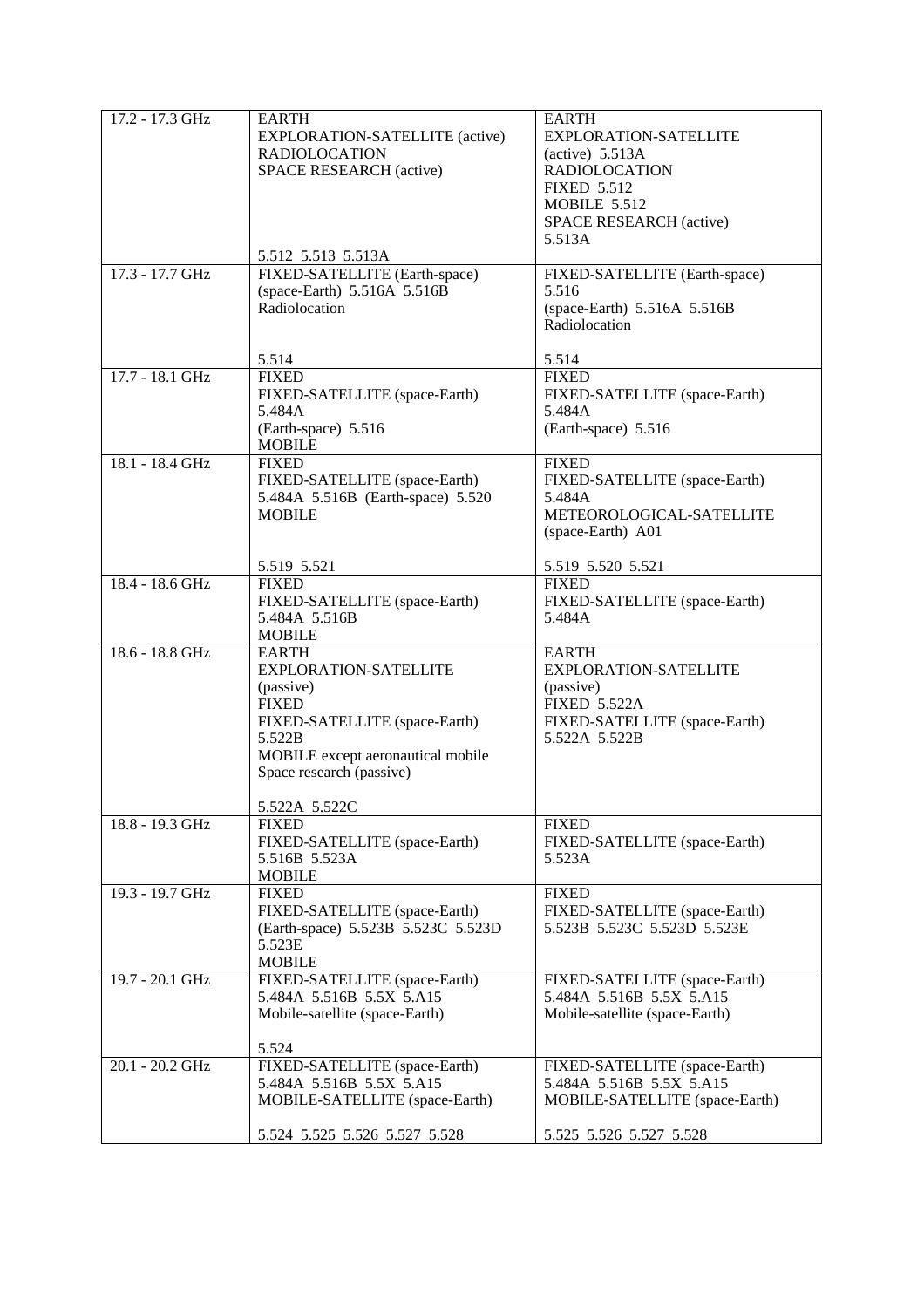| 20.2 - 21.2 GHz     | FIXED-SATELLITE (space-Earth)<br>MOBILE-SATELLITE (space-Earth)<br><b>Standard Frequency and Time Signal</b><br>(space-Earth)<br>5.524                                       | FIXED-SATELLITE (space-Earth)<br>MOBILE-SATELLITE (space-Earth)                                                                                                    |
|---------------------|------------------------------------------------------------------------------------------------------------------------------------------------------------------------------|--------------------------------------------------------------------------------------------------------------------------------------------------------------------|
| $21.2 - 21.4$ GHz   | <b>EARTH</b><br><b>EXPLORATION-SATELLITE</b><br>(passive)<br><b>FIXED</b><br><b>MOBILE</b><br>SPACE RESEARCH (passive)                                                       | <b>EARTH</b><br><b>EXPLORATION-SATELLITE</b><br>(passive)<br><b>FIXED</b><br><b>MOBILE</b><br>SPACE RESEARCH (passive)                                             |
| 21.4 - 22 GHz       | <b>FIXED</b><br><b>MOBILE</b><br>BROADCASTING-SATELLITE<br>5.208B<br>5.530A 5.530B 5.530D                                                                                    | <b>FIXED</b><br><b>MOBILE</b><br><b>BROADCASTING-SATELLITE</b><br>5.208B<br>Radiolocation $(21,625 - 22 \text{ GHz})$ A02<br>5.530A 5.530B 5.530D                  |
| 22 - 22.21 GHz      | <b>FIXED</b><br>MOBILE except aeronautical mobile<br>5.149                                                                                                                   | <b>FIXED</b><br>RADIO ASTRONOMY A01<br>SPACE RESEARCH (passive) A01<br>Radiolocation A02<br>5.149                                                                  |
| 22.21 - 22.5 GHz    | <b>EARTH</b><br><b>EXPLORATION-SATELLITE</b><br>(passive)<br><b>FIXED</b><br>MOBILE except aeronautical mobile<br>RADIO ASTRONOMY<br>SPACE RESEARCH (passive)<br>5.149 5.532 | <b>FIXED</b><br><b>RADIO ASTRONOMY</b><br>SPACE RESEARCH (passive)<br>Earth exploration-satellite (passive)<br>A <sub>01</sub><br>Radiolocation A02<br>5.149 5.532 |
| 22.5 - 22.55 GHz    | <b>FIXED</b><br><b>MOBILE</b>                                                                                                                                                | <b>FIXED</b><br>Radiolocation A02                                                                                                                                  |
| 22.55 - 23.15 GHz   | <b>FIXED</b><br>INTER-SATELLITE 5.338A<br><b>MOBILE</b><br>SPACE RESEARCH (Earth-space)<br>5.532A<br>5.149                                                                   | <b>FIXED</b><br><b>INTER-SATELLITE 5.338A</b><br><b>MOBILE</b><br>SPACE RESEARCH (Earth-space)<br>5.532A<br>Radiolocation A02<br>5.149                             |
| $23.15 - 23.55$ GHz | <b>FIXED</b><br><b>INTER-SATELLITE 5.338A</b><br><b>MOBILE</b>                                                                                                               | <b>FIXED</b><br><b>INTER-SATELLITE 5.338A</b><br><b>MOBILE</b><br>Radiolocation A02                                                                                |
| 23.55 - 23.6 GHz    | <b>FIXED</b><br><b>MOBILE</b>                                                                                                                                                | <b>FIXED</b><br>Radiolocation A02                                                                                                                                  |
| 23.6 - 24 GHz       | <b>EARTH</b><br><b>EXPLORATION-SATELLITE</b><br>(passive)<br><b>RADIO ASTRONOMY</b><br>SPACE RESEARCH (passive)<br>5.340                                                     | <b>EARTH</b><br>EXPLORATION-SATELLITE<br>(passive)<br>RADIO ASTRONOMY<br>SPACE RESEARCH (passive)<br>Radiolocation A02<br>5.340                                    |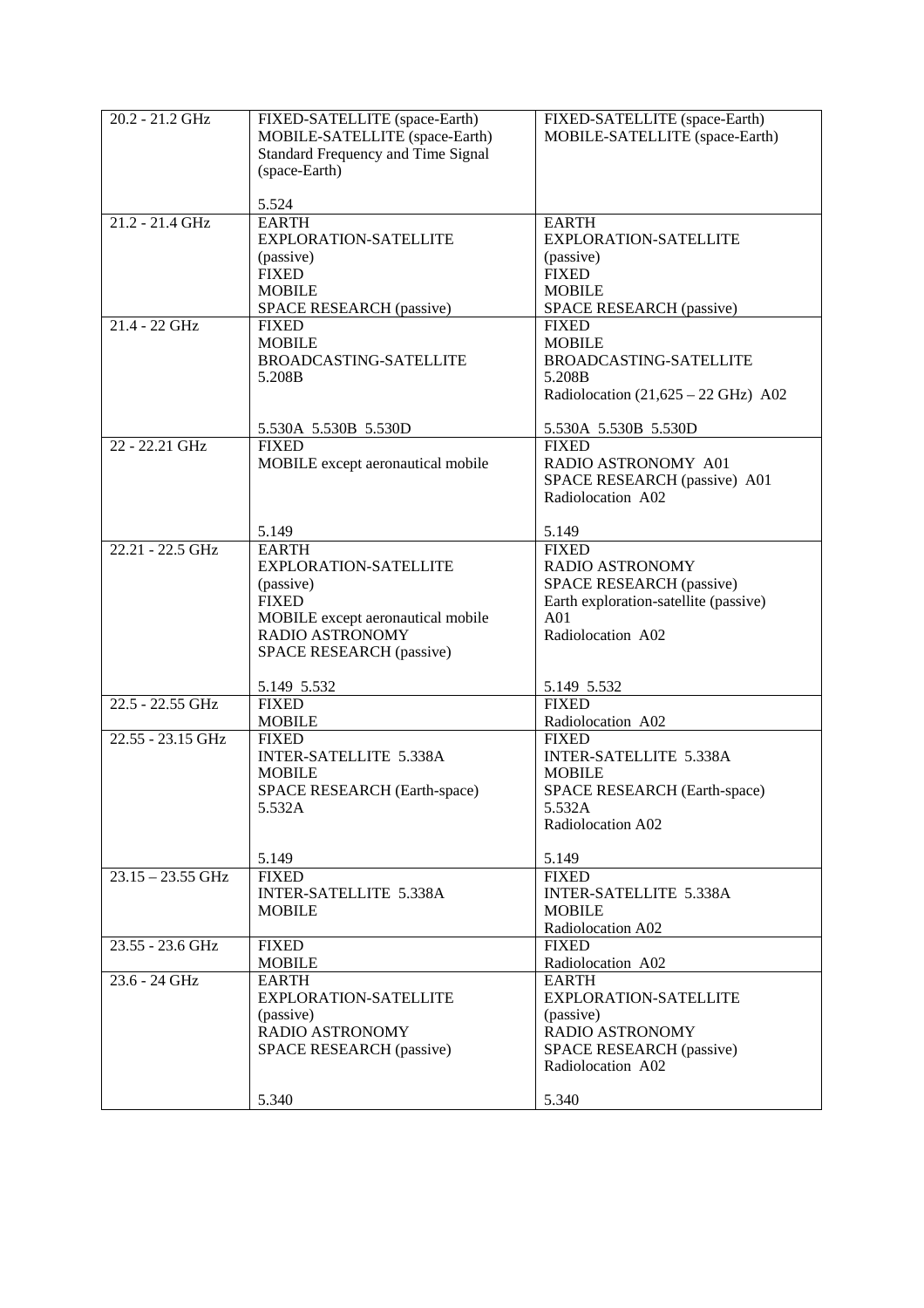| 24 - 24.05 GHz    | <b>AMATEUR</b>                       | <b>AMATEUR</b>                             |
|-------------------|--------------------------------------|--------------------------------------------|
|                   |                                      |                                            |
|                   | <b>AMATEUR-SATELLITE</b>             | <b>AMATEUR-SATELLITE</b>                   |
|                   |                                      | Mobile A02                                 |
|                   |                                      | Radiolocation A02                          |
|                   |                                      |                                            |
|                   | 5.150                                | 5.150                                      |
| 24.05 - 24.25 GHz | <b>RADIOLOCATION</b>                 | <b>RADIOLOCATION</b>                       |
|                   |                                      |                                            |
|                   | Amateur                              | Amateur                                    |
|                   | Earth Exploration-Satellite (active) | Earth exploration-satellite (active)       |
|                   |                                      | Fixed A01                                  |
|                   |                                      | Mobile A01                                 |
|                   |                                      |                                            |
|                   | 5.150                                | 5.150                                      |
|                   |                                      |                                            |
| 24.25 - 24.45 GHz | <b>FIXED</b>                         | <b>FIXED</b>                               |
|                   |                                      | MOBILE A01                                 |
|                   |                                      | Radiolocation A02                          |
| 24.45 - 24.65 GHz | <b>FIXED</b>                         | <b>FIXED</b>                               |
|                   | <b>INTER-SATELLITE</b>               | MOBILE (24.45 - 24.5 GHz) A01              |
|                   |                                      | <b>INTER-SATELLITE</b>                     |
|                   |                                      |                                            |
|                   |                                      | Radiolocation A02                          |
| 24.65 - 24.75 GHz | <b>FIXED</b>                         | <b>FIXED</b>                               |
|                   | FIXED-SATELLITE 5.532B               | FIXED-SATELLITE 5.532B                     |
|                   | <b>INTER-SATELLITE</b>               | Radiolocation A02                          |
| 24.75 - 25.25 GHz | <b>FIXED</b>                         | <b>FIXED</b>                               |
|                   | FIXED-SATELLITE 5.532B               | FIXED-SATELLITE 5.532B                     |
|                   |                                      |                                            |
|                   |                                      | Radiolocation A02                          |
| 25.25 - 25.5 GHz  | <b>FIXED</b>                         | <b>FIXED</b>                               |
|                   | <b>INTER-SATELLITE 5.536</b>         | <b>INTER-SATELLITE 5.536</b>               |
|                   | <b>MOBILE</b>                        | Radiolocation A02                          |
|                   | Standard Frequency and Time          |                                            |
|                   | Signal-Satellite                     |                                            |
|                   |                                      |                                            |
|                   | (Earth-space)                        |                                            |
| 25.5 - 27 GHz     | <b>EARTH</b>                         | <b>FIXED</b>                               |
|                   | EXPLORATION-SATELLITE                | <b>INTER-SATELLITE 5.536</b>               |
|                   | (space-Earth) 5.536B                 | MOBILE (26.5 - 27 GHz)                     |
|                   | <b>FIXED</b>                         | SPACE RESEARCH (space-Earth)               |
|                   | <b>INTER-SATELLITE 5.536</b>         | Earth exploration-satellite                |
|                   | <b>MOBILE</b>                        | (space-Earth) 5.536B                       |
|                   |                                      |                                            |
|                   | SPACE RESEARCH (space-Earth)         | A <sub>01</sub>                            |
|                   | Standard Frequency and Time          | Radiolocation $(25.5 - 26.65 \text{ GHz})$ |
|                   | Signal-Satellite                     | A02                                        |
|                   | (Earth-space)                        |                                            |
|                   |                                      |                                            |
|                   | 5.536A                               | 5.536A                                     |
| 27 - 27.5 GHz     | <b>FIXED</b>                         | <b>FIXED</b>                               |
|                   |                                      |                                            |
|                   | INTER-SATELLITE 5.536                | INTER-SATELLITE 5.536                      |
|                   | <b>MOBILE</b>                        | <b>MOBILE</b>                              |
|                   |                                      | Earth exploration-satellite                |
|                   |                                      | (space-Earth) A01                          |
| 27.5 - 28.5 GHz   | <b>FIXED 5.537A</b>                  | <b>FIXED</b>                               |
|                   | FIXED-SATELLITE (Earth-space)        | FIXED-SATELLITE (Earth-space)              |
|                   | 5.484A 5.516B 5.539                  | 5.484A 5.516B 5.539                        |
|                   |                                      |                                            |
|                   | <b>MOBILE</b>                        |                                            |
|                   |                                      |                                            |
|                   | 5.538 5.540                          | 5.538 5.540                                |
| 28.5 - 29.1 GHz   | <b>FIXED</b>                         | <b>FIXED</b>                               |
|                   | FIXED-SATELLITE (Earth-space)        | FIXED-SATELLITE (Earth-space)              |
|                   | 5.484A 5.516B 5.523A 5.539           | 5.484A 5.516B 5.523A 5.539                 |
|                   |                                      |                                            |
|                   | <b>MOBILE</b>                        | Earth Exploration-Satellite                |
|                   | Earth Exploration-Satellite          | (Earth-space) 5.541                        |
|                   | (Earth-space) 5.541                  |                                            |
|                   |                                      |                                            |
|                   | 5.540                                | 5.540                                      |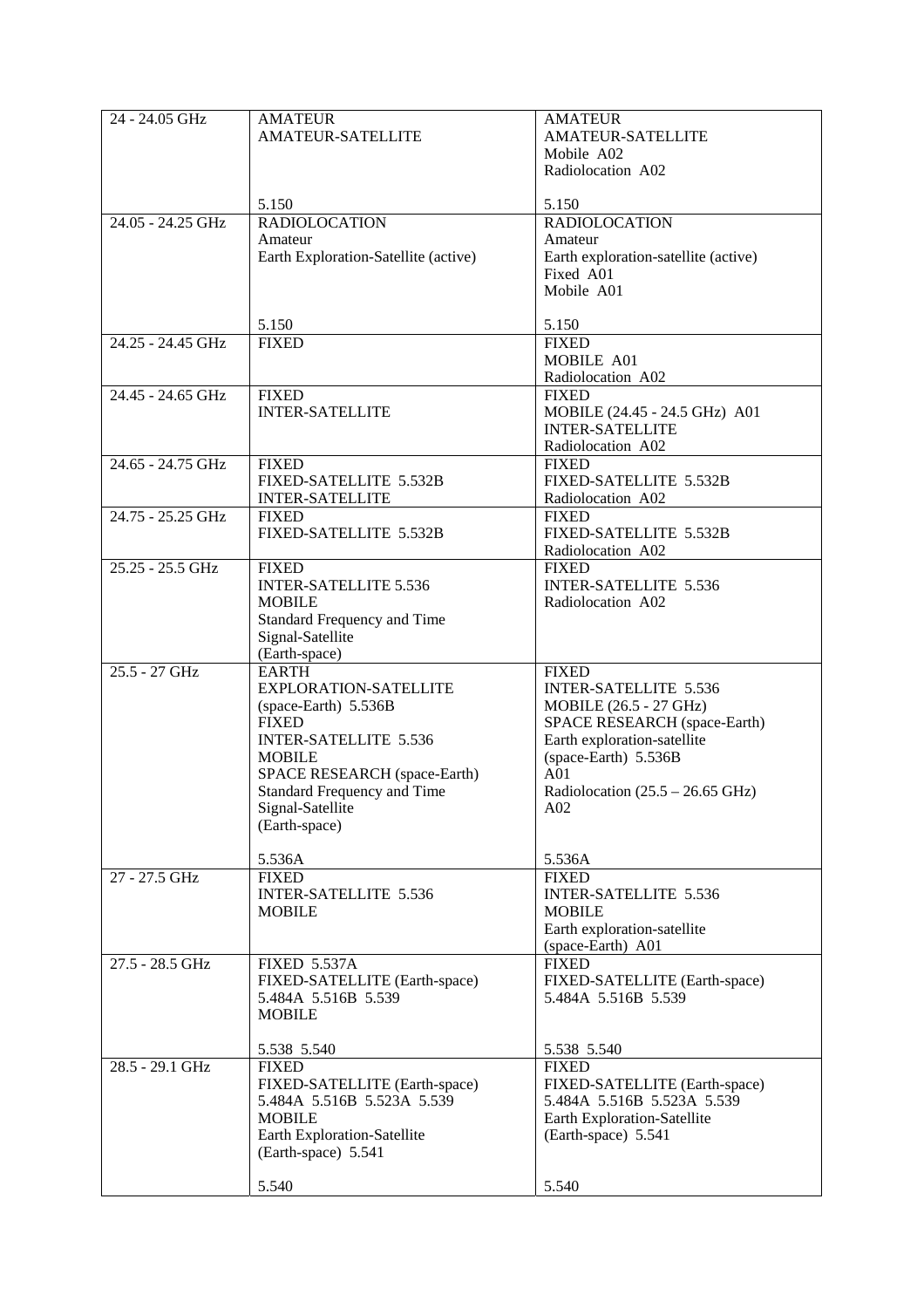| 29.1 - 29.5 GHz   | <b>FIXED</b>                        | <b>FIXED</b>                      |
|-------------------|-------------------------------------|-----------------------------------|
|                   |                                     |                                   |
|                   | FIXED-SATELLITE (Earth-space)       | FIXED-SATELLITE (Earth-space)     |
|                   | 5.516B 5.523C 5.523E 5.535A 5.539   | 5.516B 5.523C 5.523E 5.535A       |
|                   | 5.541A                              | 5.539 5.541A                      |
|                   | <b>MOBILE</b>                       | Earth Exploration-Satellite       |
|                   |                                     |                                   |
|                   | Earth Exploration-Satellite         | (Earth-space) 5.541               |
|                   | (Earth-space) 5.541                 |                                   |
|                   |                                     |                                   |
|                   | 5.540                               | 5.540                             |
| 29.5 - 29.9 GHz   | FIXED-SATELLITE (Earth-space)       | FIXED-SATELLITE (Earth-space)     |
|                   | 5.484A 5.516B 5.539 5.5X 5.A15      | 5.484A 5.516B 5.539 5.5X 5.A15    |
|                   |                                     |                                   |
|                   | Earth Exploration-Satellite         | Earth Exploration-Satellite       |
|                   | (Earth-space) 5.541                 | (Earth-space) 5.541               |
|                   | Mobile-Satellite (Earth-space)      | Mobile-Satellite (Earth-space)    |
|                   |                                     |                                   |
|                   | 5.540 5.542                         | 5.540                             |
| 29.9 - 30 GHz     | FIXED-SATELLITE (Earth-space)       | FIXED-SATELLITE (Earth-space)     |
|                   | 5.484A 5.516B 5.539 5.5X 5.A15      | 5.484A 5.516B 5.539 5.5X 5.A15    |
|                   |                                     |                                   |
|                   | MOBILE-SATELLITE (Earth-space)      | MOBILE-SATELLITE (Earth-space)    |
|                   | Earth Exploration-Satellite         | Earth Exploration-Satellite       |
|                   | (Earth-space) 5.541 5.543           | (Earth-space) 5.541 5.543         |
|                   |                                     |                                   |
|                   | 5.525 5.526 5.527 5.538 5.540 5.542 | 5.525 5.526 5.527 5.538 5.540     |
| $30 - 31$ GHz     | FIXED-SATELLITE (Earth-space)       | FIXED-SATELLITE (Earth-space)     |
|                   | 5.338A                              | 5.338A                            |
|                   |                                     | MOBILE-SATELLITE (Earth-space)    |
|                   | MOBILE-SATELLITE (Earth-space)      |                                   |
|                   | Standard Frequency and Time         |                                   |
|                   | Signal-Satellite (space-Earth)      |                                   |
|                   |                                     |                                   |
|                   | 5.542                               |                                   |
| 31 - 31.3 GHz     | FIXED 5.338A 5.543A                 | <b>FIXED 5.338A</b>               |
|                   | <b>MOBILE</b>                       | <b>MOBILE</b>                     |
|                   |                                     |                                   |
|                   | Standard Frequency and Time         |                                   |
|                   | Signal-Satellite (space-Earth)      |                                   |
|                   | Space Research 5.544 5.545          |                                   |
|                   |                                     |                                   |
|                   | 5.149                               | 5.149 5.544                       |
| $31.3 - 31.5$ GHz | <b>EARTH</b>                        | <b>EARTH</b>                      |
|                   | <b>EXPLORATION-SATELLITE</b>        | <b>EXPLORATION-SATELLITE</b>      |
|                   | (passive)                           | (passive)                         |
|                   |                                     |                                   |
|                   | RADIO ASTRONOMY                     | RADIO ASTRONOMY                   |
|                   | SPACE RESEARCH (passive)            | SPACE RESEARCH (passive)          |
|                   | 5.340                               | 5.340                             |
|                   |                                     |                                   |
| 31.5 - 31.8 GHz   | <b>EARTH</b>                        | <b>EARTH</b>                      |
|                   | EXPLORATION-SATELLITE               | EXPLORATION-SATELLITE             |
|                   | (passive)                           | (passive)                         |
|                   | RADIO ASTRONOMY                     | RADIO ASTRONOMY                   |
|                   | SPACE RESEARCH (passive)            | SPACE RESEARCH (passive)          |
|                   |                                     |                                   |
|                   | Fixed                               | Fixed                             |
|                   | Mobile except aeronautical mobile   | Mobile except aeronautical mobile |
|                   |                                     |                                   |
|                   | 5.149 5.546                         | 5.149 5.546                       |
| 31.8 - 32 GHz     | <b>FIXED 5.547A</b>                 | FIXED 5.547 5.547A                |
|                   | <b>RADIONAVIGATION</b>              | <b>RADIONAVIGATION</b>            |
|                   | SPACE RESEARCH (deep space)         | SPACE RESEARCH (deep space)       |
|                   | (space-Earth)                       | (space-Earth)                     |
|                   |                                     |                                   |
|                   | 5.547 5.547B 5.548                  | 5.548                             |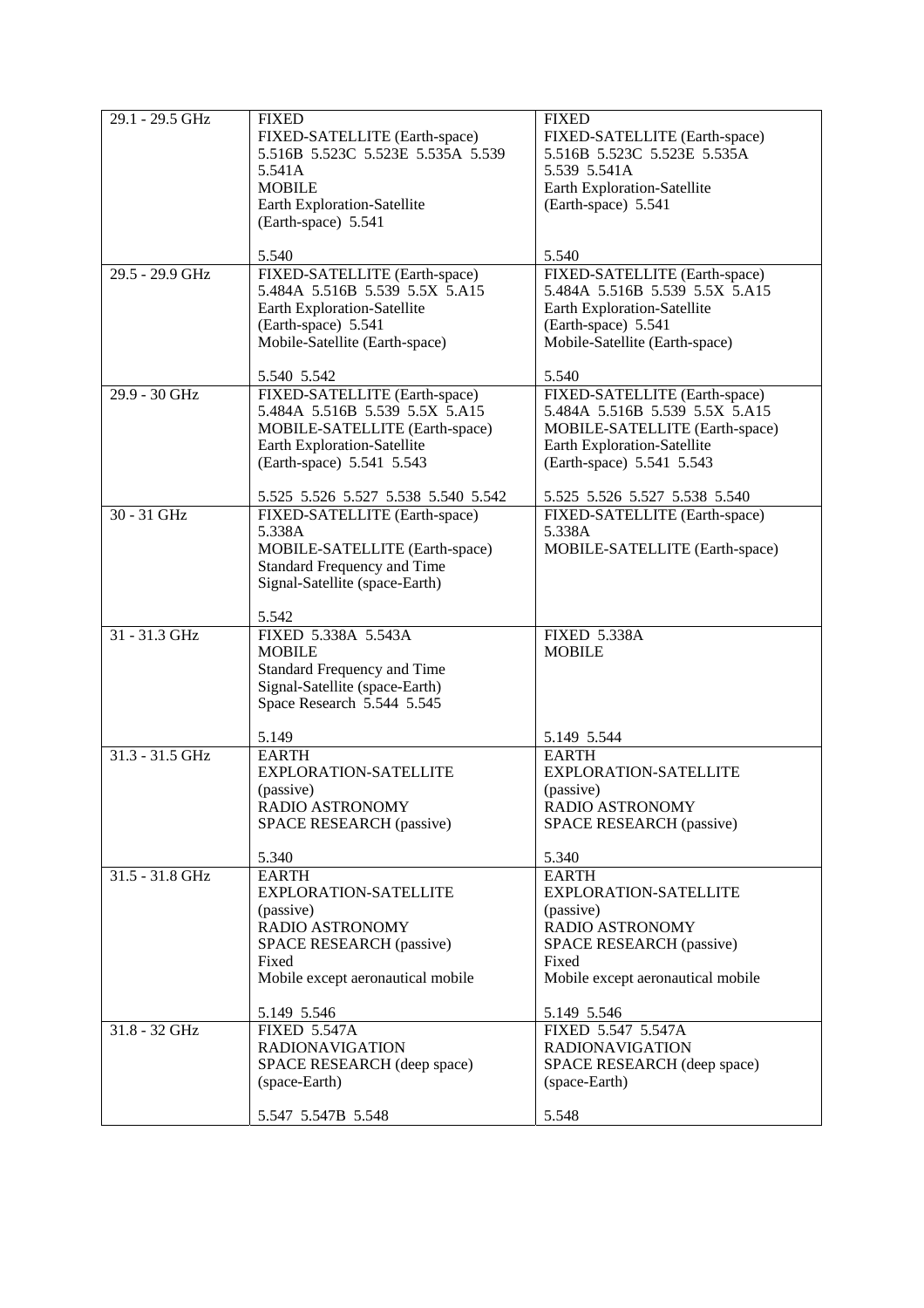| 32 - 32.3 GHz   | <b>FIXED 5.547A</b>               | FIXED 5.547 5.547A            |
|-----------------|-----------------------------------|-------------------------------|
|                 | <b>RADIONAVIGATION</b>            | <b>RADIONAVIGATION</b>        |
|                 | SPACE RESEARCH (deep space)       | SPACE RESEARCH (deep space)   |
|                 |                                   |                               |
|                 | (space-Earth)                     | (space-Earth)                 |
|                 | 5.547 5.547C 5.548                | 5.548                         |
|                 |                                   |                               |
| 32.3 - 33 GHz   | <b>FIXED 5.547A</b>               | FIXED 5.547 5.547A            |
|                 | <b>INTER-SATELLITE</b>            | <b>INTER-SATELLITE</b>        |
|                 | <b>RADIONAVIGATION</b>            | <b>RADIONAVIGATION</b>        |
|                 |                                   |                               |
|                 | 5.547 5.547D 5.548                | 5.548                         |
| 33 - 33.4 GHz   | <b>FIXED 5.547A</b>               | FIXED 5.547 5.547A            |
|                 | <b>RADIONAVIGATION</b>            | <b>INTER-SATELLITE A01</b>    |
|                 |                                   | <b>RADIONAVIGATION</b>        |
|                 | 5.547 5.547E                      |                               |
| 33.4 - 34.2 GHz | <b>RADIOLOCATION</b>              |                               |
|                 |                                   | <b>RADIOLOCATION</b>          |
|                 |                                   |                               |
|                 | 5.549                             |                               |
| 34.2 - 34.7 GHz | <b>RADIOLOCATION</b>              | <b>RADIOLOCATION</b>          |
|                 | SPACE RESEARCH (deep space)       | SPACE RESEARCH (deep space)   |
|                 | (Earth-space)                     | (Earth-space)                 |
|                 |                                   |                               |
|                 | 5.549                             |                               |
| 34.7 - 35.2 GHz | <b>RADIOLOCATION</b>              | <b>RADIOLOCATION</b>          |
|                 | Space Research 5.550              | Space Research                |
|                 |                                   |                               |
|                 | 5.549                             |                               |
|                 |                                   |                               |
| 35.2 - 35.5 GHz | METEOROLOGICAL AIDS               | METEOROLOGICAL AIDS           |
|                 | <b>RADIOLOCATION</b>              | <b>RADIOLOCATION</b>          |
|                 |                                   |                               |
|                 | 5.549                             |                               |
| $35.5 - 36$ GHz | METEOROLOGICAL AIDS               | METEOROLOGICAL AIDS           |
|                 | EARTH-EXPLORATION-                | EARTH-EXPLORATION-            |
|                 | SATELLITE (active)                | SATELLITE (active)            |
|                 | <b>RADIOLOCATION</b>              | <b>RADIOLOCATION</b>          |
|                 | SPACE RESEARCH (active)           | SPACE RESEARCH (active)       |
|                 |                                   |                               |
|                 | 5.549 5.549A                      | 5.549A                        |
| 36 - 37 GHz     | <b>EARTH</b>                      | <b>EARTH</b>                  |
|                 |                                   |                               |
|                 | <b>EXPLORATION-SATELLITE</b>      | <b>EXPLORATION-SATELLITE</b>  |
|                 | (passive)                         | (passive)                     |
|                 | <b>FIXED</b>                      | <b>FIXED</b>                  |
|                 | <b>MOBILE</b>                     | <b>MOBILE</b>                 |
|                 | SPACE RESEARCH (passive)          | SPACE RESEARCH (passive)      |
|                 |                                   | Radio astronomy A01           |
|                 |                                   |                               |
|                 | 5.149 5.550A                      | 5.149 5.550A                  |
| 37 - 37.5 GHz   | <b>FIXED</b>                      | <b>FIXED</b>                  |
|                 | MOBILE except aeronautical mobile | SPACE RESEARCH (space-Earth)  |
|                 | SPACE RESEARCH (space-Earth)      |                               |
|                 |                                   |                               |
|                 |                                   |                               |
|                 | 5.547                             | 5.547                         |
| 37.5 - 38 GHz   | <b>FIXED</b>                      | <b>FIXED</b>                  |
|                 | FIXED-SATELLITE (space-Earth)     | FIXED-SATELLITE (space-Earth) |
|                 | MOBILE except aeronautical mobile | SPACE RESEARCH (space-Earth)  |
|                 | SPACE RESEARCH (space-Earth)      | Earth Exploration-Satellite   |
|                 | Earth Exploration-Satellite       | (space-Earth)                 |
|                 | (space-Earth)                     |                               |
|                 |                                   |                               |
|                 | 5.547                             | 5.547                         |
|                 |                                   |                               |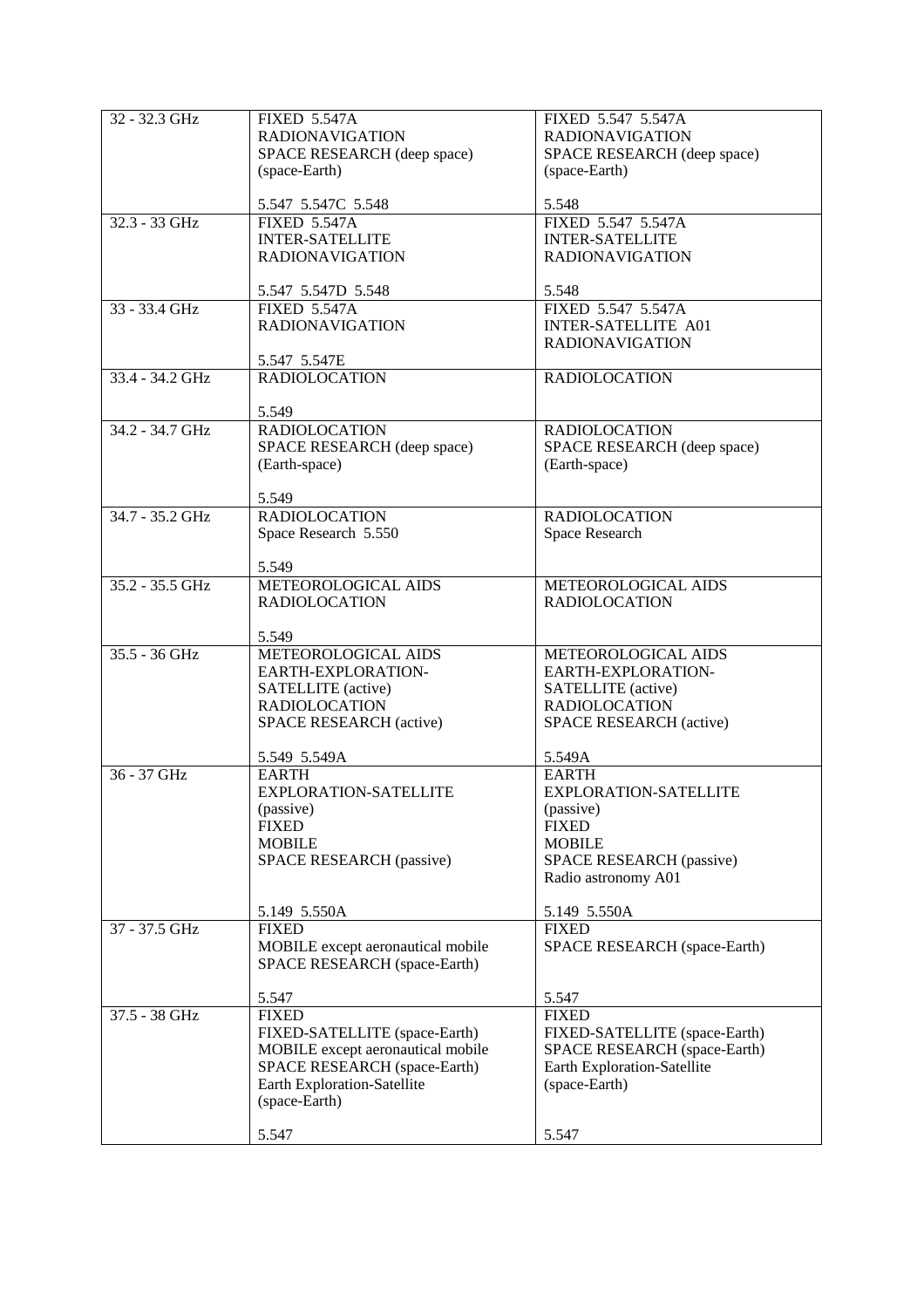| 38 - 39.5 GHz     | <b>FIXED</b><br>FIXED-SATELLITE (space-Earth)<br><b>MOBILE</b><br>Earth Exploration-Satellite<br>(space-Earth)                                                                                                                                       | <b>FIXED</b><br>FIXED-SATELLITE (space-Earth)<br>Earth Exploration-Satellite<br>(space-Earth)                                                                                              |
|-------------------|------------------------------------------------------------------------------------------------------------------------------------------------------------------------------------------------------------------------------------------------------|--------------------------------------------------------------------------------------------------------------------------------------------------------------------------------------------|
|                   | 5.547                                                                                                                                                                                                                                                | 5.547                                                                                                                                                                                      |
| 39.5 - 40 GHz     | <b>FIXED</b><br>FIXED-SATELLITE (space-Earth)<br>5.516B<br><b>MOBILE</b><br>MOBILE-SATELLITE (space-Earth)<br>Earth Exploration-Satellite<br>(space-Earth)                                                                                           | <b>FIXED</b><br>FIXED-SATELLITE (space-Earth)<br>5.516B<br><b>MOBILE</b><br>MOBILE-SATELLITE (space-Earth)<br>Earth Exploration-Satellite<br>(space-Earth)                                 |
|                   | 5.547                                                                                                                                                                                                                                                | 5.547                                                                                                                                                                                      |
| $40 - 40.5$ GHz   | <b>EARTH</b><br>EXPLORATION-SATELLITE<br>(Earth-space)<br><b>FIXED</b><br>FIXED-SATELLITE (space-Earth)<br>5.516B<br><b>MOBILE</b><br>MOBILE-SATELLITE (space-Earth)<br>SPACE RESEARCH (Earth-space)<br>Earth Exploration-Satellite<br>(space-Earth) | <b>FIXED</b><br>FIXED-SATELLITE (space-Earth)<br>5.516B<br><b>MOBILE</b><br>MOBILE-SATELLITE (space-Earth)<br>SPACE RESEARCH (Earth-space)<br>Earth Exploration-Satellite<br>(space-Earth) |
| 40.5 - 41 GHz     | <b>FIXED</b><br>FIXED-SATELLITE (space-Earth)<br><b>BROADCASTING</b><br><b>BROADCASTING-SATELLITE</b><br>Mobile                                                                                                                                      | <b>FIXED</b><br><b>BROADCASTING</b><br><b>BROADCASTING-SATELLITE</b>                                                                                                                       |
|                   | 5.547                                                                                                                                                                                                                                                | 5.547                                                                                                                                                                                      |
| 41 - 42.5 GHz     | <b>FIXED</b><br>FIXED-SATELLITE (space-Earth)<br>5.516B<br><b>BROADCASTING</b><br><b>BROADCASTING-SATELLITE</b><br>Mobile                                                                                                                            | <b>FIXED</b><br><b>BROADCASTING</b><br><b>BROADCASTING-SATELLITE</b>                                                                                                                       |
|                   | 5.547 5.551F 5.551H 5.551I                                                                                                                                                                                                                           | 5.547 5.551H 5.551I                                                                                                                                                                        |
| $42.5 - 43.5$ GHz | <b>FIXED</b><br>FIXED-SATELLITE (Earth-space)<br>5.552<br>MOBILE except aeronautical mobile<br><b>RADIO ASTRONOMY</b>                                                                                                                                | <b>FIXED</b><br>FIXED-SATELLITE (Earth-space)<br>5.552<br>MOBILE except aeronautical mobile<br><b>RADIO ASTRONOMY</b>                                                                      |
|                   | 5.149 5.547                                                                                                                                                                                                                                          | 5.149 5.547                                                                                                                                                                                |
| $43.5 - 47$ GHz   | <b>MOBILE 5.553</b><br>MOBILE-SATELLITE<br><b>RADIONAVIGATION</b><br>RADIONAVIGATION-SATELLITE                                                                                                                                                       | <b>MOBILE 5.553</b><br>MOBILE-SATELLITE<br><b>RADIONAVIGATION</b><br>RADIONAVIGATION-SATELLITE<br>Fixed-satellite $(43,5 - 45,5)$ GHz)<br>A <sub>01</sub>                                  |
|                   | 5.554                                                                                                                                                                                                                                                | 5.554                                                                                                                                                                                      |
| $47 - 47.2$ GHz   | <b>AMATEUR</b>                                                                                                                                                                                                                                       | <b>AMATEUR</b>                                                                                                                                                                             |
|                   | <b>AMATEUR-SATELLITE</b>                                                                                                                                                                                                                             | <b>AMATEUR-SATELLITE</b>                                                                                                                                                                   |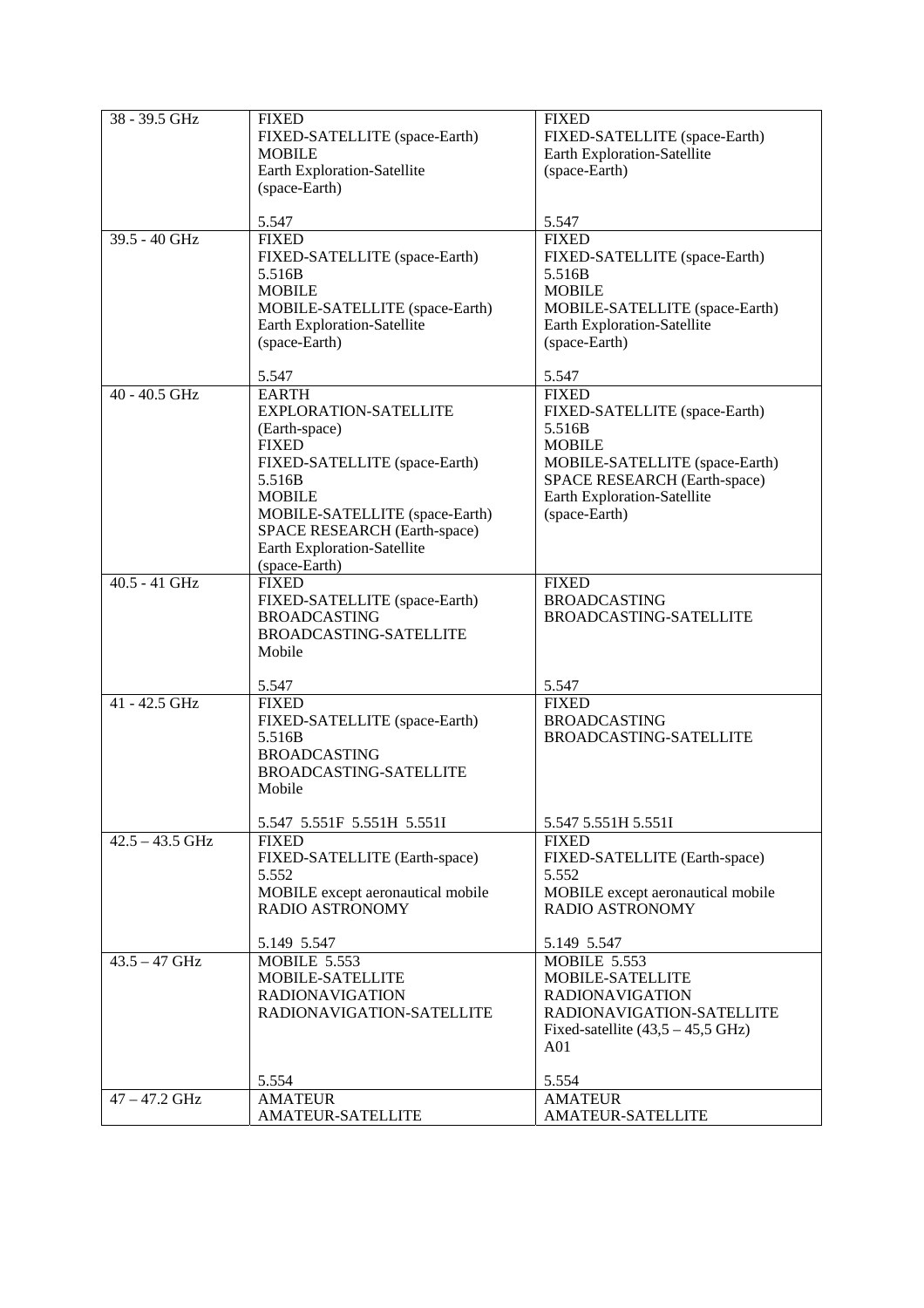| 47.2 - 47.5 GHz    | <b>FIXED</b>                           | <b>FIXED</b>                           |
|--------------------|----------------------------------------|----------------------------------------|
|                    | FIXED-SATELLITE (Earth-space)          | FIXED-SATELLITE (Earth-space)          |
|                    | 5.552                                  | 5.552                                  |
|                    | <b>MOBILE</b>                          | <b>MOBILE</b>                          |
|                    |                                        |                                        |
|                    | 5.552A                                 | 5.552A                                 |
| 47.5 - 47.9 GHz    | <b>FIXED</b>                           | <b>FIXED</b>                           |
|                    | FIXED-SATELLITE (Earth-space)          | FIXED-SATELLITE (Earth-space)          |
|                    | 5.552                                  | 5.552                                  |
|                    | (space-Earth) 5.516B 5.554A            | (space-Earth) 5.516B 5.554A            |
|                    | <b>MOBILE</b>                          | <b>MOBILE</b>                          |
|                    |                                        |                                        |
| $47.9 - 48.2$ GHz  | <b>FIXED</b>                           | <b>FIXED</b>                           |
|                    | FIXED-SATELLITE (Earth-space)          | FIXED-SATELLITE (Earth-space)          |
|                    | 5.552                                  | 5.552                                  |
|                    | <b>MOBILE</b>                          | <b>MOBILE</b>                          |
|                    | 5.552A                                 | 5.552A                                 |
| $48.2 - 48.54$ GHz | <b>FIXED</b>                           | <b>FIXED</b>                           |
|                    |                                        |                                        |
|                    | FIXED-SATELLITE (Earth-space)<br>5.552 | FIXED-SATELLITE (Earth-space)<br>5.552 |
|                    |                                        |                                        |
|                    | (space-Earth) 5.516B 5.554A 5.555B     | (space-Earth) 5.516B 5.554A            |
|                    |                                        | 5.555B                                 |
| 48.54 - 49.44 GHz  | <b>MOBILE</b><br><b>FIXED</b>          | <b>MOBILE</b><br><b>FIXED</b>          |
|                    | FIXED-SATELLITE (Earth-space)          | FIXED-SATELLITE (Earth-space)          |
|                    |                                        |                                        |
|                    | 5.552                                  | 5.552                                  |
|                    | <b>MOBILE</b>                          | <b>MOBILE</b>                          |
|                    |                                        | RADIO ASTRONOMY A01                    |
|                    | 5.149 5.340 5.555                      | 5.149 5.340 5.555                      |
| 49.44 - 50.2 GHz   | <b>FIXED</b>                           | <b>FIXED</b>                           |
|                    | FIXED-SATELLITE (Earth-space)          | FIXED-SATELLITE (Earth-space)          |
|                    | 5.338A 5.552                           | 5.338A 5.552                           |
|                    | (space-Earth) 5.516B 5.554A .555B      | (space-Earth) 5.516B 5.554A            |
|                    | <b>MOBILE</b>                          | 5.555B                                 |
|                    |                                        | <b>MOBILE</b>                          |
| $50.2 - 50.4$ GHz  | <b>EARTH</b>                           | <b>EARTH</b>                           |
|                    | EXPLORATION-SATELLITE                  | <b>EXPLORATION-SATELLITE</b>           |
|                    | (passive)                              |                                        |
|                    |                                        | (passive)                              |
|                    | <b>SPACE RESEARCH (passive)</b>        | SPACE RESEARCH (passive)               |
|                    | 5.340                                  | 5.340                                  |
| 50.4 - 51.4 GHz    | <b>FIXED</b>                           | <b>FIXED</b>                           |
|                    | FIXED-SATELLITE (Earth-space)          | FIXED-SATELLITE (Earth-space)          |
|                    | 5.338A                                 | 5.338A                                 |
|                    | <b>MOBILE</b>                          | Mobile-Satellite (Earth-space)         |
|                    | Mobile-Satellite (Earth-space)         |                                        |
| 51.4 - 52.6 GHz    | <b>FIXED 5.338A</b>                    | <b>FIXED 5.338A</b>                    |
|                    | <b>MOBILE</b>                          | <b>MOBILE</b>                          |
|                    |                                        | RADIO ASTRONOMY A01                    |
|                    |                                        |                                        |
|                    | 5.547 5.556                            | 5.547 5.556                            |
| 52.6 - 54.25 GHz   | <b>EARTH</b>                           | <b>EARTH</b>                           |
|                    | EXPLORATION-SATELLITE                  | EXPLORATION-SATELLITE                  |
|                    | (passive)                              | (passive)                              |
|                    | SPACE RESEARCH (passive)               | <b>SPACE RESEARCH (passive)</b>        |
|                    |                                        |                                        |
|                    | 5.340 5.556                            | 5.340 5.556                            |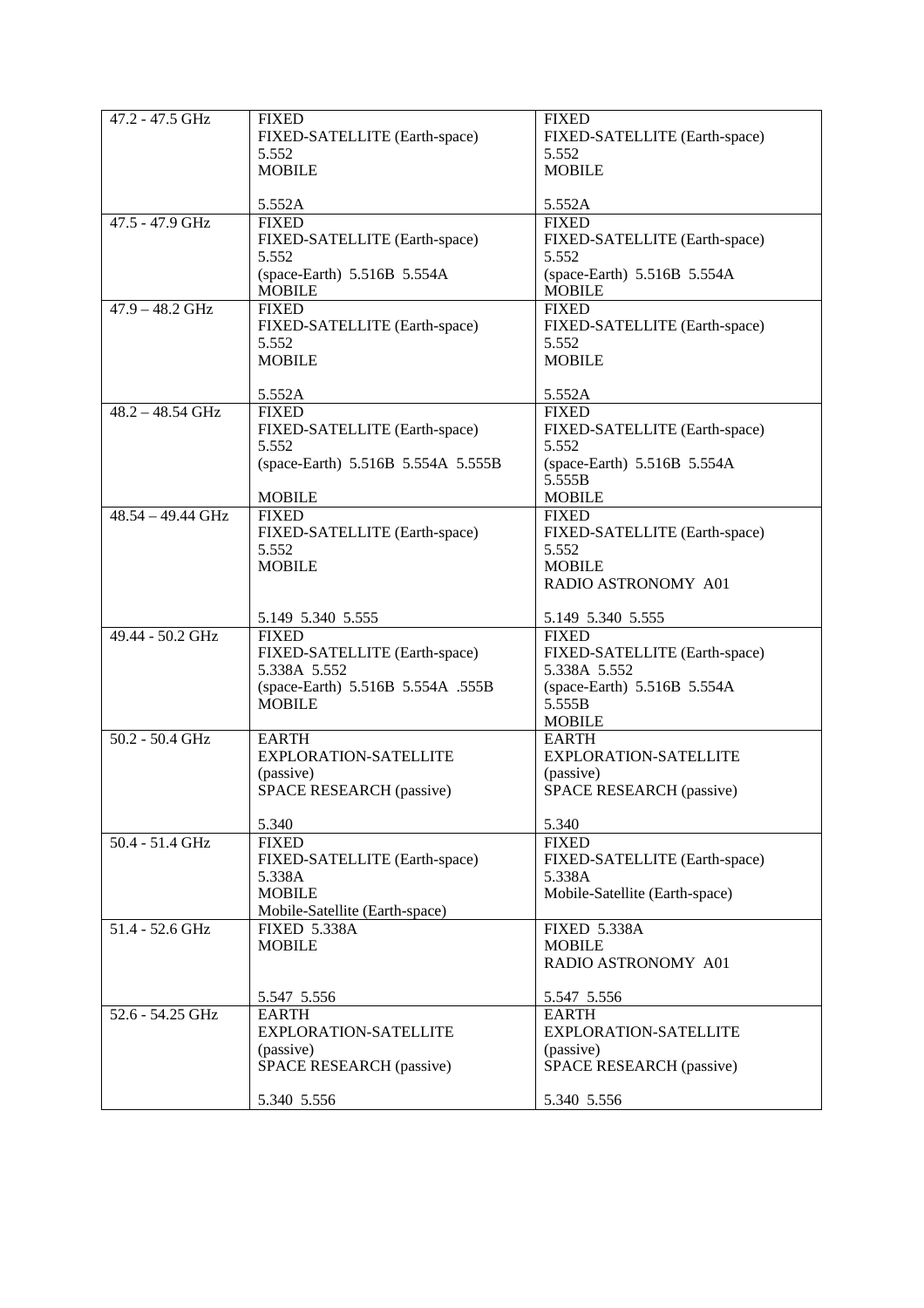| 54.25 - 55.78 GHz | <b>EARTH</b>                    | <b>EARTH</b>                    |
|-------------------|---------------------------------|---------------------------------|
|                   | EXPLORATION-SATELLITE           | EXPLORATION-SATELLITE           |
|                   | (passive)                       | (passive)                       |
|                   | <b>INTER-SATELLITE 5.556A</b>   | SPACE RESEARCH (passive)        |
|                   | SPACE RESEARCH (passive)        |                                 |
|                   |                                 |                                 |
|                   |                                 |                                 |
|                   | 5.556B                          |                                 |
| 55.78 - 56.9 GHz  | <b>EARTH</b>                    | <b>EARTH</b>                    |
|                   | <b>EXPLORATION-SATELLITE</b>    | EXPLORATION-SATELLITE           |
|                   | (passive)                       | (passive)                       |
|                   |                                 |                                 |
|                   | <b>FIXED 5.557A</b>             | <b>FIXED 5.557A</b>             |
|                   | INTER-SATELLITE 5.556A          | <b>INTER-SATELLITE 5.556A</b>   |
|                   | <b>MOBILE 5.558</b>             | SPACE RESEARCH (passive)        |
|                   | SPACE RESEARCH (passive)        |                                 |
|                   |                                 |                                 |
|                   | 5.547 5.557                     | 5.547                           |
|                   |                                 |                                 |
| $56.9 - 57$ GHz   | <b>EARTH</b>                    | <b>EARTH</b>                    |
|                   | <b>EXPLORATION-SATELLITE</b>    | <b>EXPLORATION-SATELLITE</b>    |
|                   | (passive)                       | (passive)                       |
|                   | <b>FIXED</b>                    | <b>FIXED</b>                    |
|                   | <b>INTER-SATELLITE 5.558A</b>   | <b>MOBILE 5.558</b>             |
|                   |                                 |                                 |
|                   | <b>MOBILE 5.558</b>             | SPACE RESEARCH (passive)        |
|                   | SPACE RESEARCH (passive)        |                                 |
|                   |                                 |                                 |
|                   | 5.547 5.557                     | 5.547 5.558A                    |
| 57 - 58.2 GHz     | <b>EARTH</b>                    | <b>EARTH</b>                    |
|                   | <b>EXPLORATION-SATELLITE</b>    | <b>EXPLORATION-SATELLITE</b>    |
|                   |                                 |                                 |
|                   | (passive)                       | (passive)                       |
|                   | <b>FIXED</b>                    | <b>FIXED</b>                    |
|                   | <b>INTER-SATELLITE 5.556A</b>   | <b>INTER-SATELLITE 5.556A</b>   |
|                   | <b>MOBILE 5.558</b>             | <b>MOBILE 5.558</b>             |
|                   | <b>SPACE RESEARCH (passive)</b> | <b>SPACE RESEARCH (passive)</b> |
|                   |                                 |                                 |
|                   |                                 | Radiolocation A02               |
|                   |                                 |                                 |
|                   | 5.547 5.557                     | 5.547                           |
| 58.2 - 59 GHz     | <b>EARTH</b>                    | <b>EARTH</b>                    |
|                   | EXPLORATION-SATELLITE           | <b>EXPLORATION-SATELLITE</b>    |
|                   | (passive)                       | (passive)                       |
|                   |                                 |                                 |
|                   | <b>FIXED</b>                    | <b>FIXED</b>                    |
|                   | <b>MOBILE</b>                   | RADIO ASTRONOMY A01             |
|                   | SPACE RESEARCH (passive)        | <b>MOBILE</b>                   |
|                   |                                 | SPACE RESEARCH (passive)        |
|                   |                                 | Radiolocation A02               |
|                   |                                 |                                 |
|                   | 5.547 5.556                     |                                 |
|                   |                                 | 5.547 5.556                     |
| 59 - 59.3 GHz     | <b>EARTH</b>                    | <b>EARTH</b>                    |
|                   | <b>EXPLORATION-SATELLITE</b>    | <b>EXPLORATION-SATELLITE</b>    |
|                   | (passive)                       | (passive)                       |
|                   | <b>FIXED</b>                    | <b>FIXED</b>                    |
|                   | <b>INTER-SATELLITE 5.556A</b>   | <b>INTER-SATELLITE 5.556A</b>   |
|                   | <b>MOBILE 5.558</b>             | <b>MOBILE 5.558</b>             |
|                   |                                 |                                 |
|                   | RADIOLOCATION 5.559             | RADIOLOCATION 5.559             |
|                   | SPACE RESEARCH (passive)        | SPACE RESEARCH (passive)        |
| 59.3 - 64 GHz     | <b>FIXED</b>                    | <b>FIXED</b>                    |
|                   | <b>INTER-SATELLITE</b>          | <b>INTER-SATELLITE</b>          |
|                   | <b>MOBILE 5.558</b>             | <b>MOBILE 5.558</b>             |
|                   |                                 |                                 |
|                   | RADIOLOCATION 5.559             | RADIOLOCATION 5.559             |
|                   |                                 |                                 |
|                   | 5.138                           | 5.138                           |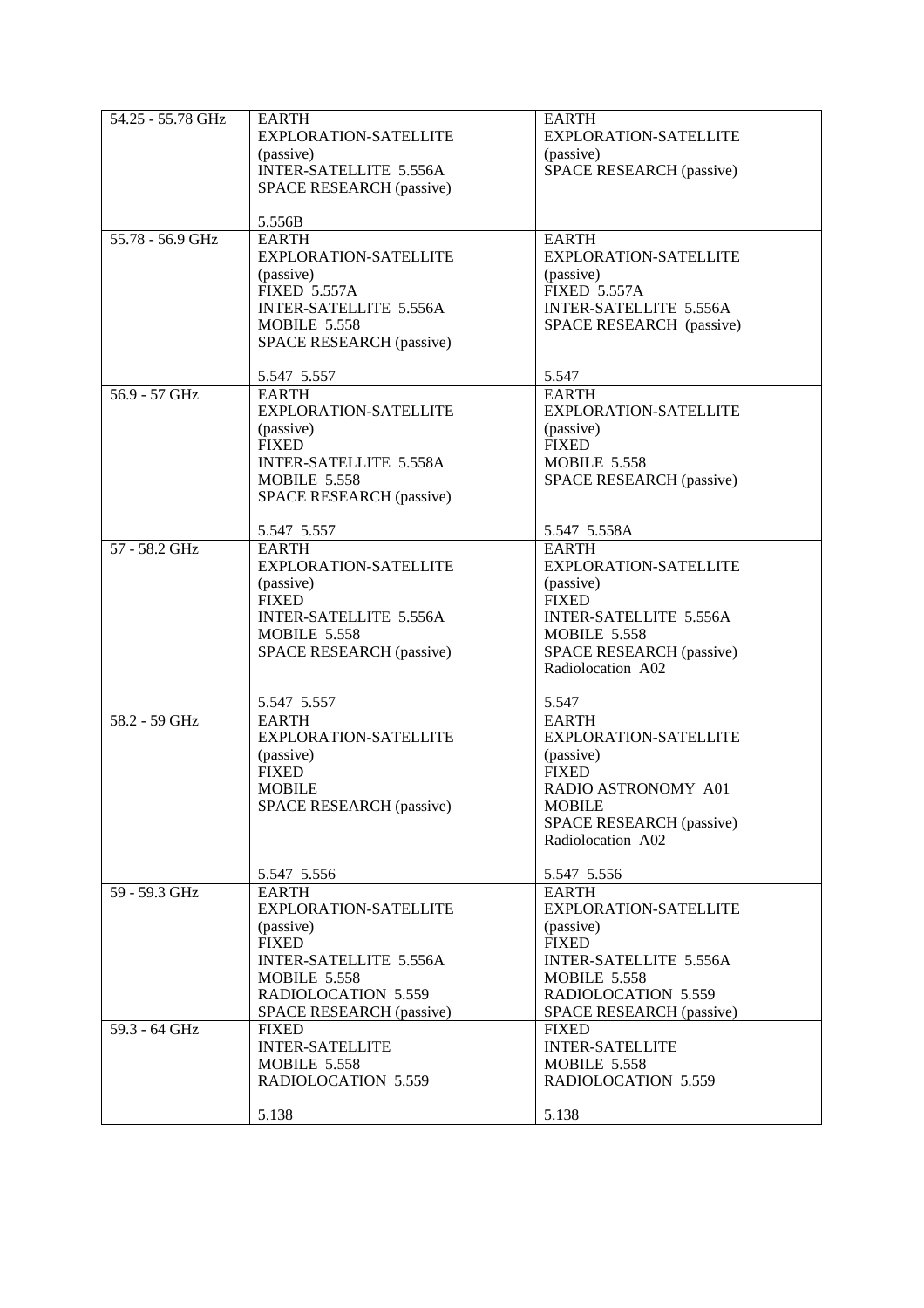| $64 - 65$ GHz | <b>FIXED</b>                      | <b>FIXED</b>                      |
|---------------|-----------------------------------|-----------------------------------|
|               | <b>INTER-SATELLITE</b>            | <b>INTER-SATELLITE</b>            |
|               |                                   |                                   |
|               | MOBILE except aeronautical mobile | MOBILE except aeronautical mobile |
|               |                                   |                                   |
|               |                                   |                                   |
|               | 5.547 5.556                       | 5.547 5.556                       |
| $65 - 66$ GHz | <b>EARTH</b>                      | <b>EARTH</b>                      |
|               |                                   |                                   |
|               | EXPLORATION-SATELLITE             | EXPLORATION-SATELLITE             |
|               | <b>FIXED</b>                      | <b>FIXED</b>                      |
|               |                                   |                                   |
|               | <b>INTER-SATELLITE</b>            | <b>INTER-SATELLITE</b>            |
|               | MOBILE except aeronautical mobile | <b>MOBILE</b>                     |
|               |                                   |                                   |
|               | <b>SPACE RESEARCH</b>             | <b>SPACE RESEARCH</b>             |
|               |                                   |                                   |
|               | 5.547                             | 5.547                             |
|               |                                   |                                   |
| 66 - 71 GHz   | <b>INTER-SATELLITE</b>            | <b>INTER-SATELLITE</b>            |
|               | MOBILE 5.553 5.558                | MOBILE 5.553 5.558                |
|               |                                   |                                   |
|               | MOBILE-SATELLITE                  | MOBILE-SATELLITE                  |
|               | <b>RADIONAVIGATION</b>            | <b>RADIONAVIGATION</b>            |
|               |                                   |                                   |
|               | RADIONAVIGATION-SATELLITE         | RADIONAVIGATION-SATELLITE         |
|               |                                   |                                   |
|               |                                   |                                   |
|               | 5.554                             | 5.554                             |
| 71 - 74 GHz   | <b>FIXED</b>                      | <b>FIXED</b>                      |
|               |                                   |                                   |
|               | FIXED-SATELLITE (space-Earth)     | FIXED-SATELLITE (space-Earth)     |
|               | <b>MOBILE</b>                     | <b>MOBILE</b>                     |
|               | MOBILE-SATELLITE (space-Earth)    | MOBILE-SATELLITE (space-Earth)    |
|               |                                   |                                   |
| 74 - 76 GHz   | <b>FIXED</b>                      | <b>FIXED</b>                      |
|               | FIXED-SATELLITE (space-Earth)     | FIXED-SATELLITE (space-Earth)     |
|               |                                   |                                   |
|               | <b>MOBILE</b>                     | <b>MOBILE</b>                     |
|               | <b>BROADCASTING</b>               | <b>BROADCASTING</b>               |
|               |                                   |                                   |
|               | BROADCASTING-SATELLITE            | BROADCASTING-SATELLITE            |
|               | Space Research (space-Earth)      | Space Research (space-Earth)      |
|               |                                   |                                   |
|               |                                   | Radiolocation A02                 |
|               |                                   |                                   |
|               | 5.561                             | 5.561                             |
|               |                                   |                                   |
| 76 - 77.5 GHz | RADIO ASTRONOMY                   | RADIO ASTRONOMY                   |
|               | <b>RADIOLOCATION</b>              | <b>RADIOLOCATION</b>              |
|               |                                   |                                   |
|               | Amateur                           | Amateur                           |
|               | Amateur-Satellite                 | Amateur-Satellite                 |
|               |                                   |                                   |
|               | Space Research (space-Earth)      | Space Research (space-Earth)      |
|               |                                   |                                   |
|               | 5.149                             | 5.149                             |
|               |                                   |                                   |
| 77.5 - 78 GHz | AMATEUR                           | <b>AMATEUR</b>                    |
|               | <b>AMATEUR-SATELLITE</b>          | AMATEUR-SATELLITE                 |
|               |                                   |                                   |
|               | RADIOLOCATION 5.A118              | <b>RADIOLOCATION 5.A118</b>       |
|               | Radio astronomy                   | Space Research (space-Earth)      |
|               | Space Research (space-Earth)      | Radiolocation A02                 |
|               |                                   |                                   |
|               |                                   |                                   |
|               | 5.149                             | 5.149                             |
|               |                                   |                                   |
| 78 - 79 GHz   | <b>RADIOLOCATION</b>              | <b>RADIOLOCATION</b>              |
|               | Amateur                           | Amateur                           |
|               | Amateur-satellite                 | Amateur-satellite                 |
|               |                                   |                                   |
|               | Radio astronomy                   | Radio astronomy                   |
|               | Space Research (space-Earth)      | Space Research (space-Earth)      |
|               |                                   |                                   |
|               |                                   |                                   |
|               | 5.149 5.560                       | 5.149 5.560                       |
|               | RADIO ASTRONOMY                   |                                   |
| 79 - 81 GHz   |                                   | RADIO ASTRONOMY                   |
|               |                                   |                                   |
|               | <b>RADIOLOCATION</b>              | <b>RADIOLOCATION</b>              |
|               |                                   |                                   |
|               | Amateur                           | Amateur                           |
|               | Amateur-satellite                 | Amateur-satellite                 |
|               |                                   |                                   |
|               | Space Research (space-Earth)      |                                   |
|               |                                   |                                   |
|               | 5.149                             | 5.149                             |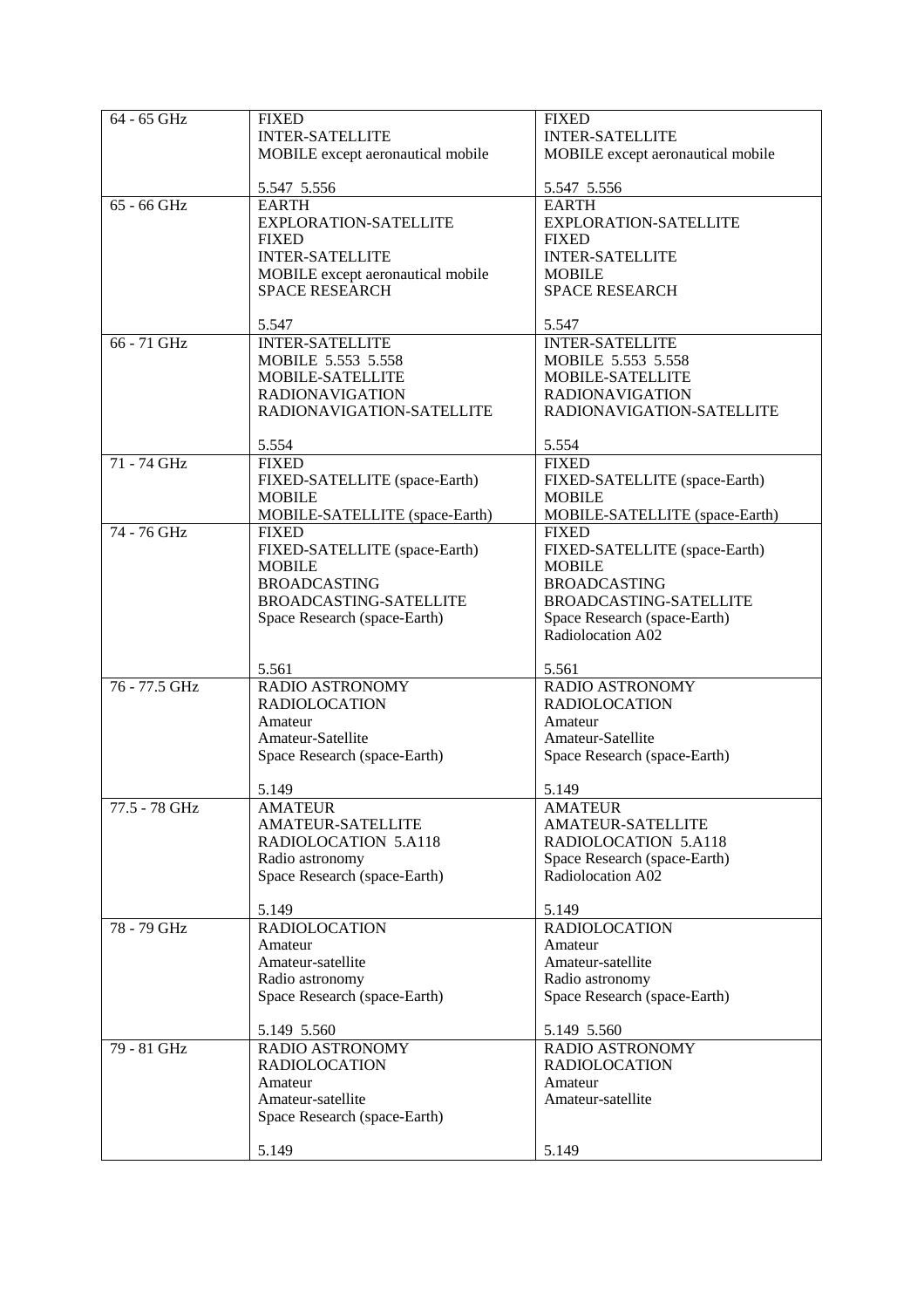| 81 - 84 GHz   | <b>FIXED 5.338A</b>            | <b>FIXED 5.338A</b>             |
|---------------|--------------------------------|---------------------------------|
|               | FIXED-SATELLITE (Earth-space)  | FIXED-SATELLITE (Earth-space)   |
|               | <b>MOBILE</b>                  | <b>MOBILE</b>                   |
|               |                                |                                 |
|               | MOBILE-SATELLITE (Earth-space) | MOBILE-SATELLITE (Earth-space)  |
|               | RADIO ASTRONOMY                | <b>RADIO ASTRONOMY</b>          |
|               |                                |                                 |
|               | Space Research (space-Earth)   | Space Research (space-Earth)    |
|               |                                | Amateur 5.561A                  |
|               |                                | Amateur-satellite 5.561A        |
|               |                                |                                 |
|               |                                | Radiolocation A02               |
|               |                                |                                 |
|               |                                |                                 |
|               | 5.149 5.561A                   | 5.149                           |
| 84 - 86 GHz   | <b>FIXED 5.338A</b>            | <b>FIXED 5.338A</b>             |
|               | FIXED-SATELLITE (Earth-space)  | FIXED-SATELLITE (Earth-space)   |
|               |                                |                                 |
|               | <b>MOBILE</b>                  | <b>MOBILE</b>                   |
|               | RADIO ASTRONOMY                | <b>RADIO ASTRONOMY</b>          |
|               |                                | Radiolocation A02               |
|               |                                |                                 |
|               |                                |                                 |
|               | 5.149                          | 5.149                           |
| $86 - 92$ GHz | <b>EARTH</b>                   | <b>EARTH</b>                    |
|               |                                |                                 |
|               | EXPLORATION-SATELLITE          | <b>EXPLORATION-SATELLITE</b>    |
|               | (passive)                      | (passive)                       |
|               | RADIO ASTRONOMY                | RADIO ASTRONOMY                 |
|               |                                |                                 |
|               | SPACE RESEARCH (passive)       | <b>SPACE RESEARCH (passive)</b> |
|               |                                |                                 |
|               | 5.340                          | 5.340                           |
|               |                                |                                 |
| 92 - 94 GHz   | <b>FIXED 5.338A</b>            | <b>FIXED 5.338A</b>             |
|               | <b>MOBILE</b>                  | <b>MOBILE</b>                   |
|               | RADIO ASTRONOMY                | RADIO ASTRONOMY                 |
|               |                                |                                 |
|               | <b>RADIOLOCATION</b>           | <b>RADIOLOCATION</b>            |
|               |                                |                                 |
|               | 5.149                          | 5.149                           |
| 94 - 94.1 GHz |                                |                                 |
|               | <b>EARTH</b>                   | <b>EARTH</b>                    |
|               | EXPLORATION-SATELLITE          | <b>EXPLORATION-SATELLITE</b>    |
|               | (active)                       | (active)                        |
|               |                                |                                 |
|               | <b>RADIOLOCATION</b>           | <b>RADIOLOCATION</b>            |
|               | SPACE RESEARCH (active)        | <b>SPACE RESEARCH (active)</b>  |
|               | Radio astronomy                | Radio astronomy                 |
|               |                                |                                 |
|               |                                |                                 |
|               | 5.562 5.562A                   | 5.562 5.562A                    |
| 94.1 - 95 GHz | <b>FIXED</b>                   | <b>FIXED</b>                    |
|               |                                |                                 |
|               | MOBILE                         | <b>MOBILE</b>                   |
|               | RADIO ASTRONOMY                | RADIO ASTRONOMY                 |
|               | <b>RADIOLOCATION</b>           | <b>RADIOLOCATION</b>            |
|               |                                |                                 |
|               |                                |                                 |
|               | 5.149                          | 5.149                           |
| 95 - 100 GHz  | <b>FIXED</b>                   | <b>FIXED</b>                    |
|               | <b>MOBILE</b>                  | <b>MOBILE</b>                   |
|               |                                |                                 |
|               | <b>RADIO ASTRONOMY</b>         | RADIO ASTRONOMY                 |
|               | <b>RADIOLOCATION</b>           | <b>RADIOLOCATION</b>            |
|               | <b>RADIONAVIGATION</b>         | <b>RADIONAVIGATION</b>          |
|               |                                |                                 |
|               | RADIONAVIGATION-SATELLITE      | RADIONAVIGATION-SATELLITE       |
|               |                                |                                 |
|               | 5.149 5.554                    | 5.149 5.554                     |
| 100 - 102 GHz | <b>EARTH</b>                   | <b>EARTH</b>                    |
|               |                                |                                 |
|               | <b>EXPLORATION-SATELLITE</b>   | <b>EXPLORATION-SATELLITE</b>    |
|               | (passive)                      | (passive)                       |
|               | RADIO ASTRONOMY                | RADIO ASTRONOMY                 |
|               |                                |                                 |
|               | SPACE RESEARCH (passive)       | <b>SPACE RESEARCH (passive)</b> |
|               |                                |                                 |
|               | 5.340 5.341                    | 5.340                           |
|               |                                |                                 |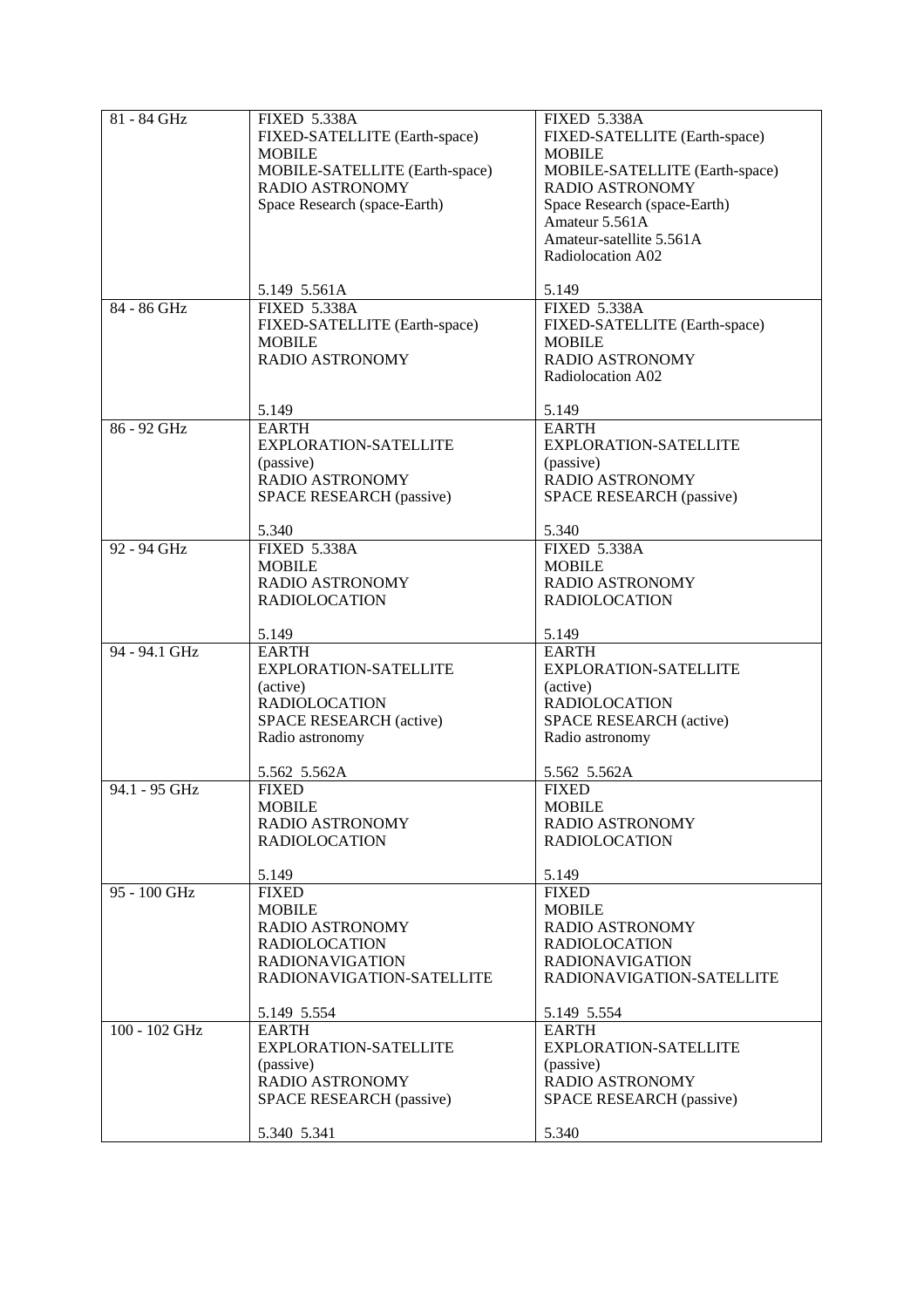| 102 - 105 GHz      | <b>FIXED</b>                    | <b>FIXED</b>                    |
|--------------------|---------------------------------|---------------------------------|
|                    | <b>MOBILE</b>                   | <b>MOBILE</b>                   |
|                    | <b>RADIO ASTRONOMY</b>          | RADIO ASTRONOMY                 |
|                    |                                 |                                 |
|                    |                                 |                                 |
|                    | 5.149 5.341                     | 5.149                           |
| 105 - 109.5GHz     | <b>FIXED</b>                    | <b>FIXED</b>                    |
|                    | <b>MOBILE</b>                   | <b>MOBILE</b>                   |
|                    |                                 |                                 |
|                    | <b>RADIO ASTRONOMY</b>          | RADIO ASTRONOMY                 |
|                    | SPACE RESEARCH (passive) 5.562B | SPACE RESEARCH (passive)        |
|                    |                                 | 5.562B                          |
|                    |                                 |                                 |
|                    | 5.149 5.341                     | 5.149                           |
|                    |                                 |                                 |
| 109.5 - 111.8GHz   | <b>EARTH</b>                    | <b>EARTH</b>                    |
|                    | EXPLORATION-SATELLITE           | <b>EXPLORATION-SATELLITE</b>    |
|                    | (passive)                       | (passive)                       |
|                    | RADIO ASTRONOMY                 | RADIO ASTRONOMY                 |
|                    |                                 |                                 |
|                    | SPACE RESEARCH (passive)        | SPACE RESEARCH (passive)        |
|                    |                                 |                                 |
|                    | 5.340 5.341                     | 5.340                           |
| 111.8 - 114.25 GHz | <b>FIXED</b>                    | <b>FIXED</b>                    |
|                    | <b>MOBILE</b>                   | <b>MOBILE</b>                   |
|                    | <b>RADIO ASTRONOMY</b>          | RADIO ASTRONOMY                 |
|                    |                                 |                                 |
|                    | SPACE RESEARCH (passive) 5.562B | <b>SPACE RESEARCH (passive)</b> |
|                    |                                 | 5.562B                          |
|                    |                                 |                                 |
|                    | 5.149 5.341                     | 5.149                           |
| 114.25 - 116 GHz   | <b>EARTH</b>                    | <b>EARTH</b>                    |
|                    |                                 |                                 |
|                    | EXPLORATION-SATELLITE           | <b>EXPLORATION-SATELLITE</b>    |
|                    | (passive)                       | (passive)                       |
|                    | RADIO ASTRONOMY                 | RADIO ASTRONOMY                 |
|                    | SPACE RESEARCH (passive)        | SPACE RESEARCH (passive)        |
|                    |                                 |                                 |
|                    |                                 |                                 |
|                    | 5.340 5.341                     | 5.340                           |
| 116 - 119.98 GHz   | <b>EARTH</b>                    | <b>EARTH</b>                    |
|                    | EXPLORATION-SATELLITE           | <b>EXPLORATION-SATELLITE</b>    |
|                    | (passive)                       | (passive)                       |
|                    | INTER-SATELLITE 5.562C          | <b>INTER-SATELLITE 5.562C</b>   |
|                    |                                 |                                 |
|                    | <b>SPACE RESEARCH (passive)</b> |                                 |
|                    |                                 |                                 |
|                    | 5.341                           |                                 |
| 119.98 - 122.25    | <b>EARTH</b>                    | <b>EARTH</b>                    |
| GHz                | <b>EXPLORATION-SATELLITE</b>    | <b>EXPLORATION-SATELLITE</b>    |
|                    | (passive)                       | (passive)                       |
|                    |                                 |                                 |
|                    | <b>INTER-SATELLITE 5.562C</b>   | <b>INTER-SATELLITE 5.562C</b>   |
|                    | SPACE RESEARCH (passive)        | SPACE RESEARCH (passive)        |
|                    |                                 | Mobile (122,0 - 122,25 GHz) A02 |
|                    |                                 |                                 |
|                    | 5.138 5.341                     | 5.138                           |
| 122.25 - 123 GHz   | <b>FIXED</b>                    | <b>FIXED</b>                    |
|                    |                                 |                                 |
|                    | <b>INTER-SATELLITE</b>          | <b>INTER-SATELLITE</b>          |
|                    | <b>MOBILE 5.558</b>             | <b>MOBILE 5.558</b>             |
|                    | Amateur                         | Amateur                         |
|                    |                                 | Amateur-satellite A01           |
|                    |                                 |                                 |
|                    | 5.138                           | 5.138                           |
|                    |                                 |                                 |
| 123 - 130 GHz      | FIXED-SATELLITE (space-Earth)   | FIXED-SATELLITE (space-Earth)   |
|                    | MOBILE-SATELLITE (space-Earth)  | MOBILE-SATELLITE (space-Earth)  |
|                    | <b>RADIONAVIGATION</b>          | <b>RADIONAVIGATION</b>          |
|                    | RADIONAVIGATION-SATELLITE       | RADIONAVIGATION-SATELLITE       |
|                    | Radio Astronomy                 | Radio Astronomy                 |
|                    |                                 |                                 |
|                    |                                 |                                 |
|                    | 5.149 5.554                     | 5.149 5.554                     |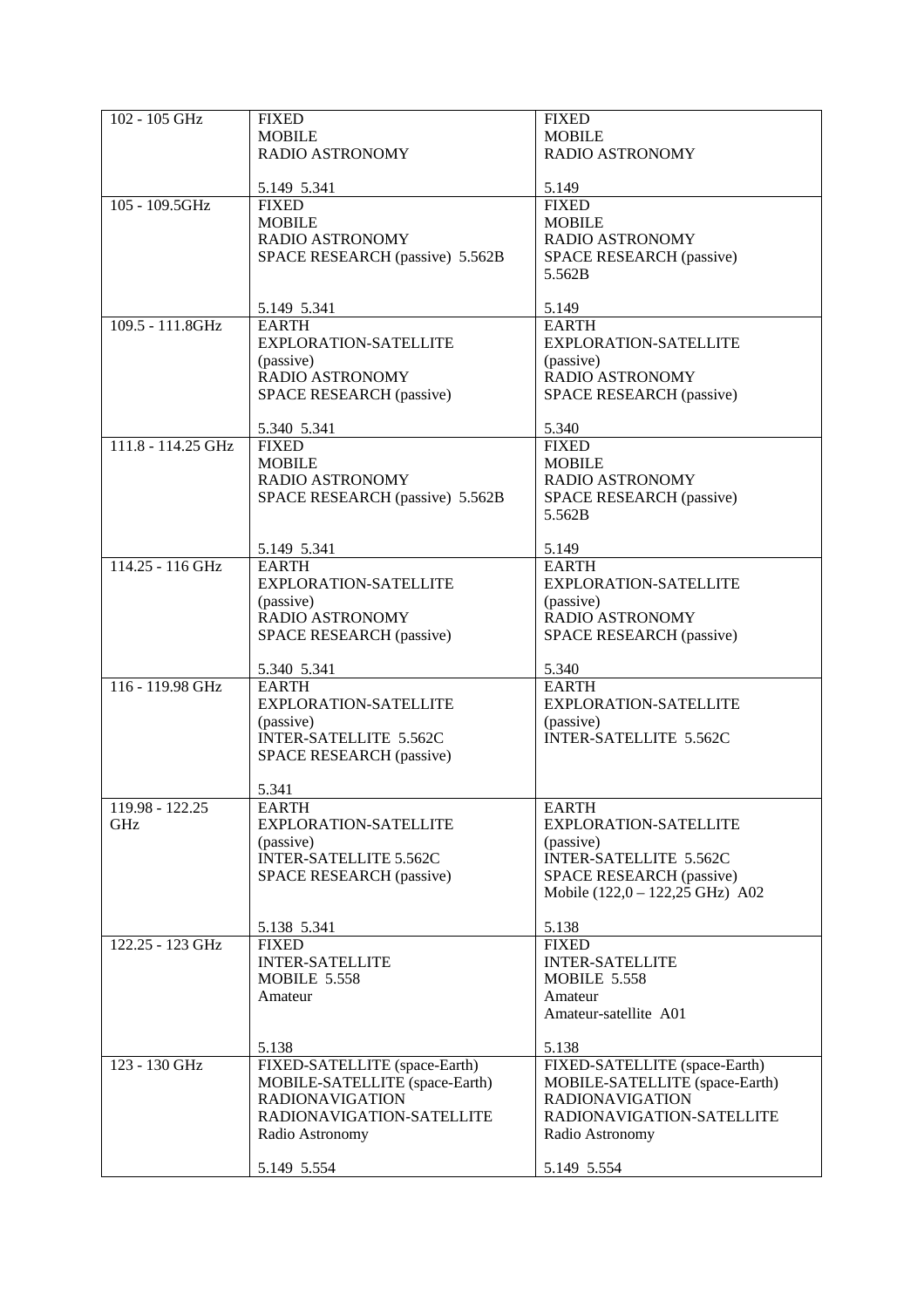| 130 - 134 GHz     | <b>EARTH</b>                    | <b>EARTH</b>                   |
|-------------------|---------------------------------|--------------------------------|
|                   | EXPLORATION-SATELLITE           | EXPLORATION-SATELLITE          |
|                   |                                 |                                |
|                   | $(active)$ 5.562E               | (active) $5.562E$              |
|                   | <b>FIXED</b>                    | <b>FIXED</b>                   |
|                   | <b>INTER-SATELLITE</b>          | <b>INTER-SATELLITE</b>         |
|                   | <b>MOBILE 5.558</b>             | <b>MOBILE 5.558</b>            |
|                   | <b>RADIO ASTRONOMY</b>          | RADIO ASTRONOMY                |
|                   |                                 |                                |
|                   | 5.149 5.562A                    | 5.149 5.562A                   |
|                   |                                 |                                |
| 134 - 136 GHz     | <b>AMATEUR</b>                  | <b>AMATEUR</b>                 |
|                   | <b>AMATEUR-SATELLITE</b>        | <b>AMATEUR-SATELLITE</b>       |
|                   | Radio Astronomy                 | Radio Astronomy                |
| 136 - 141 GHz     | <b>RADIO ASTRONOMY</b>          | <b>RADIO ASTRONOMY</b>         |
|                   | <b>RADIOLOCATION</b>            | <b>RADIOLOCATION</b>           |
|                   | Amateur                         | Amateur                        |
|                   |                                 |                                |
|                   | Amateur-Satellite               | Amateur-Satellite              |
|                   |                                 |                                |
|                   | 5.149                           | 5.149                          |
| 141 - 148.5 GHz   | <b>FIXED</b>                    | <b>FIXED</b>                   |
|                   | <b>MOBILE</b>                   | <b>MOBILE</b>                  |
|                   | <b>RADIO ASTRONOMY</b>          | <b>RADIO ASTRONOMY</b>         |
|                   | <b>RADIOLOCATION</b>            | <b>RADIOLOCATION</b>           |
|                   |                                 |                                |
|                   | 5.149                           | 5.149                          |
| 148.5 - 151.5 GHz | <b>EARTH</b>                    | <b>EARTH</b>                   |
|                   |                                 |                                |
|                   | EXPLORATION-SATELLITE           | EXPLORATION-SATELLITE          |
|                   | (passive)                       | (passive)                      |
|                   | RADIO ASTRONOMY                 | RADIO ASTRONOMY                |
|                   | SPACE RESEARCH (passive)        | SPACE RESEARCH (passive)       |
|                   |                                 |                                |
|                   | 5.340                           | 5.340                          |
| 151.5 - 155.5 GHz | <b>FIXED</b>                    | <b>FIXED</b>                   |
|                   | <b>MOBILE</b>                   | <b>MOBILE</b>                  |
|                   | <b>RADIO ASTRONOMY</b>          | RADIO ASTRONOMY                |
|                   |                                 |                                |
|                   | <b>RADIOLOCATION</b>            | <b>RADIOLOCATION</b>           |
|                   |                                 |                                |
|                   | 5.149                           | 5.149                          |
| 155.5 - 158.5 GHz | <b>EARTH</b>                    | <b>EARTH</b>                   |
|                   | EXPLORATION-SATELLITE           | <b>EXPLORATION-SATELLITE</b>   |
|                   | (passive)                       | (passive)                      |
|                   | <b>FIXED</b>                    | <b>FIXED</b>                   |
|                   | <b>MOBILE</b>                   | <b>MOBILE</b>                  |
|                   |                                 |                                |
|                   | <b>RADIO ASTRONOMY</b>          | <b>RADIO ASTRONOMY</b>         |
|                   | SPACE RESEARCH (passive) 5.562B | SPACE RESEARCH (passive)       |
|                   |                                 | 5.562B                         |
|                   |                                 |                                |
|                   | 5.149 5.562F 5.562G             | 5.149 5.562F 5.562G            |
| 158.5 - 164 GHz   | <b>FIXED</b>                    | <b>FIXED</b>                   |
|                   | FIXED-SATELLITE (space-Earth)   | FIXED-SATELLITE (space-Earth)  |
|                   | <b>MOBILE</b>                   | <b>MOBILE</b>                  |
|                   | MOBILE-SATELLITE (space-Earth)  | MOBILE-SATELLITE (space-Earth) |
| 164 - 167 GHz     | EARTH                           | EARTH                          |
|                   | EXPLORATION-SATELLITE           | <b>EXPLORATION-SATELLITE</b>   |
|                   |                                 |                                |
|                   | (passive)                       | (passive)                      |
|                   | RADIO ASTRONOMY                 | RADIO ASTRONOMY                |
|                   | SPACE RESEARCH (passive)        | SPACE RESEARCH (passive)       |
|                   |                                 |                                |
|                   | 5.340                           | 5.340                          |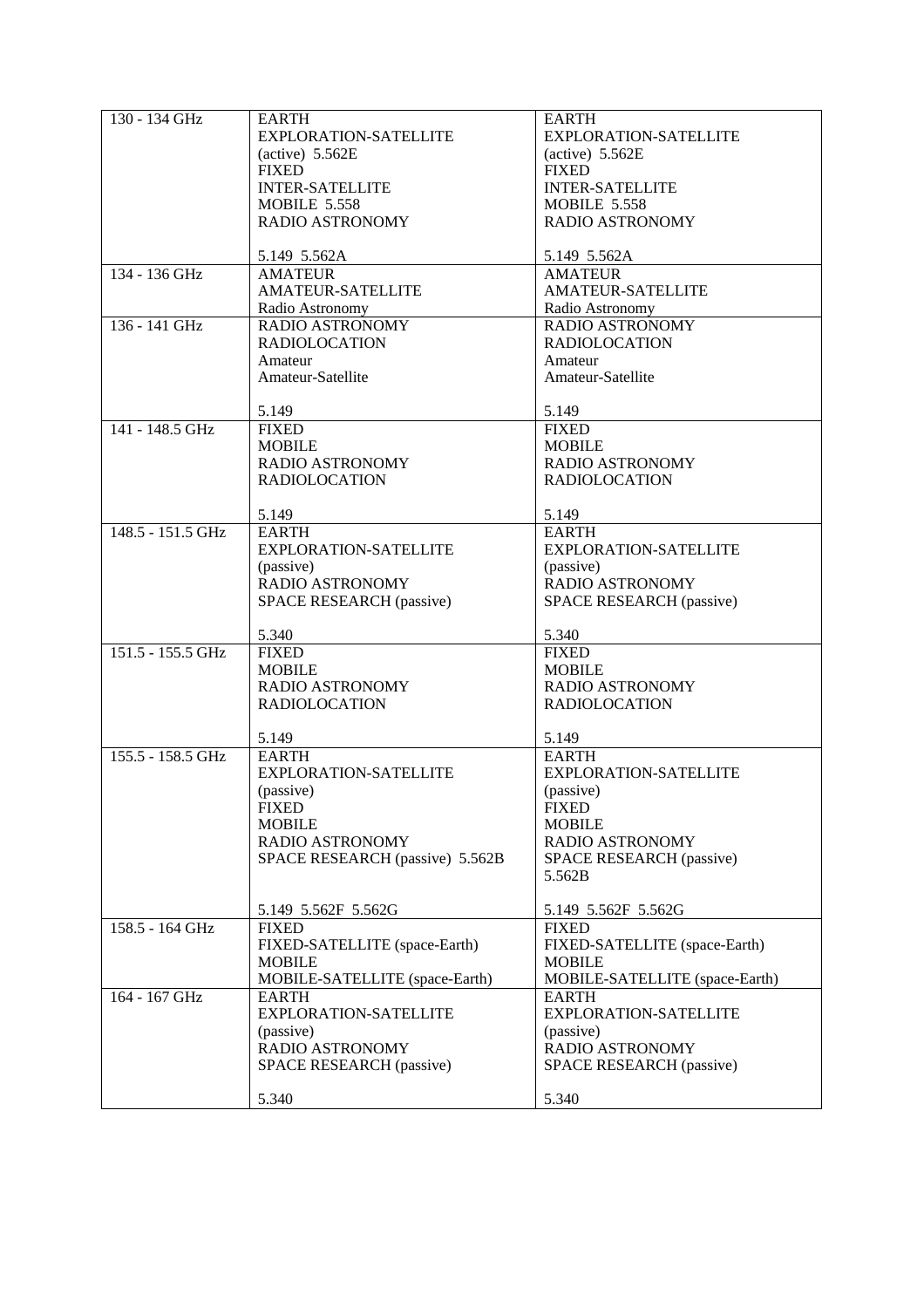| 167 - 174.5 GHz   | <b>FIXED</b>                    | <b>FIXED</b>                    |
|-------------------|---------------------------------|---------------------------------|
|                   | FIXED-SATELLITE (space-Earth)   | FIXED-SATELLITE (space-Earth)   |
|                   | <b>INTER-SATELLITE</b>          | <b>INTER-SATELLITE</b>          |
|                   | <b>MOBILE 5.558</b>             | <b>MOBILE 5.558</b>             |
|                   |                                 |                                 |
|                   | 5.149                           | 5.149                           |
| 174.5 - 174.8 GHz | <b>FIXED</b>                    | <b>FIXED</b>                    |
|                   | <b>INTER-SATELLITE</b>          | <b>INTER-SATELLITE</b>          |
|                   | <b>MOBILE 5.558</b>             | <b>MOBILE 5.558</b>             |
| 174.8 - 182 GHz   | <b>EARTH</b>                    | <b>EARTH</b>                    |
|                   | EXPLORATION-SATELLITE           | <b>EXPLORATION-SATELLITE</b>    |
|                   | (passive)                       | (passive)                       |
|                   | <b>INTER-SATELLITE 5.562H</b>   | <b>INTER-SATELLITE 5.562H</b>   |
|                   |                                 |                                 |
| 182 - 185 GHz     | SPACE RESEARCH (passive)        | SPACE RESEARCH (passive)        |
|                   | <b>EARTH</b>                    | <b>EARTH</b>                    |
|                   | EXPLORATION-SATELLITE           | EXPLORATION-SATELLITE           |
|                   | (passive)                       | (passive)                       |
|                   | RADIO ASTRONOMY                 | RADIO ASTRONOMY                 |
|                   | SPACE RESEARCH (passive)        | SPACE RESEARCH (passive)        |
|                   |                                 | 5.340                           |
| 185 - 190 GHz     | 5.340<br><b>EARTH</b>           | <b>EARTH</b>                    |
|                   | EXPLORATION-SATELLITE           | EXPLORATION-SATELLITE           |
|                   |                                 |                                 |
|                   | (passive)                       | (passive)                       |
|                   | INTER-SATELLITE 5.562H          | <b>INTER-SATELLITE 5.562H</b>   |
|                   | <b>SPACE RESEARCH (passive)</b> | SPACE RESEARCH (passive)        |
| 190 - 191.8 GHz   | <b>EARTH</b>                    | <b>EARTH</b>                    |
|                   | <b>EXPLORATION-SATELLITE</b>    | <b>EXPLORATION-SATELLITE</b>    |
|                   | (passive)                       | (passive)                       |
|                   | <b>SPACE RESEARCH (passive)</b> | <b>SPACE RESEARCH (passive)</b> |
|                   |                                 |                                 |
|                   | 5.340                           | 5.340                           |
| 191.8 - 200 GHz   | <b>FIXED</b>                    | <b>FIXED</b>                    |
|                   | <b>INTER-SATELLITE</b>          | <b>INTER-SATELLITE</b>          |
|                   | <b>MOBILE 5.558</b>             | <b>MOBILE 5.558</b>             |
|                   | MOBILE-SATELLITE                | MOBILE-SATELLITE                |
|                   | <b>RADIONAVIGATION</b>          | <b>RADIONAVIGATION</b>          |
|                   | RADIONAVIGATION-SATELLITE       | RADIONAVIGATION-SATELLITE       |
|                   | 5.149 5.341 5.554               | 5.149 5.554                     |
| 200 - 202 GHz     |                                 |                                 |
|                   | EARTH<br>EXPLORATION-SATELLITE  | EARTH<br>EXPLORATION-SATELLITE  |
|                   | (passive)                       |                                 |
|                   | RADIO ASTRONOMY                 | (passive)<br>RADIO ASTRONOMY    |
|                   |                                 |                                 |
|                   | <b>SPACE RESEARCH (passive)</b> | <b>SPACE RESEARCH (passive)</b> |
|                   | 5.340 5.341 5.563A              | 5.340 5.563A                    |
| 202 - 209 GHz     | <b>EARTH</b>                    | <b>EARTH</b>                    |
|                   | EXPLORATION-SATELLITE           | EXPLORATION-SATELLITE           |
|                   | (passive)                       | (passive)                       |
|                   | <b>RADIO ASTRONOMY</b>          | RADIO ASTRONOMY                 |
|                   | SPACE RESEARCH (passive)        | SPACE RESEARCH (passive)        |
|                   |                                 |                                 |
|                   | 5.340 5.341 5.563A              | 5.340 5.563A                    |
| 209 - 217 GHz     | <b>FIXED</b>                    | <b>FIXED</b>                    |
|                   | FIXED-SATELLITE (Earth-space)   | FIXED-SATELLITE (Earth-space)   |
|                   | <b>MOBILE</b>                   | <b>MOBILE</b>                   |
|                   | RADIO ASTRONOMY                 | RADIO ASTRONOMY                 |
|                   |                                 |                                 |
|                   | 5.149 5.341                     | 5.149                           |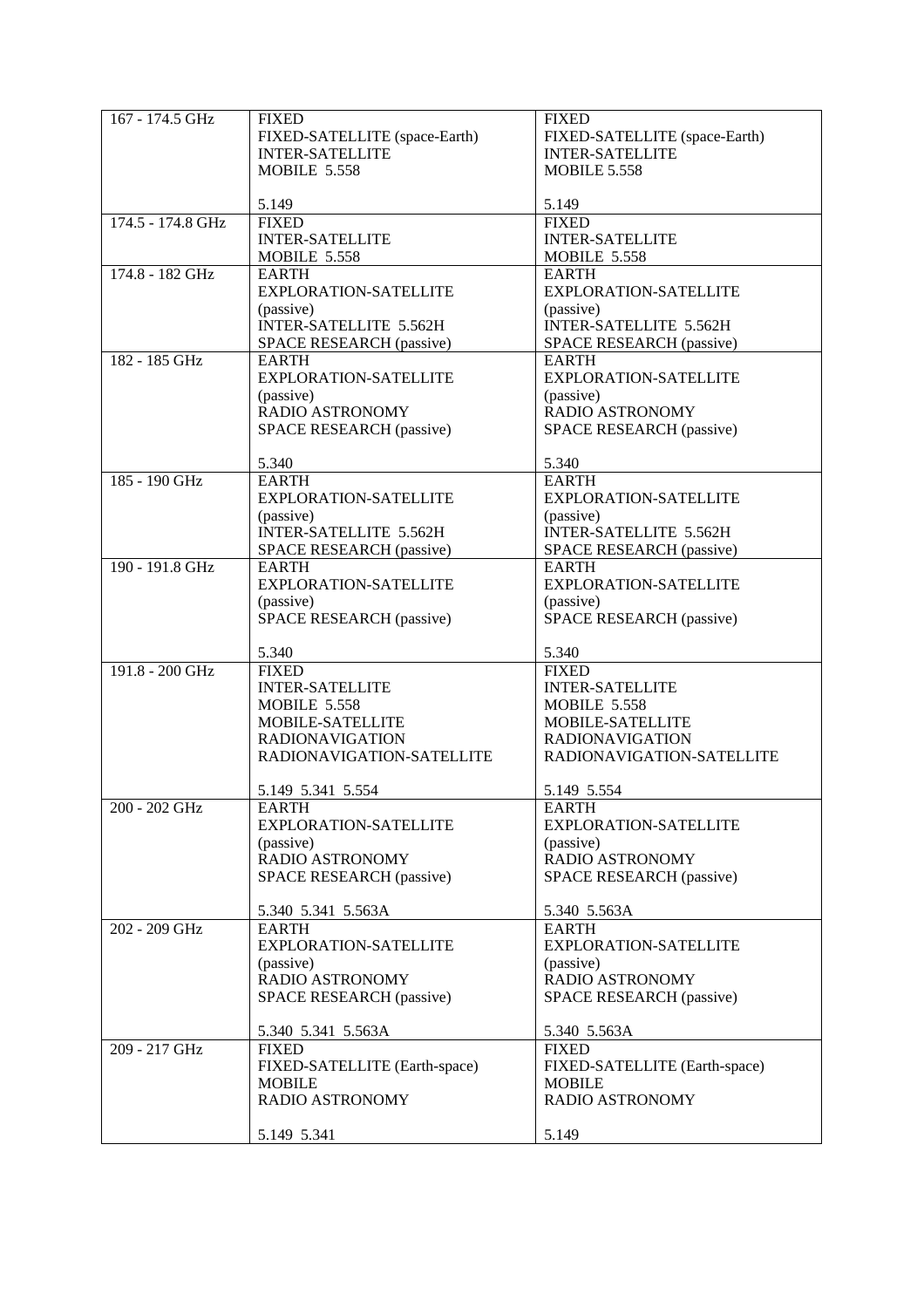| 217 - 226 GHz<br><b>FIXED</b><br><b>FIXED</b>       |                                      |
|-----------------------------------------------------|--------------------------------------|
|                                                     |                                      |
| FIXED-SATELLITE (Earth-space)                       | FIXED-SATELLITE (Earth-space)        |
| <b>MOBILE</b><br><b>MOBILE</b>                      |                                      |
| RADIO ASTRONOMY<br>RADIO ASTRONOMY                  |                                      |
| SPACE RESEARCH (passive) 5.562B                     | SPACE RESEARCH (passive)             |
| 5.562B                                              |                                      |
|                                                     |                                      |
| 5.149 5.341<br>5.149                                |                                      |
| 226 - 231.5 GHz<br><b>EARTH</b><br><b>EARTH</b>     |                                      |
| EXPLORATION-SATELLITE                               | EXPLORATION-SATELLITE                |
|                                                     |                                      |
| (passive)<br>(passive)                              |                                      |
| RADIO ASTRONOMY<br>RADIO ASTRONOMY                  |                                      |
| SPACE RESEARCH (passive)                            | SPACE RESEARCH (passive)             |
| 5.340<br>5.340                                      |                                      |
| <b>FIXED</b><br>231.5 - 232 GHz<br><b>FIXED</b>     |                                      |
| <b>MOBILE</b><br><b>MOBILE</b>                      |                                      |
|                                                     |                                      |
| Radiolocation<br>Radiolocation                      |                                      |
| 232 - 235 GHz<br><b>FIXED</b><br><b>FIXED</b>       |                                      |
| FIXED-SATELLITE (space-Earth)                       | FIXED-SATELLITE (space-Earth)        |
| <b>MOBILE</b><br><b>MOBILE</b>                      |                                      |
| Radiolocation<br>Radiolocation                      |                                      |
| 235 - 238 GHz<br><b>EARTH</b><br><b>EARTH</b>       |                                      |
| <b>EXPLORATION-SATELLITE</b>                        | <b>EXPLORATION-SATELLITE</b>         |
| (passive)<br>(passive)                              |                                      |
|                                                     |                                      |
| FIXED-SATELLITE (space-Earth)                       | FIXED-SATELLITE (space-Earth)        |
| SPACE RESEARCH (passive)                            | <b>SPACE RESEARCH (passive)</b>      |
| 5.563A 5.563B<br>5.563A 5.563B                      |                                      |
| 238 - 240 GHz<br><b>FIXED</b><br><b>FIXED</b>       |                                      |
|                                                     |                                      |
| FIXED-SATELLITE (space-Earth)                       | FIXED-SATELLITE (space-Earth)        |
| <b>MOBILE</b><br><b>MOBILE</b>                      |                                      |
| <b>RADIOLOCATION</b><br><b>RADIOLOCATION</b>        |                                      |
| <b>RADIONAVIGATION</b><br><b>RADIONAVIGATION</b>    |                                      |
| RADIONAVIGATION-SATELLITE                           | RADIONAVIGATION-SATELLITE            |
| 240 - 241 GHz<br><b>FIXED</b><br><b>FIXED</b>       |                                      |
| <b>MOBILE</b><br><b>MOBILE</b>                      |                                      |
| <b>RADIOLOCATION</b><br><b>RADIOLOCATION</b>        |                                      |
| 241 - 248 GHz<br>RADIO ASTRONOMY<br>RADIO ASTRONOMY |                                      |
| <b>RADIOLOCATION</b><br><b>RADIOLOCATION</b>        |                                      |
| Amateur<br>Amateur                                  |                                      |
| Amateur-Satellite                                   |                                      |
| Amateur-Satellite                                   |                                      |
|                                                     | Mobile $(244 – 246 \text{ GHz})$ A02 |
| 5.138 5.149<br>5.138 5.149                          |                                      |
| 248 - 250 GHz<br><b>AMATEUR</b><br><b>AMATEUR</b>   |                                      |
| <b>AMATEUR-SATELLITE</b>                            | <b>AMATEUR-SATELLITE</b>             |
| Radio Astronomy<br>Radio Astronomy                  |                                      |
|                                                     |                                      |
| 5.149<br>5.149                                      |                                      |
| $250 - 252$ GHz<br><b>EARTH</b><br><b>EARTH</b>     |                                      |
| <b>EXPLORATION-SATELLITE</b>                        | <b>EXPLORATION-SATELLITE</b>         |
| (passive)<br>(passive)                              |                                      |
| <b>RADIO ASTRONOMY</b><br><b>RADIO ASTRONOMY</b>    |                                      |
| SPACE RESEARCH (passive)                            | SPACE RESEARCH (passive)             |
|                                                     |                                      |
| 5.340 5.563A<br>5.340 5.563A                        |                                      |